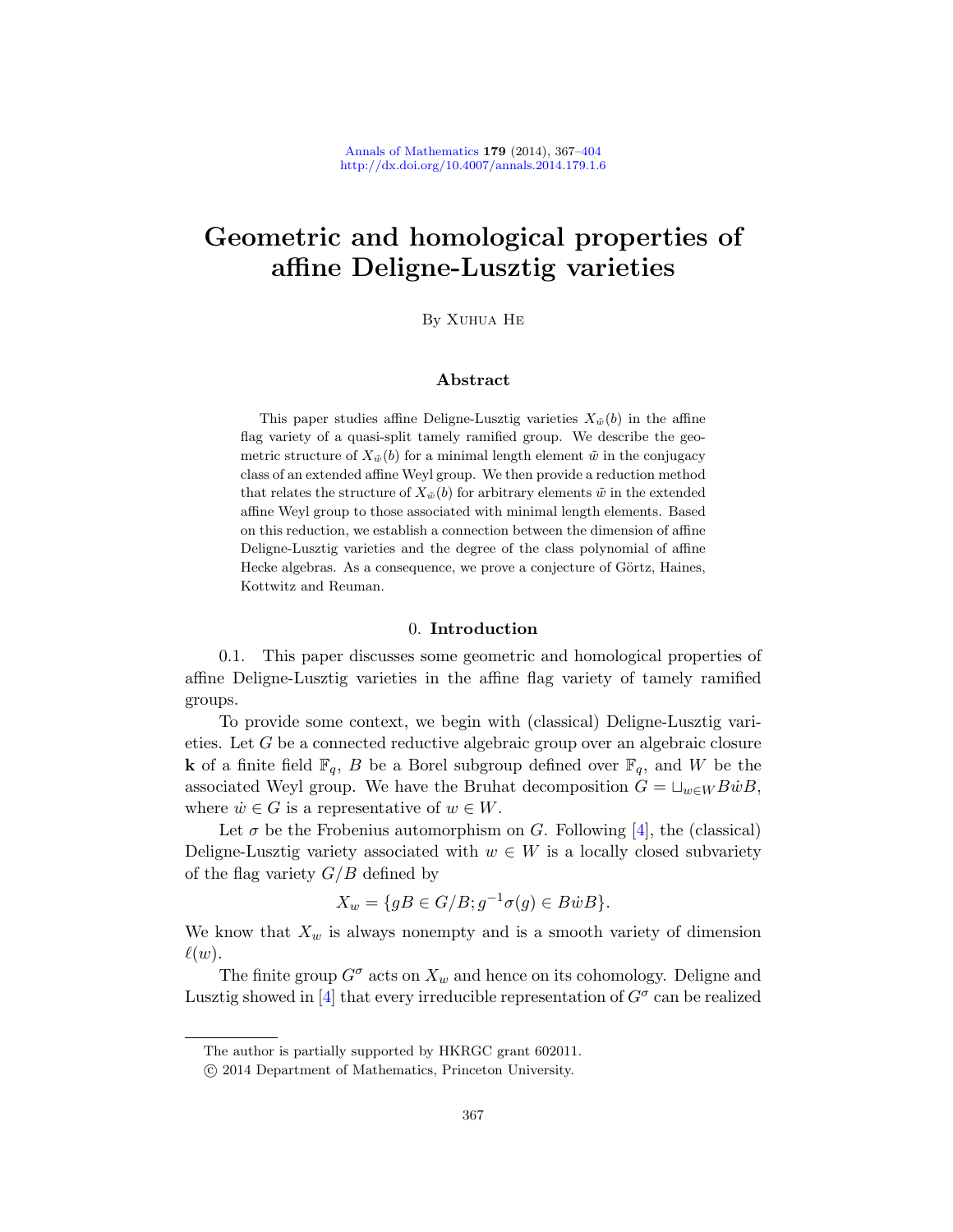as a direct summand of the (l-adic) cohomology with compact support of some Deligne-Lusztig variety, with coefficients in a local system. In [25], Lusztig used the cohomology to classify the irreducible representations of  $G^{\sigma}$ .

0.2. The term "affine Deligne-Lusztig varieties" was first introduced by Rapoport in [27]. Here "affine" refers to the fact that the notion is defined in terms of affine root systems, which arise from loop groups.

For simplicity, we restrict our attention to the split case here. Let  $G$  be a connected reductive group split over  $\mathbb{F}_q$ , and let  $L = \mathbf{k}(\epsilon)$  be the field of the Laurent series. The Frobenius automorphism  $\sigma$  on G induces an automorphism on the loop group  $G(L)$ , which we shall denote by the same symbol.

Let I be a  $\sigma$ -stable Iwahori subgroup of  $G(L)$ . By definition, the affine Deligne-Lusztig variety associated with  $\tilde{w}$  in the extended affine Weyl group  $W \cong I \backslash G(L)/I$  and  $b \in G(L)$  is

$$
X_{\tilde{w}}(b) = \{ gI \in G(L)/I; g^{-1}b\sigma(g) \in I\dot{\tilde{w}}I \},
$$

where  $\tilde{w} \in G(L)$  is a representative of  $\tilde{w} \in \tilde{W}$ .

Understanding the nonemptiness pattern and dimension of affine Deligne-Lusztig varieties is fundamental in order to understand certain aspects of Shimura varieties with Iwahori level structures. There are two important strat[ific](#page-35-0)ation[s on](#page-37-0) the special fiber of a Shimurav[arie](#page-36-0)ty: one is the Newton stratification whose strata are indexed by specific  $\sigma$ -conjugacy classes  $[b] \subseteq G(L)$ ; the other is the Kottwitz-Rapoport stratification whose strata are indexed by specific elements  $\tilde{w}$  of the extended affine Weyl group W. There is a close relation between the affine Deligne-Lusztig variety  $X_{\tilde{w}}(b)$  and the intersection of the Newton [str](#page-35-1)atum associated with [b] with the Kottwitz-Rapoport stratum associated with  $\tilde{w}$  (see [10] and [32]). Our joint work with Wedhorn [18] shows that the affine Deligne-Lusztig variety is also fundamental to the study of the reduction of Shimura varieties with parahoric level structures.

There is also an important connection between affine Deligne-Lusztig varieties and the moduli spaces of p-divisible groups and their analogs in function field case, the local  $G$ -shtukas; see [12].

0.3. The affine Deligne-Lusztig variety  $X_{\tilde{w}}(b)$  for an arbitrary  $\tilde{w} \in W$  and  $b \in G(L)$  is very difficult to understand. One of the main goals of this paper is to develop a reduction method for studying the geometric and homological properties of  $X_{\tilde{w}}(b)$ .

The reduction method is a combination of combinatorial, algorithmic, geometric and representation-theoretic methods. To explain why and how the method works, we first discuss the reason why the affine Deligne-Lusztig variety is more complicated than its classical (finite) counterpart.

In the finite case, Lang's theorem implies that G is a single  $\sigma$ -conjugacy class. This is the reason why a Deligne-Lusztig variety depends only on the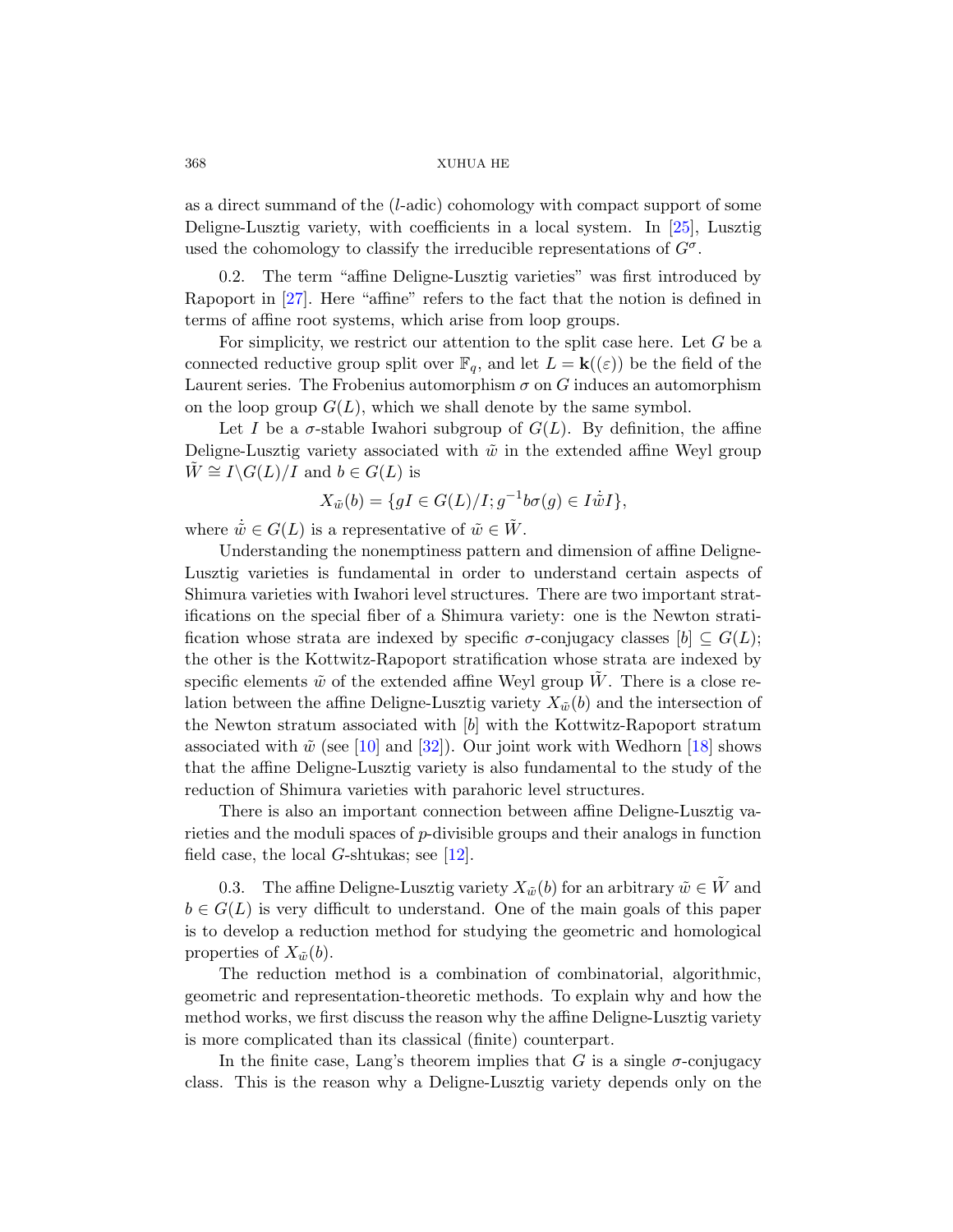<span id="page-2-0"></span>parameter  $w \in W$ , with no need to choose an element  $b \in G$ . However, in the affine setting, the analog of Lang's theorem fails. Instead, an affine Deligne-Lusztig variety depends on two parameters: an element  $\tilde{w}$  in the extended affine Weyl group and an element b (or its  $\sigma$ -conjugacy class) in the loop group. Hence it is a challenging task even to describe when  $X_{\tilde{w}}(b)$  is nonempty.

0.4. To overcome this difficulty, we prove that Lang's theorem holds "locally" for loop groups, using a reduction method.

We begin with the Iwahori-Bruhat decomposition  $G(L) = \Box_{\tilde{w} \in \tilde{W}} I \dot{\tilde{w}} I$ . Then  $G(L) = \bigcup_{\tilde{w} \in \tilde{W}} G(L) \cdot_{\sigma} I \dot{\tilde{w}} I$ , where  $\cdot_{\sigma}$  is the  $\sigma$ -twisted conjugation action.

Our reduction strategy can be depicted as follows:

$$
\{G(L) \cdot_{\sigma} I\dot{\tilde{w}}I, \forall \tilde{w} \in \tilde{W} \} \xrightarrow{\langle 1 \rangle} \{G(L) \cdot_{\sigma} I\dot{\tilde{w}}I, \forall \tilde{w} \in \tilde{W}_{\min} \}
$$
  

$$
\{\widetilde{G(L)} \cdot_{\sigma} I\dot{\tilde{w}}I, \forall \tilde{w} \text{ straight} \} \xrightarrow{\langle 3 \rangle} \{G(L) \cdot_{\sigma} \dot{\tilde{w}}, \forall \tilde{w} \text{ straight} \},\
$$

where  $\tilde{W}_{\text{min}}$  is the set of elements in  $\tilde{W}$  that are of minimal length in their conjugacy classes.

In step  $(1)$ , we apply a variation of "reduction method" à la Deligne and Lusztig  $[4]$ . Our recent joint work with Nie  $[17]$  shows that minimal length elements satisfy special properties that allow us to reduce arbitrary elements to some minimal length elements.

An element  $\tilde{w}$  in  $\tilde{W}$  is called straight if  $\ell(\tilde{w}^n) = n\ell(\tilde{w})$  for all  $n \in \mathbb{N}$ , and a conjugacy class that contains a straight element is called a straight conjugacy [cla](#page-35-2)ss. It was shown in [17] th[at a](#page-35-3) minimal length element differs from a straight element by an element in a finite Coxeter group. Thus we may apply Lang's theorem and reduce the mi[nimal length elem](#page-12-0)ents further to straight elements. This is step (2).

Moreover, any straight element can be regarded as a basic element in the extended affine Weyl group of some Levi subgroup of G. Thus, using the P-alcove introduced in [8] and its gener[aliz](#page-36-2)ation [in \[](#page-36-3)6], we can show that any element in  $I\dot{\tilde{w}}I$  is  $\sigma$ -conjugate to  $\dot{\tilde{w}}$  for some straight  $\tilde{w}$ . This is step (3), which completes the reduction.

Combining this with the disjointness result in Proposition 3.6, we obtain a natural bijection between straight conjugacy classes of the extended affine Weyl group W and  $\sigma$ -conjugacy classes of the loop group  $G(L)$ . This yields a new proof of Kottwitz's classification of  $\sigma$ -conjugacy classes in [20] and [21].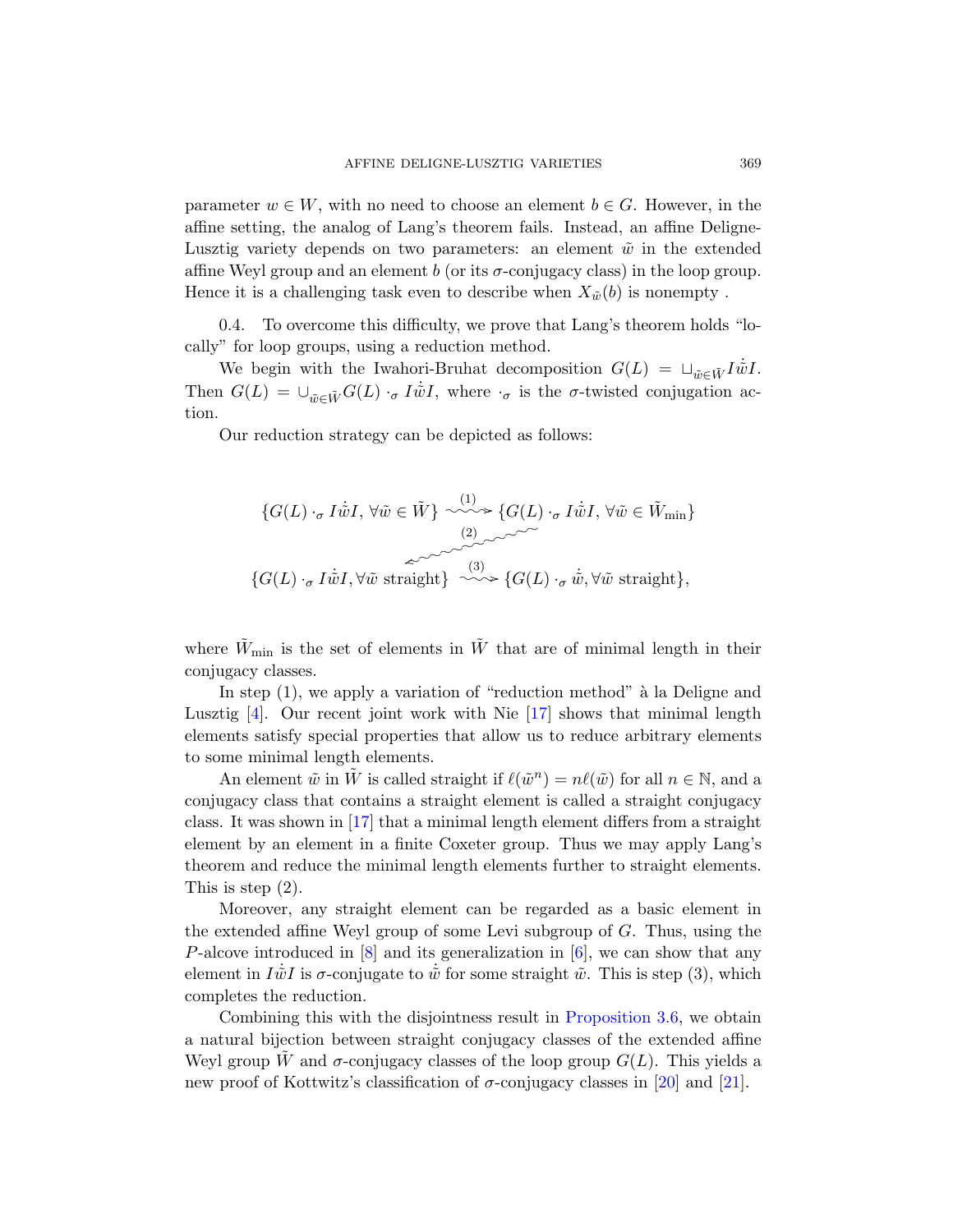0.5. A simila[r strategy can](#page-15-0) be applied to the study of affine Deligne-L[uszt](#page-36-4)ig varieties, reducing the study of many geometric and homological properties of arbitrary affine Deligne-Lusztig varieties to those associated with minimal length elements.

Although the structure of arbitrary affine Deligne-Lusztig varieties is quite complicated, the varieties associated with minimal length elements have a very nice geometric structure. We prove this in Theorem 4.8, which generalizes one of the main theor[ems in \[16\].](#page-19-0)

As a consequence, our reduction method works for the homology of the affine Deligne-Lusztig varieties, and we prove in Section 5 that for a superstraight element  $x \in W$ , the action of the  $\sigma$ -centralizer  $\mathbb{J}_x$  on the Borel-Moore homology of the affine Deligne-Lusztig variety  $X_{\tilde{w}}(\dot{x})$  factors through the action of the centralizer of x in the extended affine Weyl group  $\hat{W}$ . The definition of superstraight elements can be found in Sec[tion 5.2, w](#page-19-1)hich includes generic elements in the cocharacter lattice of the maximal torus and superbasic element for type A as special cases.

0.6. The emptiness/nonemptiness pattern and dimension formula for affine Deligne-Lusztig varieties can be obtained if we can keep track of the reduction step from an arbitrary element to a minimal length element. This is accomplished via the class polynomials of affine Hecke algebras. In Section 6, we prove the "dimension=degree" theorem, which provides a dictionary between affine Deligne-Lusztig varieties and affine Hecke algebras in the sense that:

- (1) The affine Deligne-Lusztig variety is nonempty if and only if certain class polynomial [of affine H](#page-23-0)ecke algebra is nonzero.
- (2) The dimension of the affine Deligne-Lusztig variety  $X_{\tilde{w}}(b)$  is equal to 1  $\frac{1}{2}\ell(\tilde{w})$  minus the length of the Newton point of b plus a correction term given by the degree of the correspon[ding](#page-36-5) class polynomials.
- $(3)$  [In](#page-36-6) the split ca[se,](#page-35-4) if b is superbasic, then the number of rational points in the affine Deligne-Lusztig variety  $X_{\tilde{w}}(b)$  can be calculated through the corresponding class polynomial (see Section 8).

As a cons[eq](#page-35-2)uence, we solve the emptiness/nonemptiness question for affine Deligne-Lusztig varieties in the affine Grassmannian for tamely ramified groups in Theorem 7.1, generalizing previous results of Rapoport-Richartz [28], Kottwitz-Rapoport [23], Lucarelli [24] and Gashi [5] for unramified groups.

0.7. In Sections 9–12, we study  $X_{\tilde{w}}(b)$  for the case where b is basic and  $\tilde{w}$  is in the lowest two sided cell of W, and we prove a main conjecture of Görtz-Haines-Kottwitz-Reuman  $[8]$  and its generalization. This is achieved by combining the "dimension=degree" theorem with the partial conjugation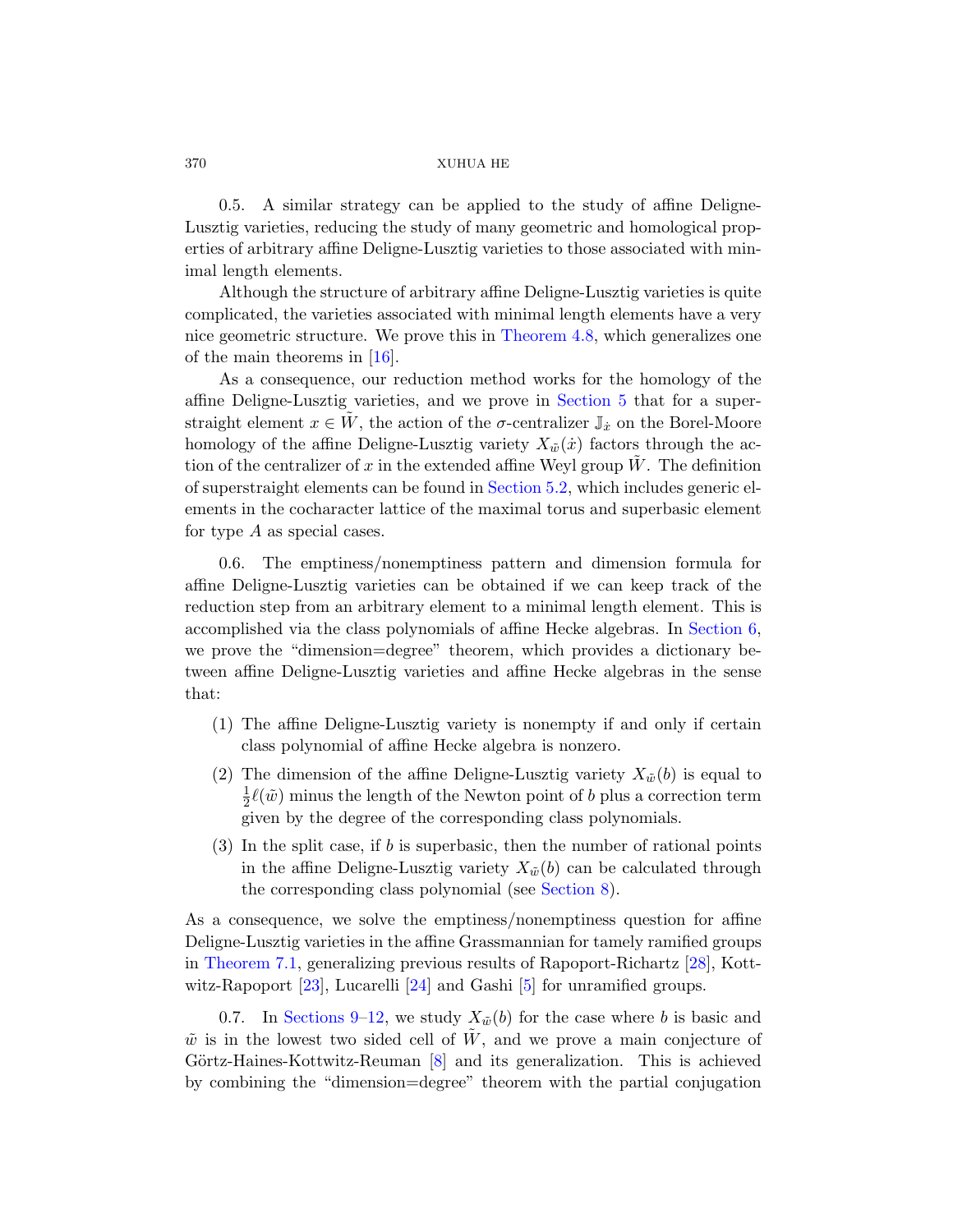method developed in [13] and the dimension formula for affine Deligne-Lusztig varieties in the affine Grassmannian in [7] and [31]. We also give an upper bound for the dimension of  $X_{\tilde{w}}(b)$  for arbitrary  $\tilde{w}$  and b.

# 1. G[ro](#page-4-0)up-theoretic data

1.1. Let **k** be an algebraic closure of a finite field  $\mathbb{F}_q$ . Let  $F = \mathbb{F}_q((\varepsilon))$ and  $L = \mathbf{k}(\epsilon)$  be the fields of Laurent series. Let G be a connected reductive group over  $F$  and splits over a tamely ramified extension of  $L$ . Since  $\bf{k}$  is algebraically closed,  $G$  is automatically quasi-split over  $L$ . In this paper, we furthermore assume that the characteristic of k does not divide the order of the fundamental group of the derived group  $\pi_1(G_{\text{der}})^{1}$ .

Let  $S \subseteq G$  be a maximal *L*-split torus defined over F and  $T = \mathcal{Z}_G(S)$  be its centralizer. Since  $G$  is quasi-split over  $L, T$  is a maximal torus.

<span id="page-4-1"></span>Let  $\sigma$  be the Frobenius automorphism in  $Gal(L/F)$ , defined by  $\sigma(\sum a_n \varepsilon^n)$  $=\sum a_n^q \varepsilon^n$ . We also denote the induced automorphism on  $G(L)$  by  $\sigma$ .

We denote by  $A$  the apartment of  $G_L$  corresponding to  $S$ . We fix a σ-invariant alcove  $\mathfrak{a}_C$  in A. We denote by  $I \subseteq G(L)$  the Iwahori subgroup corresponding to  $\mathfrak{a}_C$  over L and by S the set of simple reflections at the walls of  $\mathfrak{a}_C$ .

1.2. Let N be the normalizer of T. By definition, the *finite Weyl group* associated with S is

$$
W = N(L)/T(L)
$$

and the Iwahori-Weyl group associated with S is

$$
\tilde{W} = N(L)/T(L)_1.
$$

Here  $T(L)$ <sub>1</sub> denotes the unique parahoric subgroup of  $T(L)$ .

Let  $\Gamma$  be the absolute Galois group  $Gal(L/L)$  and P be the  $\Gamma$ -coinvariants of  $X_*(T)$ . By [11], we may identify  $T(L)/T(L)$ <sub>1</sub> with P and obtain the following important short exact sequence:

(a) 
$$
0 \to P \to \tilde{W} \to W \to 0.
$$

<span id="page-4-0"></span>By [11, Prop. 13], the short exact sequence splits and we obtain a semidirect product  $W = P \rtimes W$  by choo[sing](#page-36-7) a special vertex in A. We may write an element of  $\tilde{W}$  as  $t^{\mu}w$  for some  $\mu \in P$  and  $w \in W$ .

1.3. Let  $LG$  be the loop group associated with  $G$ . This is the ind-group scheme over **k** that represents the functor  $R \mapsto G(R((\varepsilon)))$  on the category of

<sup>&</sup>lt;sup>1</sup>Under this assumption, the affine flag variety of G is reduced (see [26, Th. 0.2]).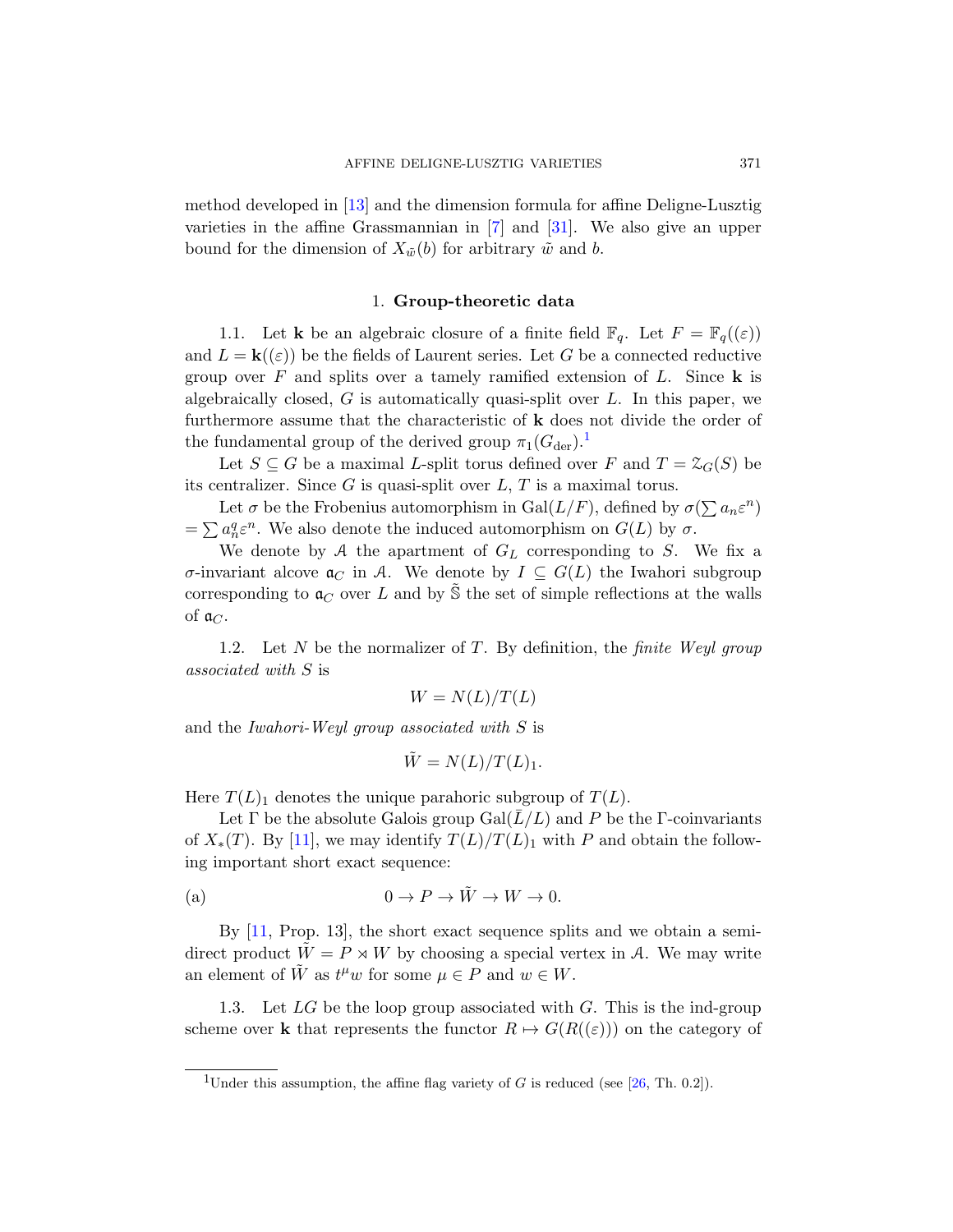**k**-algebras. Let  $\mathcal{F}l = LG/\mathbf{I}$  be the fppf quotient, which is represented by an ind-scheme, ind-projective over k. We have the Iwahori-Bruhat decomposition

 $G(L) = \sqcup_{\tilde{w} \in \tilde{W}} I \dot{\tilde{w}} I, \qquad \mathfrak{F}l(\mathbf{k}) = \sqcup_{\tilde{w} \in \tilde{W}} I \dot{\tilde{w}} I / I.$ 

Here  $\dot{\tilde{w}}$  is a representative in  $N(L)$  of the element  $\tilde{w} \in \tilde{W}$ .

Following [27], we define affine Deligne-Lusztig varieties as follows.

Definition 1.1. For any  $b \in G(L)$  and  $\tilde{w} \in \tilde{W}$ , the affine Deligne-Lusztig variety attached to  $\tilde{w}$  and b is the locally closed sub-ind scheme  $X_{\tilde{w}}(b) \subseteq \mathcal{F}l$ with

$$
X_{\tilde{w}}(b)(\mathbf{k}) = \{ gI \in G(L)/I; g^{-1}b\sigma(g) \in I\dot{\tilde{w}}I \}.
$$

It is a finite-dimensional k-scheme, locally of finite type over k.

For  $b \in G(L)$  $b \in G(L)$  $b \in G(L)$ , define the *σ*-centralizer of *b* by

$$
\mathbb{J}_b = \{ g \in G(L); g^{-1}b\sigma(g) = b \}.
$$

Then  $\mathbb{J}_b$  acts on  $X_{\tilde{w}}(b)$  on the left for any  $\tilde{w} \in \tilde{W}$ .

1.4. From now on, we [furthermore](#page-4-1) assume that  $G$  is an adjoint group and quasi-split over F. As explained in  $[6, \S2]$ , questions on affine Deligne-Lusztig varieties for any tamely ramified groups can be reduced to this case.

The action of  $\sigma$  on  $G(L)$  induces an automorphism on W and a bijection on S. We denote the corresponding maps by  $\delta$ .

Moreov[er, w](#page-36-7)e may choose a special vertex in the apartment  $A$  such that the corresponding splitting of the short exact sequence Section 1.2(a) is preserved by  $\delta$ . The induced automorphism on W is also denoted by  $\delta$ .

Let  $\Phi$  be the set of (relative) roots of G over L with respect to S and  $\Phi_a$ the set of affine roots. For  $a \in \Phi$ , [w](#page-35-2)e denote by  $U_a \subseteq G$  the corresponding root subgroup and for  $\alpha \in \Phi_a$ , we denote by  $U'_\alpha \subseteq G(L)$  the corresponding root subgroup scheme over **k**. By  $[26, 89]$ , any affine real root is of the form  $a + m$  for a finite root  $a \in \Phi$  and  $m \in \mathbb{Q}$  and  $U'_\alpha$  is one-dimensional for all affine root  $\alpha$ . Moreover, if  $2a \in \Phi$ , then  $m \in \mathbb{Z}$ ; if  $\frac{1}{2}a \in \Phi$ , then  $m \in \frac{1}{2} + \mathbb{Z}$ . We call a [ro](#page-35-5)ot  $a \in \Phi$  a finite simple root if  $-a$  (in  $\Phi_a$ ) is a simple affine root with respect to I. Our convention here is consistent with  $[8]$ .

Let  $\mathbb{S} \subseteq \Phi$  be the set of simple roots. We identify  $\mathbb{S}$  with the set of simple reflections in W. Then  $\mathbb{S} \subseteq \tilde{\mathbb{S}}$  is a  $\delta$ -stable subset. Let  $\Phi^+$  (resp.  $\Phi^-$ ) be the set of positive (resp. negative) roots of  $\Phi$ .

1.5. Let  $G_1 \subseteq G(L)$  be the subgroup generated by all parahoric subgroups. Set  $N_1 = N(L) \cap G_1$ . By [3, Prop. 5.2.12], the quadruple  $(G_1, I, N_1, \tilde{S})$ is a a double Tits system with affine Weyl group

$$
W_a = (N(L) \cap G_1)/(N(L) \cap I).
$$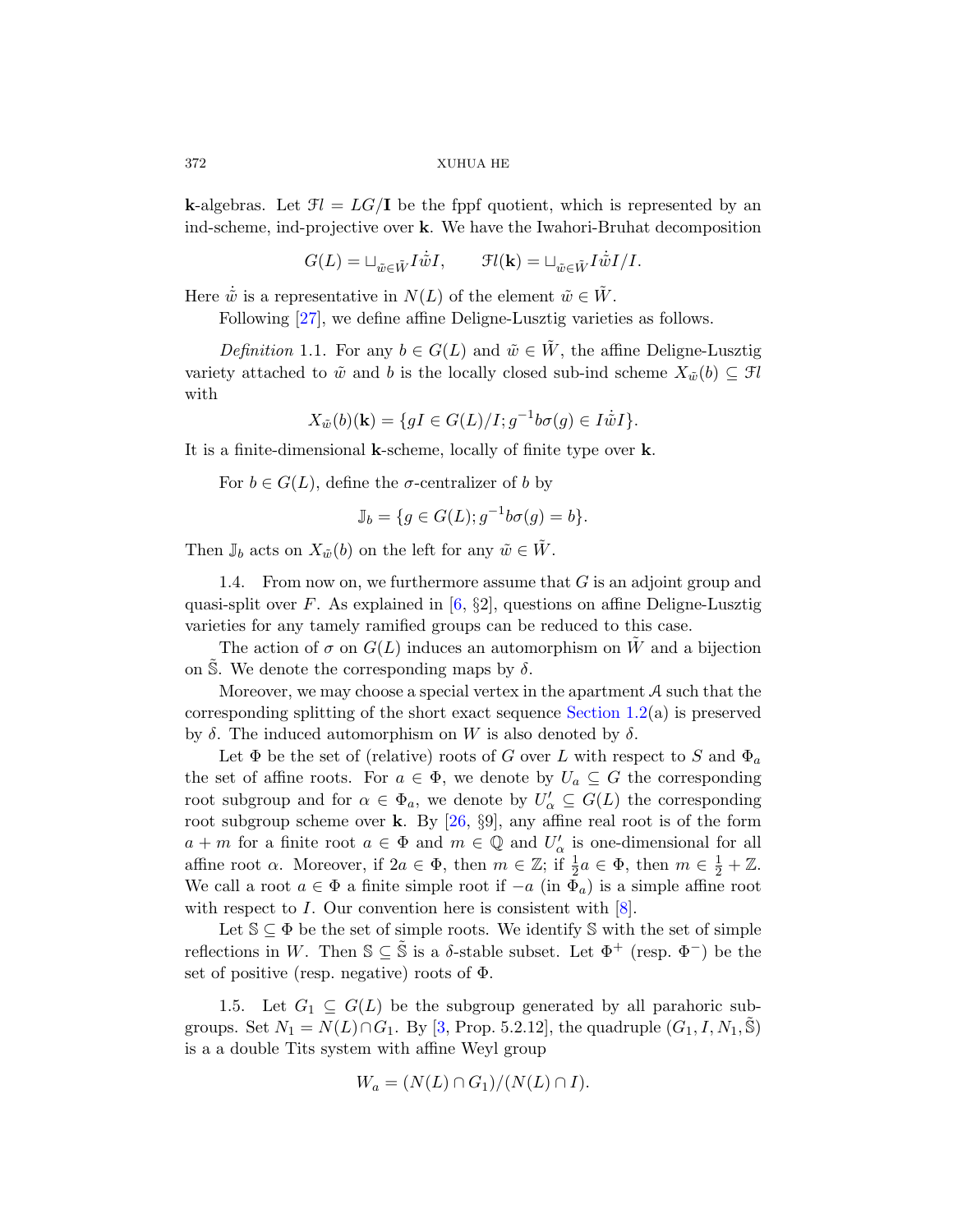We may regard  $W_a$  as the Iwahori-Weyl group of the simply connected cover  $G_{\rm sc}$  of the derived group  $G_{\rm der}$  of G. We denote by  $T_{\rm sc} \subseteq G_{\rm sc}$  the maximal torus giving by the choice of T. Then we have the semi-direct product

$$
W_a = X_*(T_{\rm sc})_{\Gamma} \rtimes W.
$$

By [11], there exists a reduced root system  $\Sigma$  such that

$$
W_a = Q^{\vee}(\Sigma) \rtimes W(\Sigma),
$$

where  $Q^{\vee}(\Sigma)$  is the coroot lattice of  $\Sigma$ . In other words, we identify  $Q^{\vee}(\Sigma)$  with  $X_*(T_{sc})_\Gamma$  and  $W(\Sigma)$  with W. We simply write Q for  $Q^\vee(\Sigma)$ .

1.6. For any element  $\tilde{w} \in \tilde{W}$ , the length  $\ell(\tilde{w})$  is the number of "affine" root hyperplanes" in A separating  $\tilde{w}(\mathfrak{a}_C)$  from  $\mathfrak{a}_C$ .

Let  $\Omega$  be the subgroup of W consisting of length 0 elements. Then  $\Omega$  is the stabilizer of the base alcove  $\mathfrak{a}_C$  in  $\tilde{W}$ . Let  $\tau \in \Omega$ . Then for any  $w, w' \in W_a$ , we say that  $\tau w \leq \tau w'$  if  $w \leq w'$  for the Bruhat order on  $W_a$ .

For any  $J \subseteq \tilde{S}$ , let  $W_J$  be the subgroup of  $\tilde{W}$  generated by  $s_j$  for  $j \in J$ and  ${}^J\tilde{W}$  (resp.  $\tilde{W}^J$ ) be the set of minimal elements for the cosets  $\tilde{W_J}\backslash \tilde{W}$  (resp.  $\tilde{W}/W_J$ ). For  $J, J' \subseteq \tilde{\mathbb{S}}$ , we simply write  $\overline{J} \tilde{W}^{J'}$  for  $\overline{J} \tilde{W}^{J'}$ . For  $x \in \overline{J} \tilde{W}^{J'}$ , we write  $x(J') = J$  if  $xW_Jx^{-1} = W_J$ . If  $W_J$  is finite, then we denote by  $w_0^J$ its longest element in  $W_J$ . We simply write  $w_0$  for  $w_0^{\mathbb{S}}$  $_{0}^{\mathbb{S}}.$ 

For  $J \subseteq \mathbb{S}$ , let  $\Phi_J$  be the set of roots spanned by  $J$ . Let  $\Phi_J^+ = \Phi_J \cap \Phi^+$ and  $\Phi_J^- = \Phi_J \cap \Phi^-.$  Let  $M_J \subseteq G$  be the subgroup generated by T and  $U_a$  for  $a \in \Phi_J$ . Then  $\tilde{W}_J = P \rtimes W_J$  is the Iwahori-Weyl group of  $M_J$ .

1.7. Two elements  $\tilde{w}, \tilde{w}'$  of  $\tilde{W}$  are said to be  $\delta$ -conjugate if  $\tilde{w}' = \tilde{x}\tilde{w}\delta(\tilde{x})^{-1}$ for some  $\tilde{x} \in W$ . The relation of  $\delta$ -conjugacy is an equivalence relation, and the equivalence classes are said to be  $\delta$ -conjugacy classes.

Let  $(P/Q)_{\delta}$  be the  $\delta$ -coinvariants on  $P/Q$ . Let

$$
\kappa: \tilde{W} \to \tilde{W}/W_a \cong P/Q \to (P/Q)_{\delta}
$$

be the natural projection. We call  $\kappa$  the *Kottwitz map*.

Let  $P_{\mathbb{Q}} = P \otimes_{\mathbb{Z}} \mathbb{Q}$  and  $P_{\mathbb{Q}}/W$  the quotient of  $P_{\mathbb{Q}}$  by the natural action of W. We may identify  $P_{\mathbb{Q}}/W$  with  $P_{\mathbb{Q},+}$ , where

$$
P_{\mathbb{Q},+} = \{ \chi \in P_{\mathbb{Q}}; \alpha(\chi) \geq 0 \text{ for all } \alpha \in \Phi^+ \}.
$$

Let  $P_{\mathbb{Q},+}^{\delta}$  be the set of  $\delta$ -invariant points in  $P_{\mathbb{Q},+}$ .

Now we define a map from  $\tilde{W}$  to  $P_{\mathbb{Q},+}^{\delta}$  as follow. For each element  $\tilde{w} =$  $t^{\chi}w \in \tilde{W}$ , there exists  $n \in \mathbb{N}$  such that  $\delta^{n} = 1$  and  $w\delta(w)\delta^{2}(w) \cdots \delta^{n-1}(w) = 1$ . This is because the image of  $W \rtimes \langle \delta \rangle$  in Aut $(W)$  is a finite group. Then  $\tilde{w}\delta(\tilde{w})\cdots\delta^{n-1}(\tilde{w})=t^{\lambda}$  for some  $\lambda\in P$ . Let  $\nu_{\tilde{w}}=\lambda/n\in P_{\mathbb{Q}}$ , and let  $\bar{\nu}_{\tilde{w}}$  be the corresponding element in  $P_{\mathbb{Q},+}$ . It is easy to see that  $\nu_{\tilde{w}}$  is independent of the choice of n.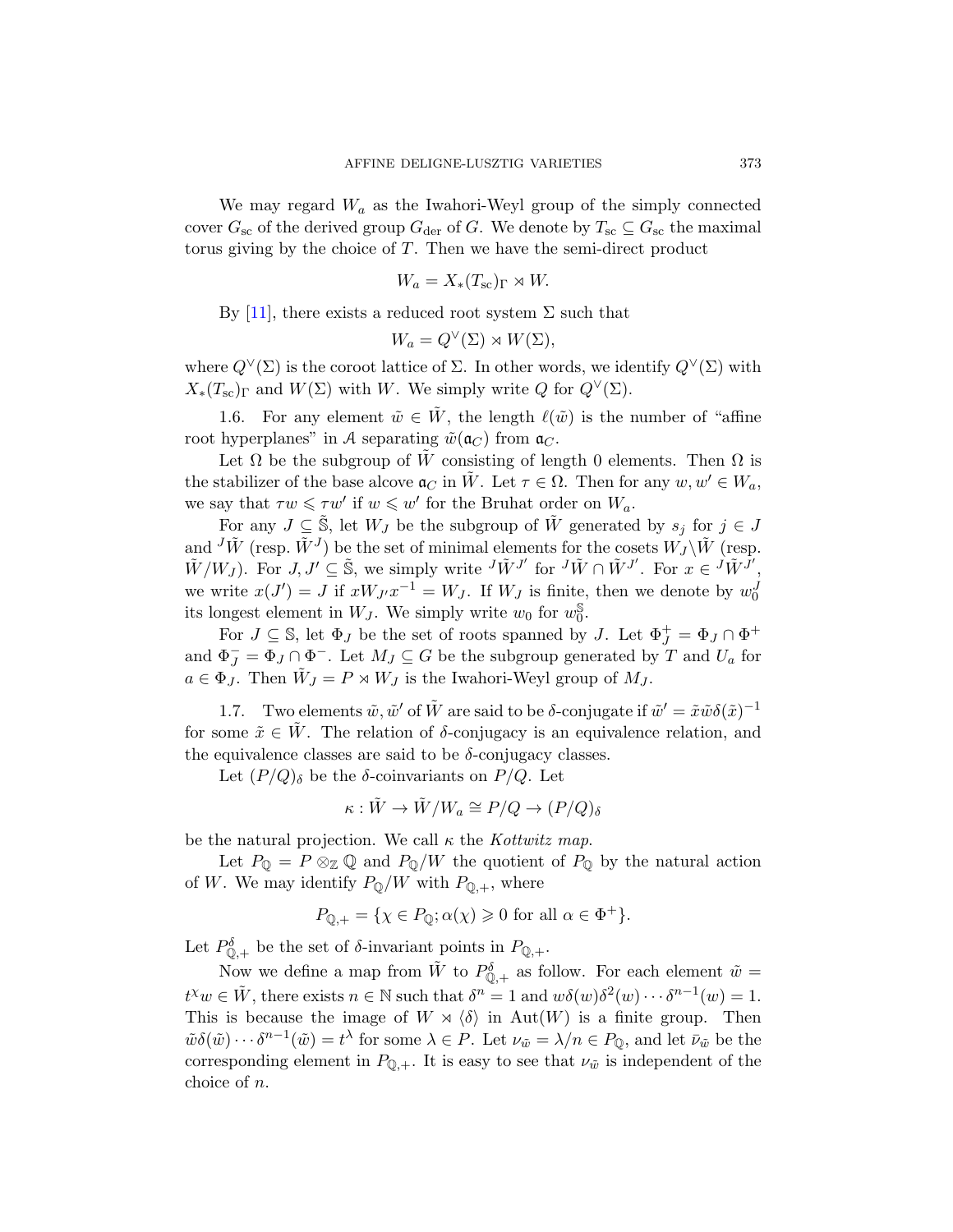Let  $\bar{\nu}_{\tilde{w}}$  be the unique element in  $P_{\mathbb{Q},+}$  that lies in the W-orbit of  $\nu_{\tilde{w}}$ . Since  $t^{\lambda} = \tilde{w} t^{\delta(\lambda)} \tilde{w}^{-1} = t^{w\delta(\lambda)}, \ \bar{\nu}_{\tilde{w}} \in P^{\delta}_{\mathbb{Q},+}.$  We call the map  $\tilde{W} \to P^{\delta}_{\mathbb{Q},+}, \tilde{w} \mapsto \bar{\nu}_{\tilde{w}}$  the Newton map.

Define  $f: \tilde{W} \to P_{\mathbb{Q},+}^{\delta} \times (P/Q)_{\delta}$  by  $\tilde{w} \mapsto (\bar{\nu}_{\tilde{w}}, \kappa(\tilde{w}))$ . It is the restriction to  $\tilde{W}$  of the [map](#page-36-1)  $G(L) \to P_{\mathbb{Q},+}^{\delta} \times (P/Q)_{\delta}$  in [21, 4.13] and is constant on each δ-conjugacy class of  $\tilde{W}$ . We denote the image of the map f by  $B(\tilde{W}, \delta)$ .

## 2. Some special properties of affine Weyl groups

In this section, we recollect some special properties on affine Weyl groups established in joint work with Nie [17]. These properties will play a crucial role in the rest of this paper.

2.1. For  $\tilde{w}, \tilde{w}' \in \tilde{W}$  and  $i \in \tilde{\mathbb{S}}$ , we write  $\tilde{w} \stackrel{s_i}{\longrightarrow}_{\delta} \tilde{w}'$  if  $\tilde{w}' = s_i \tilde{w} s_{\delta(i)}$  and  $\ell(\tilde{w}') \leqslant \ell(\tilde{w})$ . We write  $\tilde{w} \to_{\delta} \tilde{w}'$  if there is a sequence  $\tilde{w} = \tilde{w}_0, \tilde{w}_1, \ldots, \tilde{w}_n = \tilde{w}'$ of elements in  $\tilde{W}$  such that for any  $k, \tilde{w}_{k-1} \stackrel{s_i}{\longrightarrow} \tilde{w}_k$  for some  $i \in \tilde{S}$ . We write  $\tilde{w} \approx_{\delta} \tilde{w}'$  if  $\tilde{w} \to_{\delta} \tilde{w}'$  and  $\tilde{w}' \to_{\delta} \tilde{w}$ , and we write  $\tilde{w} \approx_{\delta} \tilde{w}'$  if  $\tilde{w} \approx_{\delta} \tau \tilde{w}' \delta(\tau)^{-1}$  for some  $\tau \in \Omega$ . It is easy to see that  $\tilde{w} \approx_{\delta} \tilde{w}'$  if  $\tilde{w} \to_{\delta} \tilde{w}'$  and  $\ell(\tilde{w}) = \ell(\tilde{w}')$ .

<span id="page-7-0"></span>We call  $\tilde{w}, \tilde{w}' \in \tilde{W}$  elementarily strongly  $\delta$ -conjugate if  $\ell(\tilde{w}) = \ell(\tilde{w}')$  and there exists  $\tilde{x} \in \tilde{W}$  such that  $\tilde{w}' = \tilde{x}\tilde{w}\delta(\tilde{x})^{-1}$  and  $\ell(\tilde{x}\tilde{w}) = \ell(\tilde{x}) + \ell(\tilde{w})$  or  $\ell(\tilde{w}\delta(\tilde{x})^{-1}) = \ell(\tilde{x}) + \ell(\tilde{w})$  $\ell(\tilde{w}\delta(\tilde{x})^{-1}) = \ell(\tilde{x}) + \ell(\tilde{w})$  $\ell(\tilde{w}\delta(\tilde{x})^{-1}) = \ell(\tilde{x}) + \ell(\tilde{w})$ . We call  $\tilde{w}, \tilde{w}'$  strongly  $\delta$ -conjugate if there is a sequence  $\tilde{w} = \tilde{w}_0, \tilde{w}_1, \dots, \tilde{w}_n = \tilde{w}'$  such that for each i,  $\tilde{w}_{i-1}$  is elementarily strongly  $\delta$ -conjugate to  $\tilde{w}_i$ . We write  $\tilde{w} \tilde{\sim} \delta \tilde{w}'$  if  $\tilde{w}$  and  $\tilde{w}'$  are strongly δ-conjugate. Note that  $\tilde{w} \tilde{\approx}_{\delta} \tilde{w}'$  implies that  $\tilde{w} \tilde{\sim}_{\delta} \tilde{w}'$ , but the converse does not hold in general.

The following result is proved in [17, Th. 2.10] and is a key ingredient in the reduction step (1) in Section 0.4.

THEOREM 2.1. Let  $\Theta$  be a  $\delta$ -conjugacy class in  $\tilde{W}$  and  $\mathcal{O}_{\min}$  be the set of minimal length elements in O. Then

- (1) For each element  $\tilde{w} \in \mathcal{O}$ , there exists  $\tilde{w}' \in \mathcal{O}_{\text{min}}$  such that  $\tilde{w} \to_{\delta} \tilde{w}'$ .
- (2) Let  $\tilde{w}, \tilde{w}' \in \mathcal{O}_{\text{min}}$ ; then  $\tilde{w} \tilde{\sim}_{\delta} \tilde{w}'$ .

Remark. For any  $\delta$ -conjugacy class 0 of  $\tilde{W}$ ,  $\mathcal{O}_{\text{min}}$  is a a single equivalence class for the relation  $\tilde{\sim}$ . However, in general, O<sub>min</sub> is not a single equivalence class for the relation  $\tilde{\approx}$ .

2.2. Let  $\tilde{H}$  be the Hecke algebra associated with  $\tilde{W}$ ; i.e.,  $\tilde{H}$  is the associated  $A = \mathbb{Z}[v, v^{-1}]$ -algebra with basis  $T_{\tilde{w}}$  for  $\tilde{w} \in \tilde{W}$  and multiplication is given by

$$
T_{\tilde{x}}T_{\tilde{y}} = T_{\tilde{x}\tilde{y}} \quad \text{if } l(\tilde{x}) + l(\tilde{y}) = l(\tilde{x}\tilde{y}),
$$
  

$$
(T_s - v)(T_s + v^{-1}) = 0 \quad \text{for } s \in \tilde{\mathbb{S}}.
$$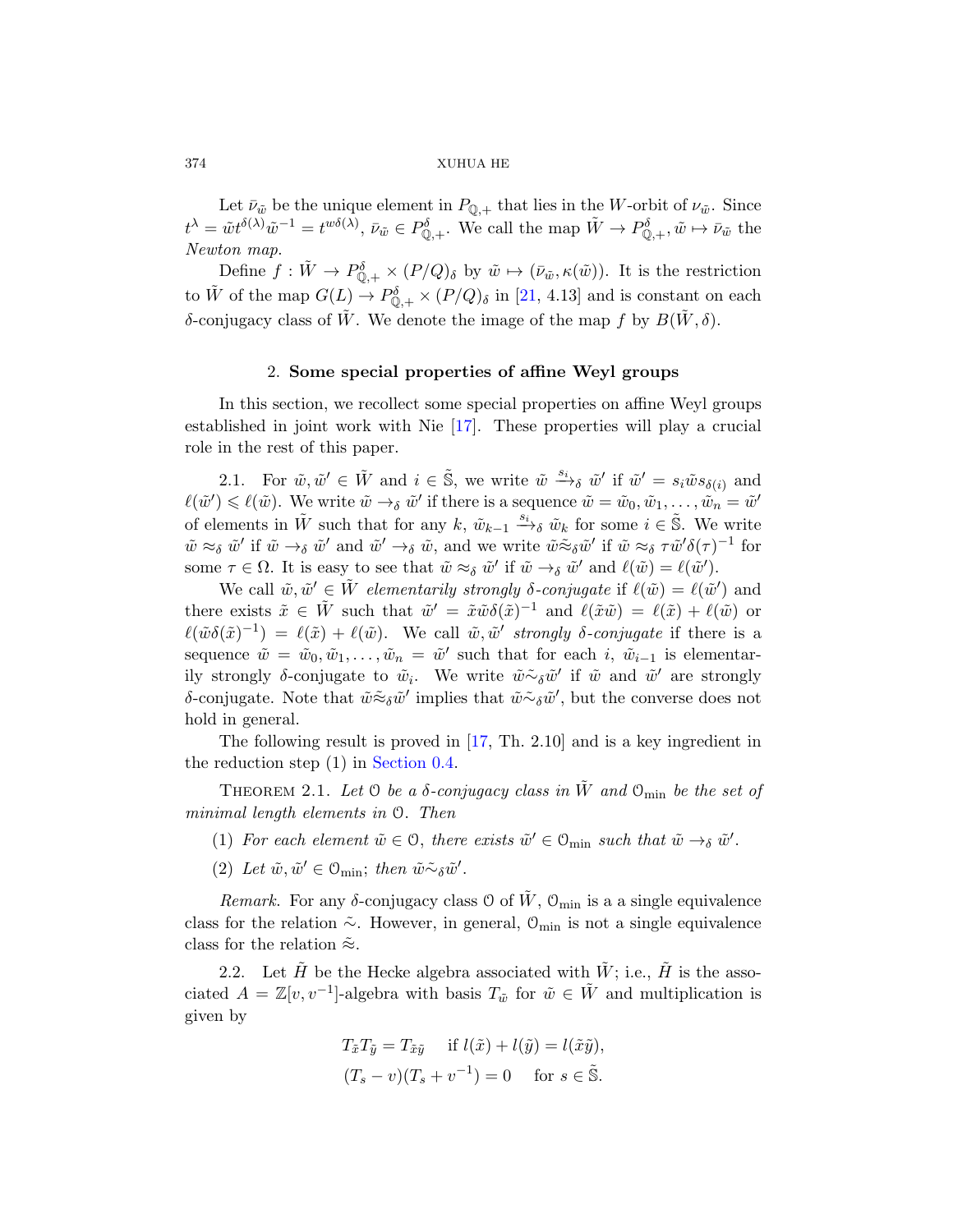Then  $T_s^{-1} = T_s - (v - v^{-1})$  and  $T_{\tilde{w}}$  is invertible in H for all  $\tilde{w} \in \tilde{W}$ . The map  $T_{\tilde{w}} \mapsto T_{\delta(\tilde{w})}$  defines an A-algebra automorphism of  $\tilde{H}$ , which we still denote by  $\delta$ .

Let  $h, h' \in \tilde{H}$ . We call  $[h, h']_{\delta} = hh' - h' \delta(h)$  the  $\delta$ -commutator of h and h'. Let  $[\tilde{H}, \tilde{H}]_{\delta}$  be the A-submodule of  $\tilde{H}$  generated by all  $\delta$ -commutators.

<span id="page-8-1"></span>By Theorem 2.1, for any  $\delta$ -conjugacy class 0 of  $\tilde{W}$  and  $\tilde{w}, \tilde{w}' \in \mathcal{O}_{\text{min}}$ , we have that  $T_{\tilde{w}} \equiv T_{\tilde{w}'} \mod [\tilde{H}, \tilde{H}]_{\delta}$ . See [17, Lemma 5.1]. Now for any δ-conjugacy class 0, we fix a minimal length representative  $\tilde{w}_0$ . Then the image of  $T_{\tilde{w}_0}$  in  $\tilde{H}/[\tilde{H}, \tilde{H}]_{\delta}$  is independent of the choice of  $\tilde{w}_0$ . It is proved in [17, Th. 6.7] that

THEOREM 2.2. The elements  $T_{\tilde{w}_0}$  form a A-basis of  $\tilde{H}/[\tilde{H}, \tilde{H}]_{\delta}$ , where  $\mathcal O$ runs over all the  $\delta$ -conjugacy class of W.

2.3. Now for any  $\tilde{w} \in \tilde{W}$  and a  $\delta$ -conjugacy class 0, there exists unique  $f_{\tilde{w},0} \in A$  such that

$$
T_{\tilde{w}} \equiv \sum_{\mathcal{O}} f_{\tilde{w},\mathcal{O}} T_{\tilde{w}_{\mathcal{O}}} \mod [\tilde{H},\tilde{H}]_{\delta}.
$$

By [17, Th. 5.3],  $f_{\tilde{w},0}$  is a polynomial in  $\mathbb{Z}[v-v^{-1}]$  with nonnegative coefficient and can be constructed inductively [as follo](#page-7-0)ws. If  $\tilde{w}$  is a minimal element in a  $\delta$ -conjugacy class of W, then we set

$$
f_{\tilde{w},0} = \begin{cases} 1 & \text{if } \tilde{w} \in \mathcal{O}, \\ 0 & \text{if } \tilde{w} \notin \mathcal{O}. \end{cases}
$$

<span id="page-8-0"></span>Now we assume [tha](#page-35-6)t  $\tilde{w}$  is not a minimal element in its  $\delta$ -conjugacy class and that for any  $\tilde{w}' \in \tilde{W}$  with  $\ell(\tilde{w}') < \ell(\tilde{w})$ ,  $f_{\tilde{w},0}$  is constructed. By Theorem 2.1 there exists  $\tilde{w}_1 \approx_{\delta} \tilde{w}$  and  $i \in \tilde{\mathbb{S}}$  such that  $\ell(s_i \tilde{w}_1 s_{\delta(i)}) < \ell(\tilde{w}_1) = \ell(\tilde{w})$ . In this case,  $\ell(s_i\tilde{w}_1) < \ell(\tilde{w})$  and we define  $f_{\tilde{w},0}$  as

$$
f_{\tilde{w},0} = (v - v^{-1}) f_{s_i \tilde{w}_1,0} + f_{s_i \tilde{w}_1 s_{\delta(i)},0}.
$$

2.4. Let  $V = P \otimes_{\mathbb{Z}} \mathbb{R}$ . As explained in [11], we may regard  $\Sigma$  as functions on V. This gives a pairing  $\langle , \rangle$  between V and the root lattice of  $\Sigma$ . Let  $\rho$  be the half sum of all positive roots in the root system  $\Sigma$ .

We call an element  $\tilde{w} \in \tilde{W}$  a  $\delta$ -straight element if  $\ell(\tilde{w}) = \langle \bar{\nu}_{\tilde{w}}, 2\rho \rangle$ . By [15, Lemma 1.1,  $\tilde{w}$  is  $\delta$ -straight if and only if for any  $m \in \mathbb{N}$ ,  $\ell(\tilde{w}\delta(\tilde{w}) \cdots \delta^{m-1}(\tilde{w}))$  $= m\ell(\tilde{w})$ . We call a  $\delta$ -conjugacy class *straight* if it contains some straight element. As we will see later, there is a natural bijection between the set of straight  $\delta$ -conjugacy classes of  $\tilde{W}$  and the set of  $\sigma$ -conjugacy classes of loop group.

We have the following results on straight elements and straight conjugacy classes: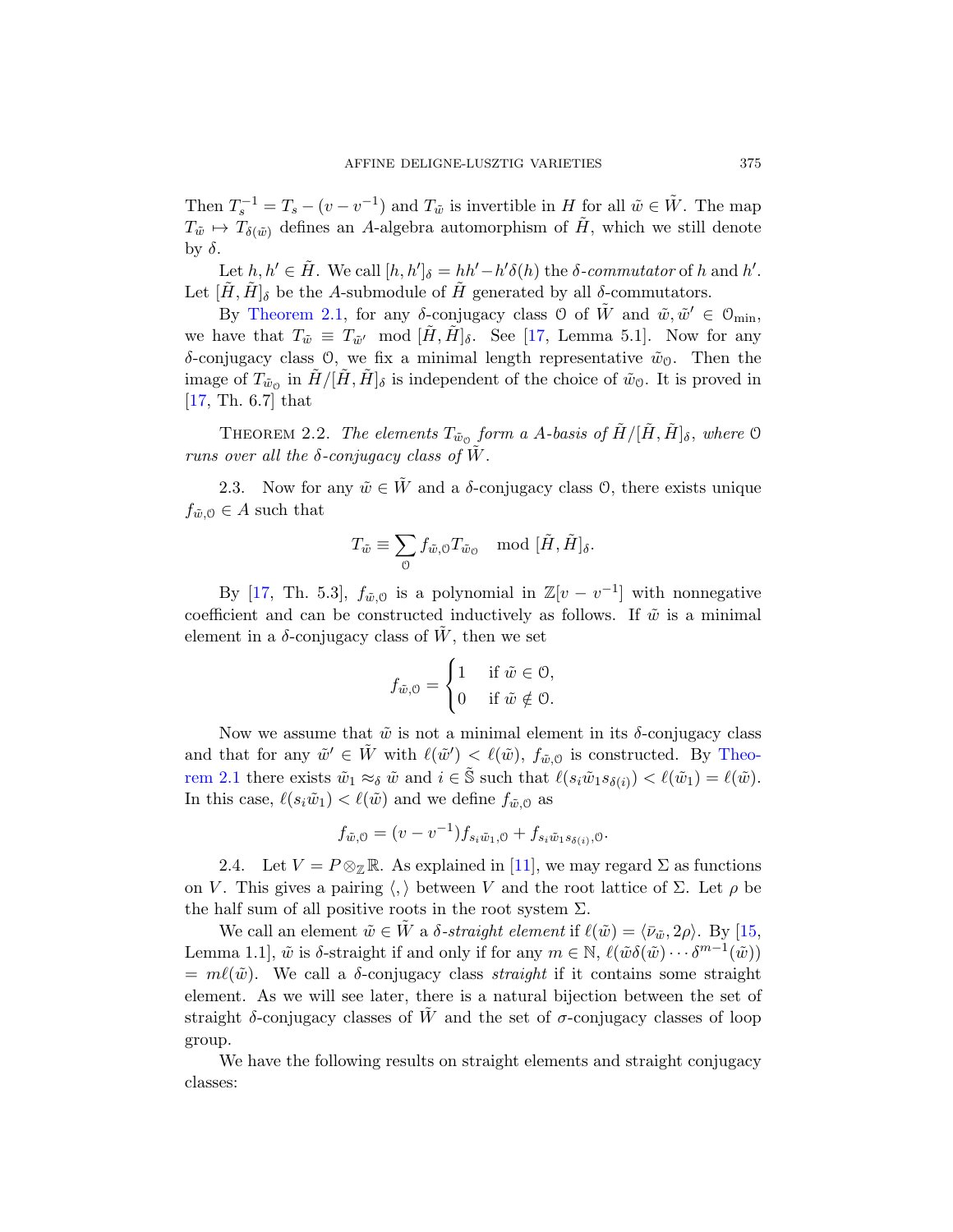- (1) The map  $f: \tilde{W} \to P_{\mathbb{Q}_{++}}^{\delta} \times (P/Q)_{\delta}$  induces a bijection from the set of straight  $\delta$ -conjugacy classes to  $B(\tilde{W}, \delta)$ . See [17, Th. 3.3].
- (2) Let 0 be a straight  $\delta$ -conjugacy class of  $\tilde{W}$  and  $\tilde{w}, \tilde{w}' \in \mathcal{O}_{min}$ . Then  $\tilde{w} \tilde{\approx}_{\delta} \tilde{w}'$ . See [17, Th. 3.9].

The following result [17, Props. 2.4, 2.7] relates minimal length elements with straight elements as needed in Section 0.4, step  $(2)$ .

THEOREM 2.3. Let  $\mathcal O$  be a  $\delta$ -conjugacy class of  $\tilde W$  and  $\tilde w \in \mathcal O$ . Then there exists  $\tilde{w}' \in \mathcal{O}_{\text{min}}$  such that

- (1)  $\tilde{w} \rightarrow_{\delta} \tilde{w}'$ .
- (2) There exists  $J \subseteq \tilde{S}$  with  $W_J$  finite, a straight element  $x \in \tilde{W}$  with  $x \in {}^{J}\tilde{W}^{\delta(J)}$  and  $x\delta(J) = J$  and  $u \in W_J$  [such th](#page-2-0)at  $\tilde{w}' = ux$ .

<span id="page-9-1"></span>Remark. In the setting of Theorem 2.3(2), we have that  $f(\tilde{w}) = f(\tilde{w}') =$  $f(x)$ . See [15, Prop. 1.2].

2.5. Let 0 be a  $\delta$ -conjugacy class. Set  $\nu_0 = \bar{\nu}_{\tilde{w}}$  for some (or equivalently, any)  $\tilde{w} \in \mathcal{O}$  and  $J_{\mathcal{O}} = \{i \in \mathbb{S}; \langle \nu_{\mathcal{O}}, \alpha_i \rangle = 0\}.$  The following description of straight conjugacy classes [17, Prop. 3.2] will be used in step (3) of Section 0.4.

PROPOSITION 2.4. Let  $\mathcal O$  be a  $\delta$ -conjugacy class of W. Then  $\mathcal O$  is straight if and only if 0 contains a length 0 element in the Iwahori-Weyl group  $\tilde{W}_J =$  $P \rtimes W_J$  for some  $J \subseteq \mathbb{S}$  with  $\delta(J) = J$ . In this case, there exists a length 0-element x in  $\tilde{W}_{J_0}$  and  $y \in W^{J_0}$  such that  $\nu_x = \nu_0$  and  $yx\delta(y)^{-1} \in \mathcal{O}_{\text{min}}$ .

2.6. Any fiber of  $f : \tilde{W} \to B(\tilde{W}, \delta)$  is a union of  $\delta$ -conjugacy classes. As we will see later, the case that the fiber is a single  $\delta$ -conjugacy class is of particular interest. We call such  $\delta$ -conjugacy class *superstraight*. A minimal length element in a superstraight  $\delta$ -conjugacy class is called a  $\delta$ -superstraight element.

<span id="page-9-2"></span>Let  $\tilde{w} \in \Omega$ . Then the conjugation by  $\tilde{w}$  gives a permutation on the set of simple reflections S. We say that  $\tilde{w}$  is  $\delta$ -superbasic if each orbit of  $\tilde{w} \circ \delta$  on S is a union of connected components of the corresponding Dynkin diagram of S. By [17, §3.5],  $\tilde{w}$  is a  $\delta$ -superbasic element if and only if  $\tilde{W} = W_1^{m_1} \times \cdots \times W_l^{m_l}$ , where  $W_i$  is an affine Weyl group of type  $\tilde{A}_{n_i-1}$  and  $\tilde{w} \circ \delta$  gives an order  $n_i m_i$ permutation on the set of simple reflections in  $W_i^{m_i}$ .

The following description of superstraight conjugacy class is obtained in [17, Prop. 3.4], which is analogous to Proposition 2.4.

PROPOSITION 2.5. Let  $\Theta$  be a  $\delta$ -conjugacy class of  $\tilde{W}$ . Then  $\Theta$  is su- $\emph{perstraight if and only if there exists a $\delta$-superbasic element $x$ in $\tilde{W}_{J_{\mathbb{O}}}$ and}$  $y \in W^{J_{\mathcal{O}}}$  such that  $\nu_x = \nu_{\mathcal{O}}$  and  $yx\delta(y)^{-1} \in \mathcal{O}_{\text{min}}$ .

COROLLARY 2.6. Let  $\heartsuit$  be a  $\delta$ -straight conjugacy class of  $\tilde{W}$ . If  $\nu_{\heartsuit}$  is regular, then O is superstraight.

<span id="page-9-0"></span>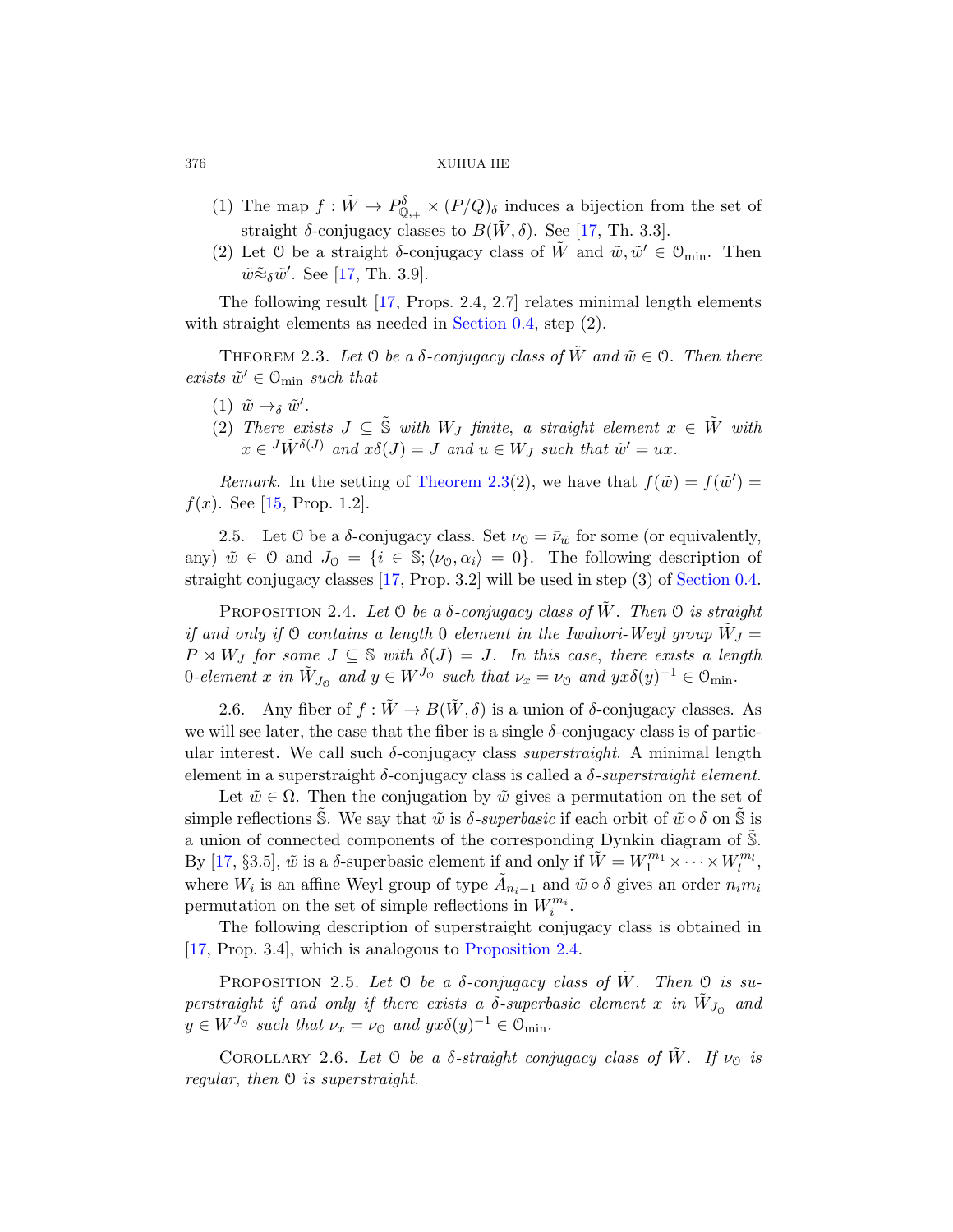2.7. In particular, let  $\delta$  be the identity map and  $\lambda \in P_+$  be a regular element. Let  $0 = \{t^{w\lambda}; w \in W\}$  be the c[onju](#page-36-3)gacy class of  $t^{\lambda}$ . Then  $\nu_0 = \lambda$  is regular and O is superstraight.S[inc](#page-36-2)e every element in O is of the same length,  $t^{\lambda}$  is a minimal length element in O and hence is a superstraight element.

### 3.  $\sigma$ -conjugacy classes

<span id="page-10-0"></span>3.1. We consider  $\sigma$ -conjugation action on  $G(L)$ ,  $g \cdot_{\sigma} g' = gg'\sigma(g)^{-1}$ . The classification of  $\sigma$ -conjugacy classes is due to Kottwitz [20] and [21]. In order to understand affine Deligne-Lusztig varieties, we also need some information on the relation between  $\sigma$ -conjugacy classes and Iwahori-Bruhat cells  $I\dot{\tilde{w}}I$ . In this section, we will study the subsets of the form

$$
G(L) \cdot_{\sigma} I \dot{\tilde{w}} I = \{ gg' \sigma(g)^{-1}; g \in G(L), g' \in I \dot{\tilde{w}} I \}
$$

for any  $\tilde{w} \in \tilde{W}$ . As a consequence, we obtain a new proof of Kottwitz's classification.

LEMMA 3.1. Let 
$$
\tilde{w}, \tilde{w}' \in \tilde{W}
$$
. (1) If  $\tilde{w} \to_{\delta} \tilde{w}'$ , then  
\n
$$
G(L) \cdot_{\sigma} I \dot{\tilde{w}}' I \subseteq G(L) \cdot_{\sigma} I \dot{\tilde{w}} I \subseteq G(L) \cdot_{\sigma} I \dot{\tilde{w}}' I \cup \bigcup_{\tilde{x} \in \tilde{W}, \ell(\tilde{x}) < \ell(\tilde{w})} G(L) \cdot_{\sigma} I \dot{\tilde{x}} I.
$$
\n(2) If  $\tilde{w} \approx_{\delta} \tilde{w}'$ , then

$$
G(L) \cdot_{\sigma} I \dot{\tilde{w}} I = G(L) \cdot_{\sigma} I \dot{\tilde{w}}' I.
$$

*Proof.* It suffices to consider the case where  $\tilde{w}' = \tau \tilde{w} \delta(\tau)^{-1}$  for some  $\tau \in \Omega$  or  $\tilde{w} \stackrel{i}{\rightarrow} \delta \tilde{w}'$  for some  $i \in \tilde{\mathbb{S}}$ . If  $\tilde{w}' = \tau \tilde{w} \tau^{-1}$ , then  $I\dot{\tilde{w}}'I = \dot{\tau}I\dot{\tilde{w}}I\sigma(\dot{\tau})^{-1}$ and  $G(L) \cdot_{\sigma} I \dot{\tilde{w}} I = G(L) \cdot_{\sigma} I \dot{\tilde{w}}' I$ .

Now we consider the case where  $\tilde{w}' = s_i \tilde{w} s_{\delta(i)}$  and  $\ell(\tilde{w}') \leq \ell(\tilde{w})$ . By [4, Lemma 1.6.4, we have that  $\tilde{w} = \tilde{w}'$  or  $s_i\tilde{w} < \tilde{w}$  or  $\tilde{w}s_{\delta(i)} < \tilde{w}$ . Now we prove the case where  $s_i\tilde{w} < \tilde{w}$ . The case  $\tilde{w}s_{\delta(i)} < \tilde{w}$  can be proved in the same way. Since  $s_i\tilde{w} < \tilde{w}$ , then

 $G(T)$   $\vec{r}$   $\vec{r}$   $G(T)$   $\vec{r}$   $\vec{r}$   $G(T)$   $\vec{r}$   $\vec{r}$   $G(T)$   $\vec{r}$   $G(T)$ 

$$
G(L) \cdot_{\sigma} I \tilde{w} I = G(L) \cdot_{\sigma} I \dot{s}_i I \dot{s}_i \tilde{w} I = G(L) \cdot_{\sigma} I \dot{s}_i \tilde{w} \sigma(I \dot{s}_i I) = G(L) \cdot_{\sigma} I \dot{s}_i \tilde{w} I \dot{s}_{\delta(i)} I.
$$

Moreover,

$$
I\dot{s}_i\dot{w}I\dot{s}_{\delta(i)}I = \begin{cases} I\dot{\tilde{w}}'I & \text{if } \ell(\tilde{w}') = \ell(s_i\tilde{w}) + 1 = \ell(\tilde{w}), \\ I\dot{s}_i\dot{\tilde{w}}I \sqcup I\dot{\tilde{w}}'I & \text{if } \ell(\tilde{w}') = \ell(s_i\tilde{w}) - 1 = \ell(\tilde{w}) - 2. \end{cases}
$$

In either case,

$$
G(L) \cdot_{\sigma} I\dot{\tilde{w}}' I \subseteq G(L) \cdot_{\sigma} I\dot{\tilde{w}} I \subseteq G(L) \cdot_{\sigma} I\dot{\tilde{w}}' I \cup \cup_{\tilde{x} \in \tilde{W}, \ell(\tilde{x}) < \ell(\tilde{w})} G(L) \cdot_{\sigma} I\dot{\tilde{x}} I.
$$

Moreover, if  $\tilde{w} \tilde{\approx}_{\delta} \tilde{w}'$ , then  $\ell(\tilde{w}') = \ell(\tilde{w})$ . In this case,  $G(L) \cdot_{\sigma} I \dot{\tilde{w}} I = G(L) \cdot_{\sigma}$  $I\dot{\tilde{w}}'I.$  $I.$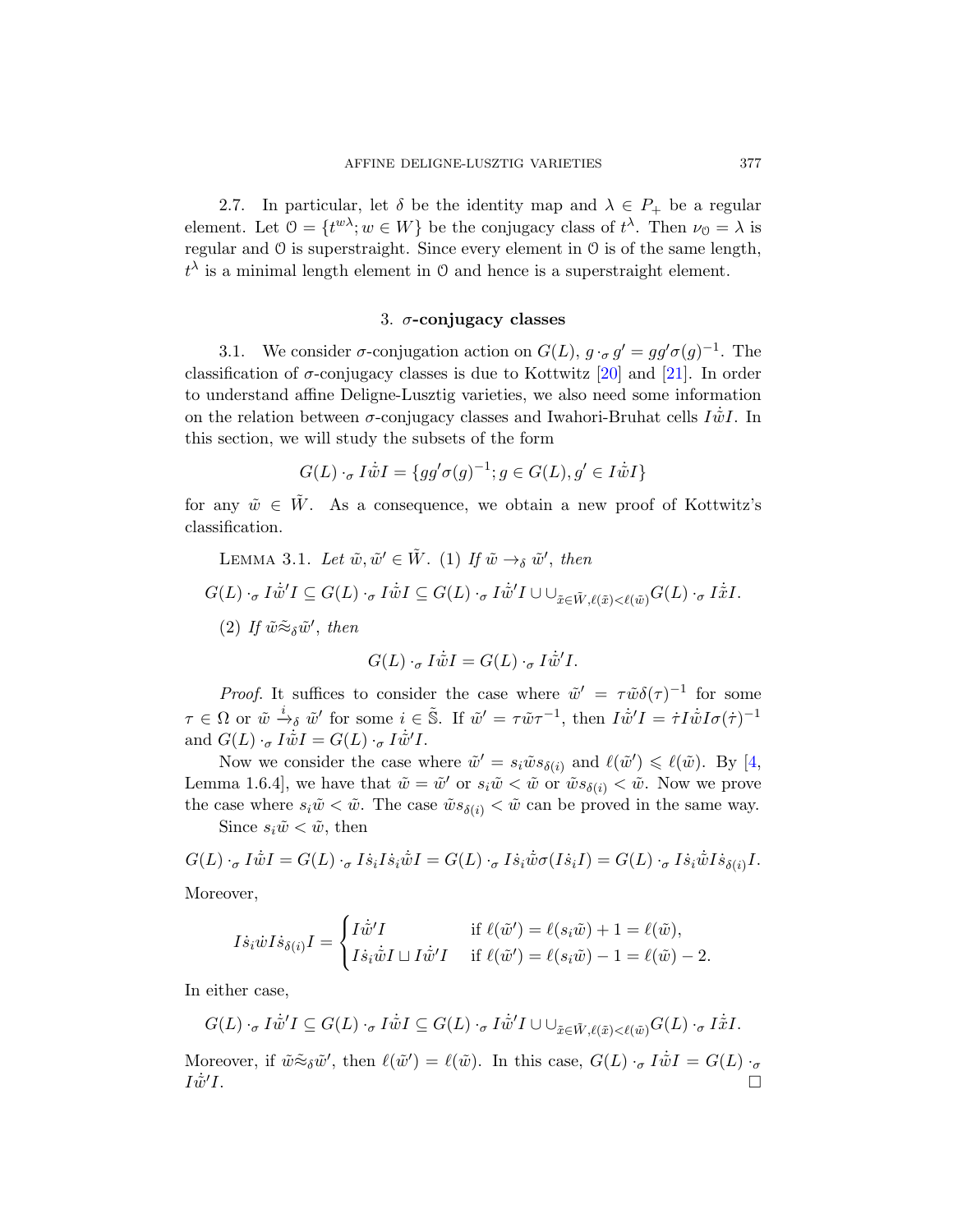LEMMA 3.2. Let  $J \subseteq \tilde{S}$  with  $W_J$  finite and  $x \in {}^J \tilde{W}^{\delta(J)}$  with  $x \delta(J) = J$ . Then for any  $u \in W_J$ , we have that

$$
G(L) \cdot_{\sigma} I \dot{u} \dot{x} I = G(L) \cdot_{\sigma} I \dot{x} I.
$$

*Proof.* Let  $P$  be the standard parahoric subgroup corresponding to  $J$  and U be its prounipotent radical. Let  $\bar{\mathcal{P}} = \mathcal{P}/\mathcal{U}$  be the reductive quotient of  $\mathcal{P}$ and  $p \mapsto \bar{p}$  the projection from P to  $\bar{P}$ . By definition,  $\bar{p} \mapsto \dot{x}\overline{\sigma(p)}\dot{x}^{-1}$  is a Frobenius morphism on  $\bar{P}$ . We [d](#page-35-3)enote it by  $\sigma_{\dot{x}}$ . Hence by Lang's theorem,  $\bar{\mathcal{P}} = \{ \bar{p}^{-1} \dot{x} \overline{\sigma(p)} \dot{x}^{-1}; p \in \mathcal{P} \}$  and

$$
\mathcal{P}\dot{x}/\sigma(\mathfrak{U}) = \dot{x}\sigma(\mathcal{P})/\sigma(\mathfrak{U}) = {\overline{p}}^{-1}\dot{x}\overline{\sigma(p)}; p \in \mathcal{P}.
$$

Therefore,  $\mathcal{P}x\sigma(\mathcal{P}) = \mathcal{P}\sigma\{xI\}$ . Similarly,  $\mathcal{P}x\sigma(\mathcal{P}) = \mathcal{P}\sigma\{xI\}$ . Thus  $\mathcal{P}\sigma\{xI\} =$  $\mathcal{P} \cdot_{\sigma} I \dot{x} I$  and  $G(L) \cdot_{\sigma} I \dot{u} \dot{x} I = G(L) \cdot_{\sigma} I \dot{x} I$ .

3.2. We recall the notation of  $(J, w, \delta)$ -alcoves in [6, 3.3], which generalizes the notation of P-alcoves introduced in [8].

Definition 3.3. Let  $J \subseteq \mathbb{S}$  with  $\delta(J) = J$  and  $w \in W$ . Let  $x \in W$ . We say  $x(\mathfrak{a}_C)$  is a  $(J, w, \delta)$ -alcove if

- (1)  $w^{-1}x\delta(w) \in \tilde{W}_J$ .
- (2) For any  $a \in w(\Phi^+ \Phi_J^+)$ ,  $U_a \cap {}^x I \subseteq U_a \cap I$ , or equivalently,  $U_{-a} \cap {}^x I \supseteq$  $\mathbf{U}_{-a} \cap I$ .

Following [8, Def. 13.1.1], for  $x \in \tilde{W}$ , we say that x is  $\sigma$ -fundamental if every element of  $I\dot{x}I$  is  $\sigma$ -conjugate under I to  $\dot{x}$ . The following result is proved in [6, Th. 3.3.1, Prop. 3.4.3].

<span id="page-11-1"></span>THEOREM 3.4. Suppose  $J \subseteq \mathbb{S}$  with  $\delta(J) = J$  and  $w \in W$ , and suppose  $x(\mathfrak{a}_C)$  is a  $(J, w, \delta)$ -alcove. Set  $I_M = {^w}M_J \cap I$ . Then the map

$$
\phi: I \times I_M \dot{x} \sigma(I_M) \to I \dot{x} I
$$

[induc](#page-9-0)ed by  $(i, m) \mapsto im\sigma(i)^{-1}$  is surjective. Moreover, if  ${}^{\dot{x}}\sigma(I_M) = I_M$ , then x is  $\sigma$ -fundamental.

Now we describe  $G(L) \cdot_{\sigma} I \dot{\tilde{w}} I$  for minimal length element  $\tilde{w}$ .

THEOREM 3.5. If  $\tilde{w} \in \tilde{W}$  [is a minim](#page-9-1)al length element in its  $\delta$ -conjugacy class, then  $G(L) \cdot_{\sigma} I \dot{\tilde{w}} I$  is the single  $\sigma$ -conjugacy class  $G(L) \cdot_{\sigma} \dot{\tilde{w}}$ .

*Proof.* By Theorem 2.3,  $\tilde{w} \approx_{\delta} u x$  for some  $J \subseteq \tilde{\mathbb{S}}$  with  $W_J$  finite, straight element  $x \in \tilde{W}$  and  $u \in W_J$  with  $x \in {}^J \tilde{W}^{\delta(J)}$  and  $x \delta(J) = J$ . Then by Lemma 3.1,  $G(L) \cdot_{\sigma} I \dot{\tilde{w}} I = G(L) \cdot_{\sigma} I \dot{\tilde{w}} I$ . By Lemma 3.2,  $G(L) \cdot_{\sigma} I \dot{\tilde{w}} I =$  $G(L) \cdot_{\sigma} I\dot{x}I.$ 

Let  $\circ$  be the  $\delta$ -conjugacy class of x. By Proposition 2.4, there exists  $x_1 \in \mathcal{O}_{\text{min}}$  and  $y \in W^{J_0}$  such that  $y^{-1}x_1\delta(y)$  is a length 0 element in  $\tilde{W}_{J_0}$  and

<span id="page-11-0"></span>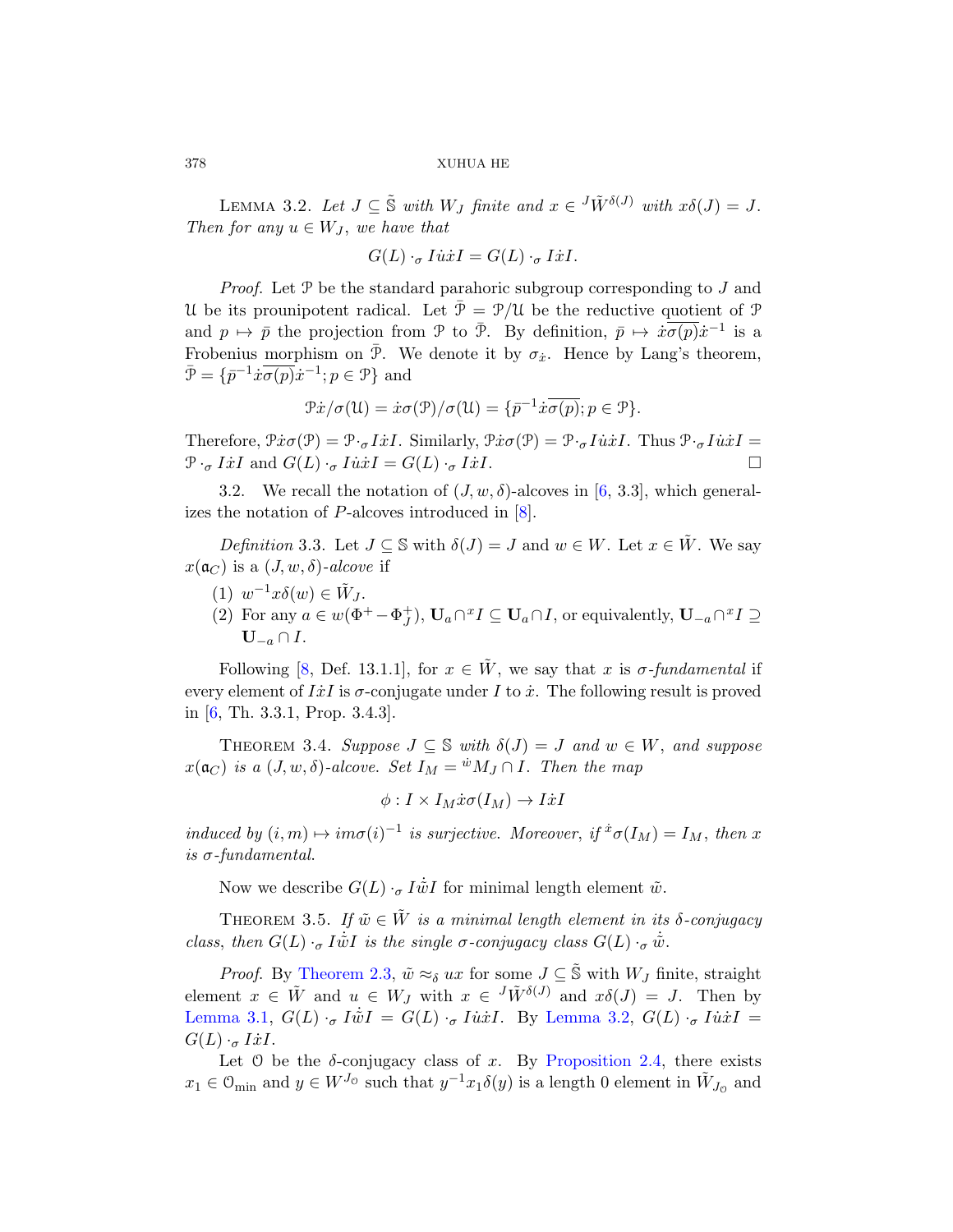<span id="page-12-0"></span> $\nu_{y^{-1}x_1\delta(y)} = \nu_{\mathcal{O}}$  is dominant. Then  $x_1(\mathfrak{a}_C)$  is a  $(J_0, y, \delta)$ -alcove and  $x_1\sigma(I_M) =$  $I_M$ , where  $I_M = {}^{\dot{y}} M_{J_0} \cap I$ . Hence every element in  $I\dot{x}_1I$  is  $\sigma$ -conjugate under I to  $x_1$ .

By Section 2.4(2),  $x\tilde{\approx}_{\delta}x_1$ . Now

$$
G(L) \cdot_{\sigma} I \dot{\tilde{w}} I = G(L) \cdot_{\sigma} I \dot{x} I = G(L) \cdot_{\sigma} I \dot{x}_1 I = G(L) \cdot_{\sigma} \dot{x}_1
$$

is [a single](#page-11-1)  $\sigma$ -conjugacy class. Since  $\dot{\tilde{w}} \in G(L) \cdot_{\sigma} I \dot{\tilde{w}} I$ ,  $G(L) \cdot_{\sigma} I \dot{\tilde{w}} I = G(L) \cdot_{\sigma} \dot{\tilde{w}}$ .  $\Box$ 

We also have the following disjointness result.

PROPOSITION [3.6.](#page-8-0) Let  $\tilde{w}, \tilde{w}' \in \tilde{W}$  be minimal length elements in their δ-conjugacy classes respectively. Then  $\dot{\tilde{w}}$  and  $\dot{\tilde{w}}'$  are in the same σ-conjugacy class of  $G(L)$  if and only if  $f(\tilde{w}) = f(\tilde{w}')$ .

*Proof.* By the proof of Theorem 3.5, there exist  $\delta$ -straight elements  $x, x' \in \tilde{W}$ with  $f(\tilde w) = f(x)$ ,  $f(\tilde w') = f(x')$ ,  $\dot{\tilde w} \in G(L)$   $\cdot_{\sigma} \dot{x}$  and  $\dot{\tilde w}' \in G(L)$   $\cdot_{\sigma} \dot{x}'$ . If  $f(\tilde{w}) = f(\tilde{w}')$ , then  $f(x) = f(x')$  and by Section 2.4(1), x and x' are in the same  $\delta$ -conjugacy class of  $\tilde{W}$ . Therefore  $G(L) \cdot_{\sigma} \dot{x} = G(L) \cdot_{\sigma} \dot{x}'$ . Hence  $\dot{\tilde{w}}$  and  $\dot{w}'$  are in the same  $\sigma$ -conjugacy class of  $G(L)$ .

Now we prove the other direction. Notice that  $\kappa(G(L) \cdot_{\sigma} \dot{\tilde{w}}) = \kappa(\tilde{w})$  and  $\kappa(G(L) \cdot_{\sigma} \dot{\tilde{w}}') = \kappa(\tilde{w}')$ . Thus if  $\kappa(\tilde{w}) \neq \kappa(\tilde{w}')$ , then  $G(L) \cdot_{\sigma} \dot{\tilde{w}} \cap G(L) \cdot_{\sigma} \dot{\tilde{w}}' = \emptyset$ .

Now assume that  $\kappa(\tilde{w}) = \kappa(\tilde{w}')$  and  $\bar{\nu}_{\tilde{w}} \neq \bar{\nu}_{\tilde{w}'}$ . Then  $\bar{\nu}_x \neq \bar{\nu}_{x'}$ . If  $\dot{\tilde{w}}$  and  $\dot{\tilde{w}}'$  are in the same  $\sigma$ -conjugacy class of  $G(L)$ , then so are  $\dot{x}$  and  $\dot{x}'$ . We may assume that  $\dot{x} = g\dot{x}'\sigma(g)^{-1}$  for some  $g \in G(L)$ , then for any  $m \in \mathbb{N}$ ,

$$
\dot{x}\sigma(\dot{x})\cdots\sigma^{m-1}(\dot{x})=g\dot{x}'\sigma(\dot{x}')\cdots\sigma^{m-1}(\dot{x}')\sigma^n(g)^{-1}.
$$

There exists  $n \in \mathbb{N}$  such that

$$
\delta^n = 1, \quad x\delta(x)\cdots\delta^{n-1}(x) = t^{\mu} \quad \text{and} \quad x'\delta(x')\cdots\delta^{n-1}(x') = t^{\mu'}
$$

for some  $\mu, \mu' \in P$ . Then  $\mu = n\nu_x$  and  $\mu' = n\nu_{x'}$ . Since  $\bar{\nu}_x \neq \bar{\nu}_{x'}$ ,  $\mu \notin W \cdot \mu'$ . Assume that  $g \in IzI$  for some  $z \in \tilde{W}$ . Then  $I\varepsilon^{k\mu}I \cap IzI\varepsilon^{k\mu'}Iz^{-1}I \neq \emptyset$  for all  $k \in \mathbb{N}$ .

Notice that  $I\dot{z}I\varepsilon^{k\mu'}I\dot{z}^{-1}I \subseteq \cup_{\tilde{y},\tilde{y}'\leqslant z}I\tilde{y}\varepsilon^{k\mu'}(\dot{\tilde{y}}')^{-1}I$ . So  $t^{k\mu} = \tilde{y}t^{k\mu'}(\tilde{y}')^{-1}$ for some  $\tilde{y}, \tilde{y}' \leq z$ . Assume that  $\tilde{y} = y t^{\chi}$  and  $\tilde{y}' = y' t^{\chi'}$  with  $\chi, \chi' \in X_*(T)$ and  $y, y' \in W$ . Then  $\tilde{y}t^{k\mu'}(\tilde{y}')^{-1} = t^{y(k\mu' + \chi - \chi')}y(y')^{-1}$ . Hence  $y = y'$  and  $k\mu' + \chi - \chi' = ky^{-1}\mu$ . By definition,  $\ell(t^{\chi}) \leq \ell(\tilde{y}) + \ell(y) \leq \ell(z) + \ell(w_0)$ . Similarly,  $\ell(t^{\chi'}) \leq \ell(z) + \ell(w_0)$ . Since  $\mu \notin W \cdot \mu'$ , then  $\ell(t^{\mu'-y^{-1}}\mu) \geq 1$ . Now

$$
k \leq \ell(t^{k(\mu'-y^{-1}\mu)}) = \ell(t^{\chi'-\chi}) \leq \ell(t^{\chi'}) + \ell(t^{\chi}) \leq 2\ell(z) + 2\ell(w_0).
$$

That is a contradiction.

Now we obtain a new proof of Kottwitz's classification of  $σ$ -conjugacy classes on  $G(L)$ .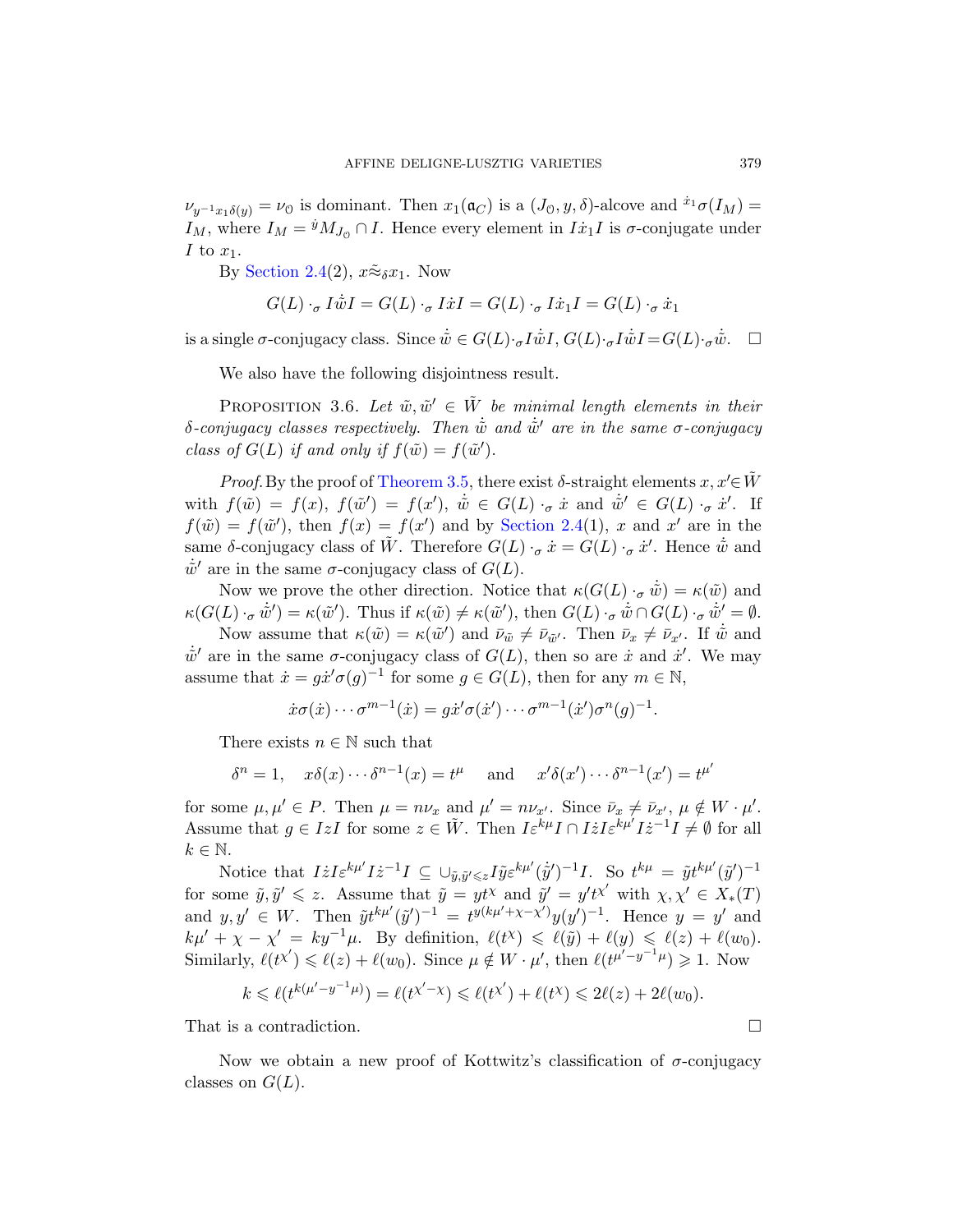THEOREM 3.7. For any straight  $\delta$ -conjugacy class  $\Theta$  of  $\tilde{W}$ , we fix a minimal length representative  $\tilde{w}_0$ . Then

$$
G(L) = \sqcup_{\mathcal{O}} G(L) \cdot_{\sigma} \dot{\tilde{w}}_{\mathcal{O}},
$$

where  $\mathcal O$  runs over all the straight  $\delta$ -conjugacy classes of  $\tilde W$ .

*[Pro](#page-10-0)of.* By Proposition 3.6,  $\cup_{\mathcal{O}} G(L) \cdot_{\sigma} \dot{\tilde{w}}_{\mathcal{O}}$  is a disjoint union. Now we prove that for any  $\tilde{w} \in \tilde{W}$ ,  $I\dot{\tilde{w}}I \subseteq \Box_{\mathcal{O}}G(L) \cdot_{\sigma} \dot{\tilde{w}}_{\mathcal{O}}$ . We argue by induction.

If  $\tilde{w}$  is a minimal length element in its  $\delta$ -conjugacy class, then the statement follows from the proof of Theorem 3.5.

If  $\tilde{w}$  is not a minimal length element in its  $\delta$ -conjugacy class, then by Theore[m 2.1, there ex](#page-13-0)ists  $i \in \tilde{\mathbb{S}}, \tilde{w}', \tilde{w}'' \in \tilde{W}$  with  $\tilde{w}' \approx_{\delta} \tilde{w}, \ell(\tilde{w}'') = \ell(\tilde{w}') - 2$ and  $\tilde{w}' \xrightarrow{s_i} \tilde{w}''$ . By Lemma 3.1,

$$
I \dot{\tilde{w}} I \subseteq G(L) \cdot_{\sigma} I \dot{\tilde{w}}' I \subseteq G(L) \cdot_{\sigma} I \dot{s}_i \dot{\tilde{w}}' I \cup G(L) \cdot_{\sigma} I \dot{\tilde{w}}'' I.
$$

Notice that  $\ell(s_i\tilde{w}')$ ,  $\ell(\tilde{w}'') < \ell(\tilde{w}') = \ell(\tilde{w})$ . Now the statement follows from induction hypothesis on  $s_i\tilde{w}'$  and  $\tilde{w}''$ .

3.3. As a consequence of Theorem 3.7, any  $\sigma$ -conjugacy class of  $G(L)$ contains a representative in  $W$ . For split groups, this was first proved in [8, §7] in a different way.

Moreover, the map  $f: \tilde{W} \to B(\tilde{W}, \delta)$  is in fact the restriction of a map defined on  $G(L)$ ,  $b \mapsto (\bar{\nu}_b, \kappa(b))$ . We call  $\bar{\nu}_b$  the (dominant) Newton vector of b.

# 4. Affine Deligne-Lusztig varieties

4.1. We first recall the definition and some properties on the (finite) Deligne-Lusztig varieties. Let  $H$  be a connected reductive algebraic group over  $\mathbb{F}_q$  and F be the Frobenius morphism on H. We fix an F-stable maximal torus T and a F-stable Borel subgroup  $B \supset T$ . Let W be the finite Weyl group and S be the set of simple reflections determined by  $(B, T)$ . The morphism F on G induces bijections on W and  $\mathbb{S}$ , which we still denote by F.

Following [4, Def. 1.4], the Deligne-Lusztig varieties associated with  $w \in$ W is defined by

$$
X_w = X_w^H = \{ g \in G/B; g^{-1}F(g) \in BwB \}.
$$

<span id="page-13-1"></span>The finite group  $H^F$  acts on  $X_w$  in a natural way. We denote by  $H^F \backslash X_w$  the space of orbits.

It is known that  $X_w$  is smooth of dimension  $\ell(w)$ . Moreover, we have the following result on Deligne-Lusztig varieties associated with minimal length elements, which is essentially contained in [16, 4.3].

THEOREM 4.1. Let  $w \in W$  be a minimal length element in its F-conjugacy class. Then  $H^F \backslash X_w$  is quasi-isomorphic to the orbit space of an affine space  ${\bf k}^{\ell(w)}$  by an action of a finite torus.

<span id="page-13-0"></span>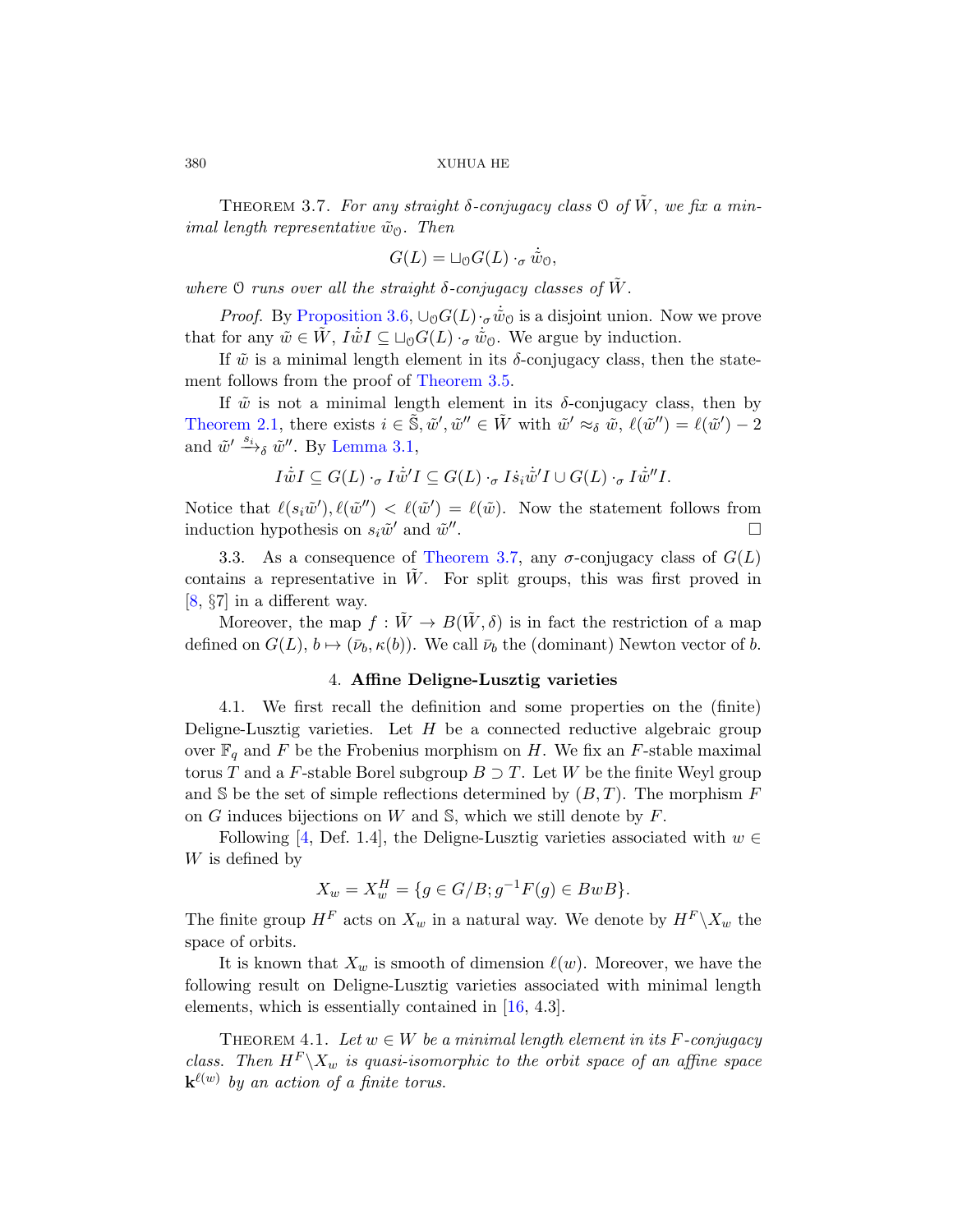The [ca](#page-35-7)se where w is elliptic is in  $[16, 4.3(a)]$ . The general case is not stated explicitly in [16][.](#page-35-9) However, it can be trivially reduced to the elliptic [c](#page-35-8)ase as follows.

<span id="page-14-0"></span>Let J be the minimal F-stable subset of S such that  $w \in W_J$ , and let  $M_J$ be the standard Levi subgroup of  $H$  of type  $J$ . Then  $w$  is an elliptic element in  $W_J$ , and the statement follows from the elliptic case by using the fact that  $H^F \backslash X_w^H \cong M_J^F \backslash X_w^{M_J}$  (see, e.g., [2, §2]).

Now we recall the "reduction" à la Deligne and Lusztig for affine Deligne-Lusztig varieties (see  $[4, \text{proof of Th. 1.6}]$  and  $[9, \text{Cor. 2.5.3}].$ 

PROPOSITION 4.2. Let  $x \in \tilde{W}$ , and let  $s \in \tilde{\mathbb{S}}$  be a simple affine reflection.

- (1) If  $\ell(sx\delta(s)) = \ell(x)$ , then there exists a universal homeomorphism  $X_x(b)$  $\rightarrow X_{sx\delta(s)}(b).$
- <span id="page-14-1"></span>(2) If  $\ell(sx\delta(s)) = \ell(x) - 2$ , then  $X_x(b)$  can be written as a disjoint union  $X_x(b) = X_1 \sqcup X_2$ , where  $X_1$  is closed and  $X_2$  is open, and such that there exist morphisms  $X_1 \to X_{sx\delta(s)}(b)$  and  $X_2 \to X_{sx}(b)$  that are com[positio](#page-14-0)ns o[f a Zariski-l](#page-14-1)ocally trivial fiber bundle with one-dimensional fibers and a universal homeomorphism.

It is easy to see that

<span id="page-14-2"></span>LEMMA 4.3. Let  $\tilde{x} \in \tilde{W}$  and  $\tau \in \Omega$ . Then  $X_{\tilde{x}}(b)$  is isomorphic to  $X_{\tau \tilde{x}\delta(\tau)^{-1}}(b).$ 

As a consequence of Lemma 4.2 and Lemma 4.3, we have that

COROLLARY 4.4. Let  $\tilde{w}, \tilde{w}' \in \tilde{W}$  with  $\tilde{w} \tilde{\approx}_{\delta} \tilde{w}'$ . Then  $X_{\tilde{w}}(b)$  and  $X_{\tilde{w}'}(b)$ are universally homeomorphic.

Next we show that straight elements are automatically  $\sigma$ -fundamental.

PROPOSITION 4.5. Every  $\delta$ -straight element x is  $\sigma$ -fundamental; i.e., every element of IxI is  $\sigma$ -conjugate under I to  $\dot{x}$ .

*Proof.* Let 0 be the straight  $\delta$ -conjugacy class of x. Then by the proof of Theorem 3.5, there exists  $x' \in \mathcal{O}_{\text{min}}$  such that  $x'$  is  $\sigma$ -fundamental. By Section 2.4(2),  $x \tilde{\approx}_{\delta} x'$ . Now the proposition follows from the following lemmas.

LEMMA 4.6. Let  $x \in \tilde{W}$  and  $\tau \in \Omega$ . If x is  $\sigma$ -fundamental, then so is  $\tau x\delta(\tau)^{-1}.$ 

*Proof.* Set  $x' = \tau x \delta(\tau)^{-1}$ . Any element in  $I\dot{x}'I = I\dot{\tau}\dot{x}\sigma(\dot{\tau})^{-1}I = \dot{\tau}I\dot{x}I\sigma(\dot{\tau})^{-1}$ is of the form  $\dot{\tau}i_1\dot{x}i_2\sigma(\dot{\tau})^{-1}$  for some  $i_1, i_2 \in I$ . Since x is  $\sigma$ -fundamental, there exists  $i \in I$  such that  $i_1 \dot{x} i_2 = i \dot{x} \sigma(i)^{-1}$ . Thus

$$
\dot{\tau}i_1\dot{x}i_2\sigma(\dot{\tau})^{-1} = \dot{\tau}i\dot{x}\sigma(i)^{-1}\sigma(\dot{\tau})^{-1} = (\dot{\tau}i\dot{\tau}^{-1})\dot{\tau}\dot{x}\sigma(\dot{\tau})^{-1}(\sigma(\dot{\tau})\sigma(i)^{-1}\sigma(\dot{\tau})^{-1})
$$

$$
= (\dot{\tau}i\dot{\tau}^{-1})\dot{\tau}\dot{x}\sigma(\dot{\tau})^{-1}\sigma(\dot{\tau}i\dot{\tau}^{-1})^{-1}.
$$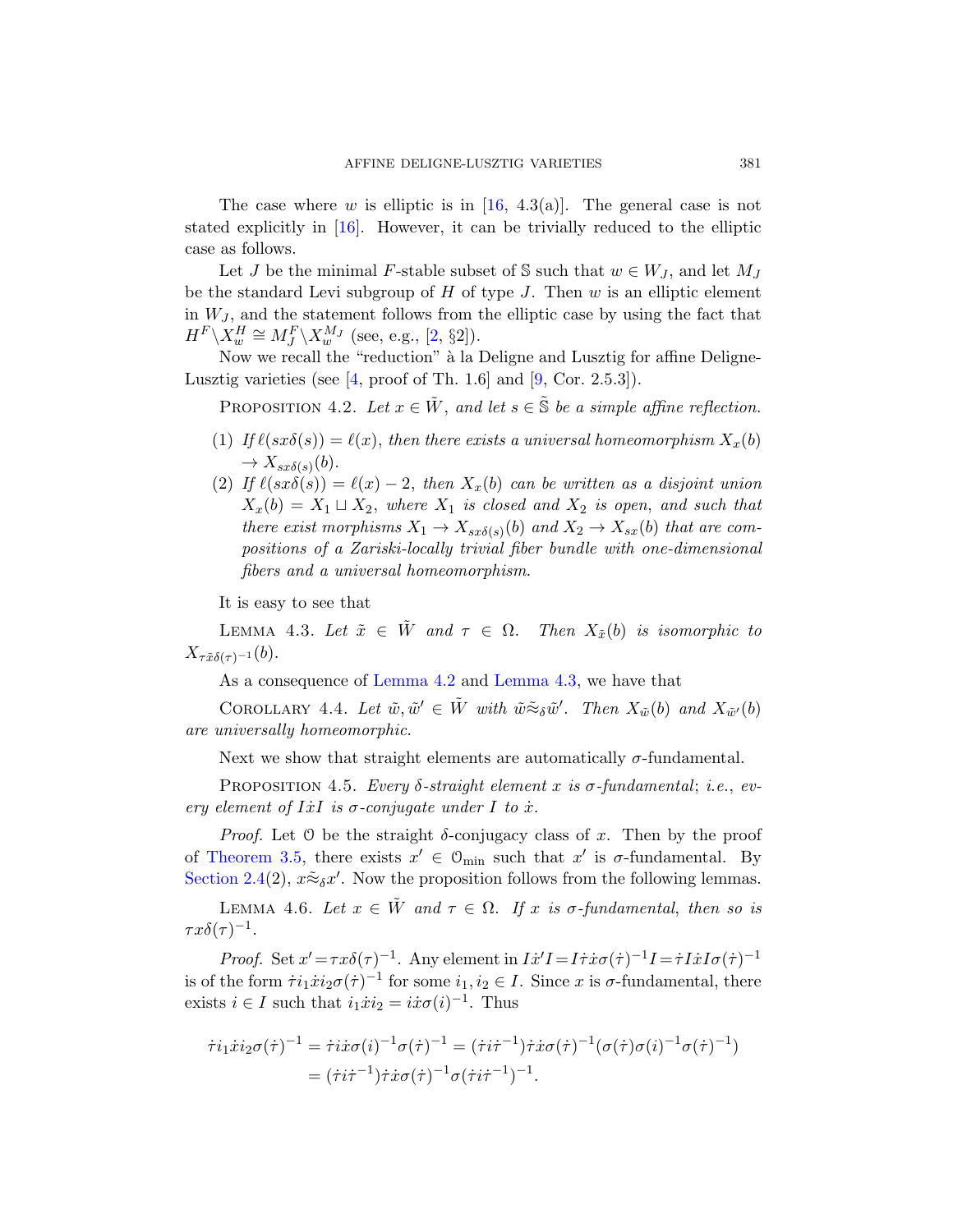So any element in  $I\dot{x}'I$  is  $\sigma$ -conjugate under I to  $\dot{\tau}x\sigma(\dot{\tau})^{-1}$ . Hence  $x'$  is  $\sigma$ -fundamental.

LEMMA 4.7. Let  $x \in \tilde{W}$  and  $s \in \tilde{\mathbb{S}}$  with  $\ell(sx\delta(s)) = \ell(x)$ . If x is  $\sigma$ -fundamental, then so is  $sx\delta(s)$ .

*Proof.* We prove the case that  $sx < x$ . The other cases can be proved in the same way. Since x is  $\sigma$ -fundamental, the map  $I \to I\dot{x}I$ ,  $g \mapsto g\dot{x}\sigma(g)^{-1}$  is surjective. Notice that  $I\dot{x}I \cong I\dot{s}I \times_I I\dot{s}\dot{x}I$ . Thus the map

$$
I \times I \to I \dot{s}I \times I \dot{s}\dot{x}I
$$
,  $(g, g') \mapsto (g\dot{s}(g')^{-1}, g'\dot{s}\dot{x}\sigma(g)^{-1})$ 

is also surjective.

The map  $IsI \times IsirI \rightarrow IsirI \times I\sigma(\dot{s})I$ ,  $(h, h') \mapsto (h', \sigma(h))$  is surjective. Hence the map

$$
I \times I \to I \dot{s} \dot{x} I \times I \sigma(\dot{s}) I,
$$
  $(g, g') \mapsto (g' \dot{s} \dot{x} \sigma(g)^{-1}, \sigma(g) \sigma(\dot{s}) \sigma(g')^{-1})$ 

is also surjective.

<span id="page-15-0"></span>The quotient of  $I\dot{s}\dot{x}I \times I\sigma(\dot{s})I$  by the action of the first I is  $I\dot{s}\dot{x}I \times I$  $I\sigma(\dot{s})I \cong I\dot{s}\dot{x}\sigma(\dot{s})I$ . Hence the map

$$
I \mapsto I \dot{s} \dot{x} \sigma(\dot{s}) I
$$
,  $g' \mapsto g' \dot{s} \dot{x} \sigma(\dot{s}) \sigma(g')^{-1}$ 

is surjective.  $\Box$ 

Now we prove the main result of this section, which generalizes Theorem 4.1.

THEOREM 4.8. Let  $\tilde{w} \in \tilde{W}$  be a minimal length element in its δ-conjugacy [class](#page-9-0). Let  $b \in G(L)$  with  $f(\tilde{w}) = f(b)$ . Then  $\dim X_{\tilde{w}}(b) = \ell(\tilde{w}) - \langle \bar{\nu}_b, 2\rho \rangle$  and  $\mathbb{J}_b \setminus X_{\tilde{w}}(b)$  is in bijection with the orbit space of the affine space  $\mathbf{k}^{\ell(\tilde{w})-\langle \bar{\nu}_b,2\rho\rangle}$ under an action of a finite torus.

Remark. H[ere we use th](#page-14-2)e convention that the dimension of an empty variety is  $-\infty$ .

*Proof.* By Theorem 2.3,  $\tilde{w} \approx_{\delta} u x$  for some  $J \subseteq \tilde{\mathbb{S}}$  with  $W_J$  finite, straight element  $x \in \tilde{W}$  and  $u \in W_J$  with  $x \in {}^{J}\tilde{W}^{\delta(J)}$  and  $x\delta(J) = J$ . By remark of Theorem 2.3,  $f(\tilde{w}) = f(x) = f(b)$ . Then  $\dot{x}$  and b are  $\sigma$ -conjugate and  $\ell(x) = \langle \bar{\nu}_b, 2\rho \rangle$ . Then  $X_{\tilde{w}}(\dot{x})$  and  $X_{\tilde{w}}(b)$  are isomorphic and we have a natural bijection  $\mathbb{J}_x \setminus X_{\tilde{w}}(\dot{x}) \cong \mathbb{J}_b \setminus X_{\tilde{w}}(\dot{b})$ . By Corollary 4.4,  $X_{\tilde{w}}(\dot{x})$  and  $X_{ux}(\dot{x})$  are universally homeomorphic.

Let  $\mathcal P$  be the standard parahoric subgroup corresponding to  $J$  and  $\mathcal U$ be its prounipotent radical. Let  $g \in G(L)$  with  $g^{-1}x\sigma(g) \in I\dot{u}\dot{x}I$ . By the proof of Lemma 3.2, there exists  $p \in \mathcal{P}$  such that  $(gp)^{-1}\dot{x}\sigma(gp) \in I\dot{x}I$ . By Proposition 4.5, there exists  $p' \in I$  such that  $(gpp')^{-1}\dot{x}\sigma(gpp') = \dot{x}$ . Hence  $g \in \mathbb{J}_x \mathcal{P}$ .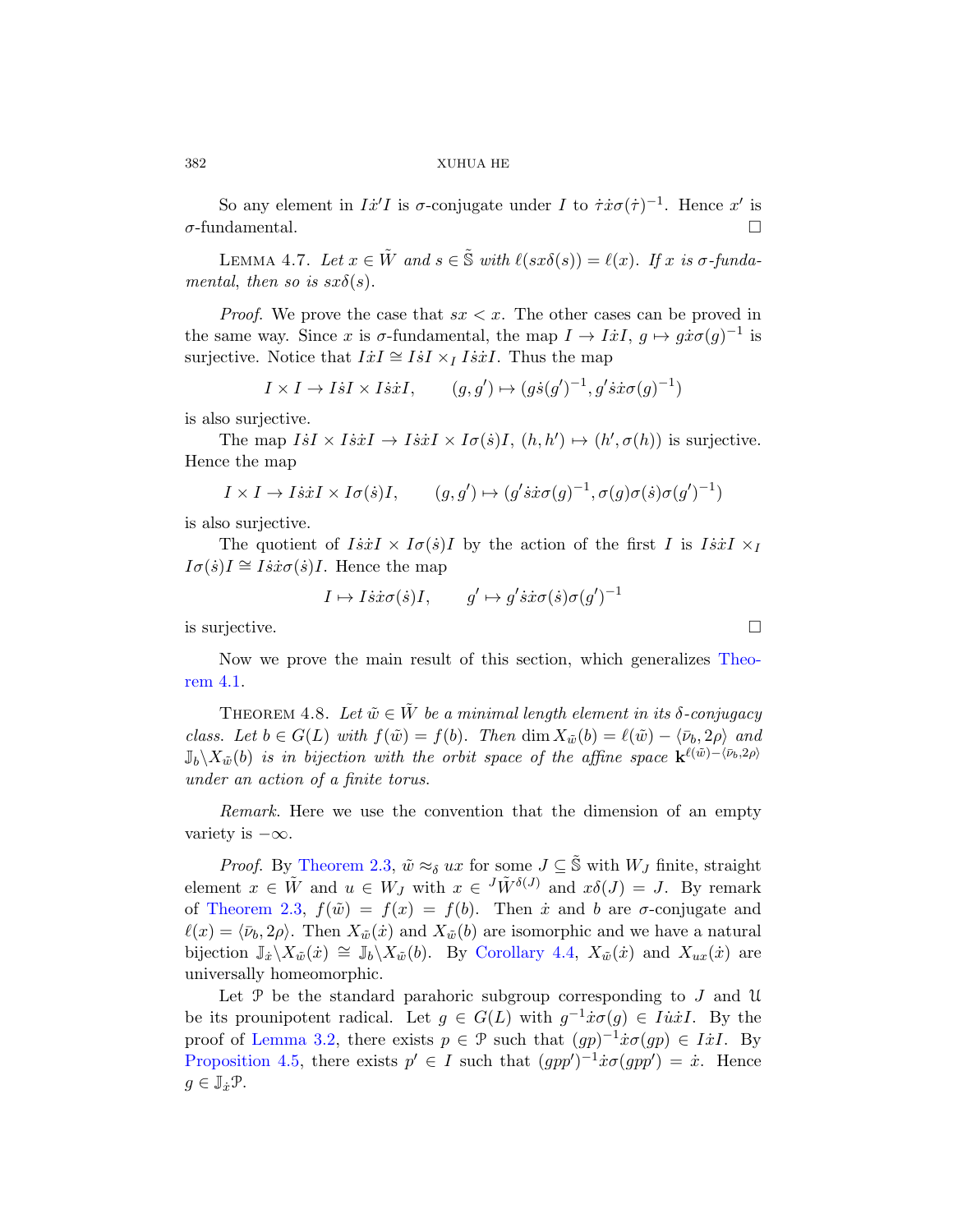Notice that  $\mathbb{J}_x \mathcal{P}$  is in bijection with the quotient space  $\mathbb{J}_x \times_{\mathbb{J}_x \cap \mathcal{P}} \mathcal{P}$ . Then we have a natural bijection

$$
X_{ux}(\dot{x}) \cong \mathbb{J}_{\dot{x}} \times_{\mathbb{J}_{\dot{x}} \cap \mathcal{P}} X_{ux}^{\mathcal{P}}(\dot{x}),
$$

where  $X_{ux}^{\mathcal{P}}(\dot{x}) = \{g \in \mathcal{P}/I; g^{-1}\dot{x}\sigma(g) \in I\dot{u}\dot{x}I\}.$  In particular,  $\mathbb{J}_b \setminus X_{\tilde{w}}(b) \cong$  $(\mathbb{J}_x \cap \mathcal{P}) \backslash X_{ux}^{\mathcal{P}}(\dot{x}).$ 

Moreover, the projection  $\mathfrak{F}l \to LG/\mathfrak{P}$  sends  $X_{ux}(\dot{x})$  onto  $\mathbb{J}_{\dot{x}}/(\mathbb{J}_{\dot{x}} \cap \mathfrak{P})$ and each fiber is isomorphic to  $X_{ux}^{\mathcal{P}}(x)$ . Hence  $\dim X_{\tilde{w}}(b) = \dim X_{ux}(x) =$  $\dim X_{ux}^{\mathcal{P}}(\dot{x}).$ 

Let  $\sigma_x$  be the Frobenius morphism on  $\bar{\mathcal{P}}$  defined by  $\bar{p} \mapsto x \overline{\sigma(p)} x^{-1}$ . Notice that  $\bar{I} = I/\mathcal{U}$  is a Borel subgroup of  $\bar{\mathcal{P}}$ . Therefore  $X_{ux}^{\mathcal{P}}(\dot{x})$  is isomorphic to the classical Deligne-Lusztig variety

$$
X'=\{\bar p\in\bar{\mathcal P}/\bar I; \bar p^{-1}\sigma_{\dot x}(\bar p)\in\bar I\dot u \bar I\}/\bar I
$$

of  $\bar{\mathcal{P}}$ . The action of  $\mathbb{J}_{\dot{x}} \cap \mathcal{P}$  on  $X_{ux}^{\mathcal{P}}(\dot{x})$  factors through an action of  $(\mathbb{J}_{\dot{x}} \cap \mathcal{P})\mathcal{U}/\mathcal{U}$  $\cong \bar{\mathcal{P}}^{\sigma_{\hat{x}}}$ . Hence we have a natural bijection  $(\mathbb{J}_{\hat{x}} \cap \mathcal{P}) \setminus X_{ux}^{\mathcal{P}}(\hat{x}) \cong \bar{\mathcal{P}}^{\sigma_{\hat{x}}} \setminus X'.$ 

<span id="page-16-1"></span>The map  $v \mapsto vx$  sends a  $\sigma_{\dot{x}}$ -conjugacy class in  $W_J$  into a  $\delta$ -conjugacy class in W. Since ux is a minimal length element in its  $\delta$ -conjugacy class, u is a minimal length element in its  $\sigma_{\dot{x}}$ -conjugacy class in  $W_J$ . Moreover,  $\ell(u) =$  $\ell(ux)-\ell(x) = \ell(\tilde{w})-\langle \bar{\nu}_b, 2\rho \rangle$ . Now the theorem follows from Theorem 4.1.  $\Box$ 

By the same argument, we have the following result.

PROPOSITION 4.9. Let  $J \subseteq \tilde{S}$  with  $W_J$  finite,  $x \in {}^J \tilde{W}^{\delta(J)}$  with  $x \delta(J) = J$ and  $u \in W_J$ . Then for any  $b \in G(L)$ ,

$$
\dim X_{ux}(b) = \dim X_x(b) + \ell(u).
$$

## 5. Homology of affine Deligne-Lusztig varieties

<span id="page-16-0"></span>5.1. Notice that  $X_{\tilde{w}}(b) = \lim_{\to} X_i$  for some closed subschemes  $X_1 \subseteq X_2 \subseteq$  $\cdots \subseteq X_{\tilde{w}}(b)$  of finite type. Let l [be](#page-35-8) a prime not equal to the characteristic of **k**. Then  $H_c^j(X_i, \overline{\mathbb{Q}}_l)$  is defined for all j. Set

$$
H_j^{\mathrm{BM}}(X_{\tilde{w}}(b), \bar{\mathbb{Q}}_l) = \lim_{\to} H_c^j(X_i, \bar{\mathbb{Q}}_l)^*.
$$

Then  $H_j^{\text{BM}}(X_{\tilde{w}}(b), \bar{\mathbb{Q}}_l)$  is a smooth representation of  $\mathbb{J}_b$ . Hence it is a semisimple module for any open compact subgroup of  $\mathbb{J}_b$ .

The following result can be proved along the lines of [4, Th. 1.6].

LEMMA 5.1. Let  $b \in G(L)$  and K be an open compact subgroup of  $\mathbb{J}_b$ . Let  $\tilde{w} \in \tilde{W}$ , and let  $i \in \tilde{\mathbb{S}}$ . Then

(1) If 
$$
\ell(s_i \tilde{w}s_{\delta(i)}) = \ell(\tilde{w})
$$
, then for any  $j \in \mathbb{Z}$ ,  
\n
$$
H_j^{\text{BM}}(X_{\tilde{w}}(b), \bar{\mathbb{Q}}_l) \cong H_j^{\text{BM}}(X_{s_i \tilde{w}s_{\delta(i)}}(b), \bar{\mathbb{Q}}_l)
$$

as  $\mathbb{J}_b$ -modules.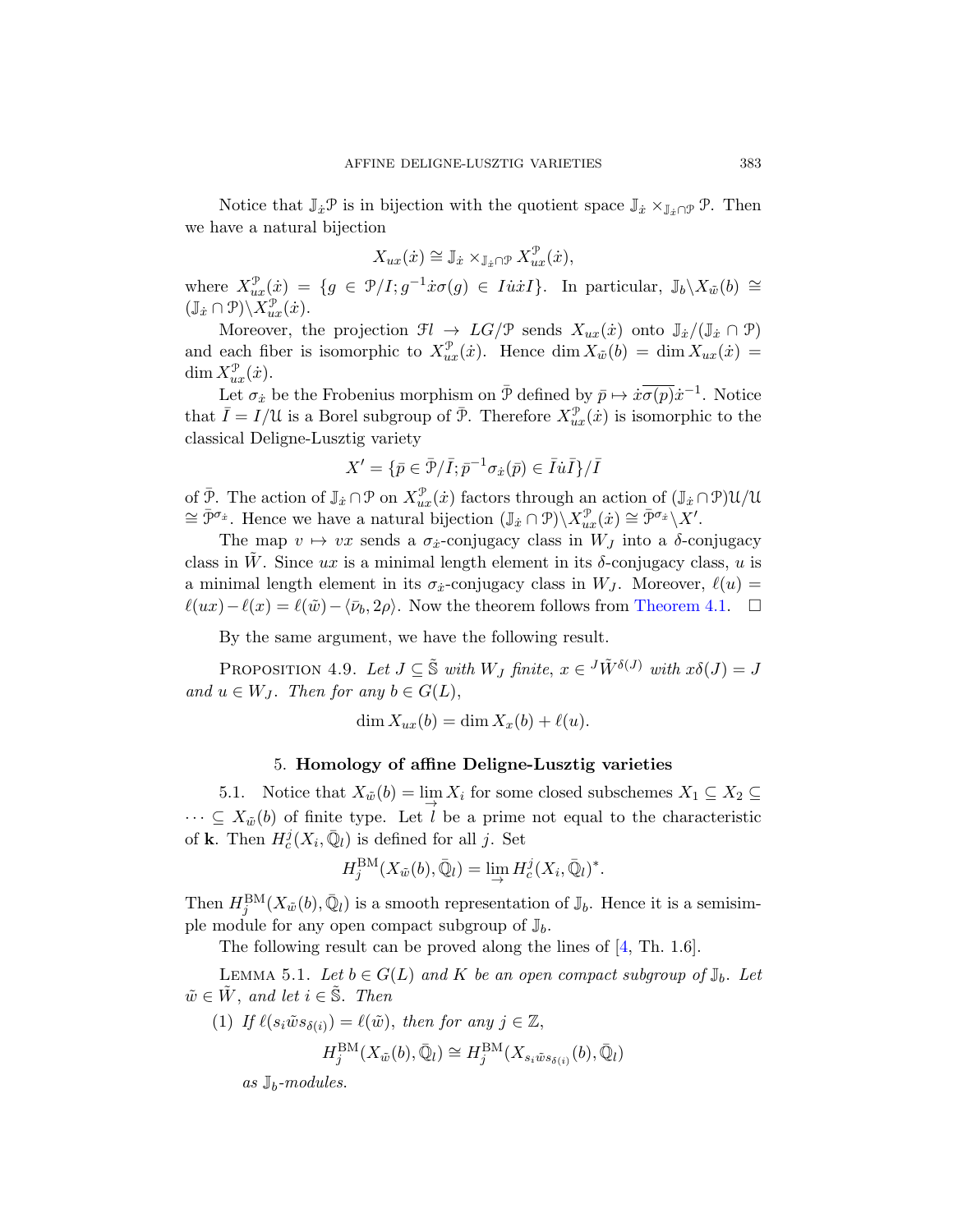(2) If  $\ell(s_i\tilde{w}s_{\delta(i)}) = \ell(\tilde{w}) - 2$ , then for any simple K-module M that is a direct summand of  $\oplus_j H_j^{\text{BM}}(X_{\tilde{w}}(b), \bar{\mathbb{Q}}_l)$ , M is also a direct summand of  $\oplus_j H_j^{\mathrm{BM}}(X_{s_i \tilde{w} s_{\delta(i)}}(b), \bar{\mathbb{Q}}_l) \oplus \oplus_j H_j^{\mathrm{BM}}(X_{s_i \tilde{w}}(b), \bar{\mathbb{Q}}_l).$ 

Now we can show the following "finiteness" result.

THEOREM 5.2. Let  $b \in G(L)$  and K be an open compact subgroup of  $\mathbb{J}_b$ . Let  $M$  be a simple  $K$ -module. If  $M$  is a direct summand of

$$
\oplus_{\tilde{w}\in \tilde{W}} \oplus_j H_j^{\mathrm{BM}}(X_{\tilde{w}}(b),\bar{\mathbb{Q}}_l),
$$

then M is a direct summand of  $H_j^{\text{BM}}(X_{\tilde{x}}(b), \bar{\mathbb{Q}}_l)$  [for s](#page-7-0)ome  $j \in \mathbb{Z}$  and  $\tilde{x}$  is a minimal length element in its  $\delta$ -conjugacy class and  $f(\tilde{x})=f(b)$ .

Remark. Given b, there are only finitely many  $\tilde{x}$  satisfying the conditions above.

<span id="page-17-0"></span>*Proof.* Let  $\tilde{w} \in \tilde{W}$  be a minimal length element in its  $\delta$ -conjugacy class such that M is a direct summand of  $\oplus_j H_j^{\text{BM}}(X_{\tilde{w}}(b), \bar{\mathbb{Q}}_l)$ . By Theorem 2.1 and Lemma 5.1,  $\tilde{w}$  is a minimal length element in its δ-conjugacy class. By Theorem 3.5,  $G(L) \cdot_{\sigma} I \dot{\tilde{w}} I$  is a single  $\sigma$ -conjugacy class. Hence  $X_{\tilde{w}}(b) \neq \emptyset$  if and only if  $b \in G(L) \cdot_{\sigma} I \dot{\tilde{w}} I$ ; i.e.,  $f(b) = f(\tilde{w})$ .

In the rest of this section, we discuss the special case where b is a superstraight element. We first describe its centralizer in the affine Weyl group and in the loop group.

PROPOSITION 5.3. Let  $J \subseteq \mathbb{S}$  and x be a  $\delta$ -superbasic element in  $\tilde{W}_J$  with  $\nu_x \in P_{\mathbb{Q},+}$  and  $J = \{i \in \mathbb{S}; \langle \nu_x, \alpha_i \rangle = 0\}.$ 

(1) Let  $Z_{\tilde{W},\delta}(x) = \{w \in \tilde{W}; w^{-1}x\delta(w) = x\}$  be the  $\delta$ -centralizer of x in  $\tilde{W}$ . Then  $Z_{\tilde{W},\delta}(x)$  consists of length 0 elements y in  $\tilde{W}_J$  with  $y^{-1}x\delta(y) = x$ . (2)  $M_J(L) \cap I \cap \mathbb{J}_x$  is a normal subgroup of  $\mathbb{J}_x$  and

$$
\mathbb{J}_{\dot{x}}/\big(M_J(L)\cap I\cap\mathbb{J}_{\dot{x}}\big)\cong Z_{\tilde{W},\delta}(x).
$$

*Proof.* Let  $n \in \mathbb{N}$  with  $\delta^n = id$  and  $x\delta(x) \cdots \delta^{n-1}(x) = t^{n\nu_x}$ . Hence  $\dot{x}\sigma(\dot{x})\cdots\sigma^{n-1}(\dot{x})\in\varepsilon^{n\nu_x}T(L)_1$ . Thus after replacing  $\dot{x}$  by  $h^{-1}\dot{x}\sigma(h)$  for a suitable  $h \in T(L)_1$ , we may assume that  $\dot{x}\sigma(\dot{x}) \cdots \sigma^{n-1}(\dot{x}) = \varepsilon^{n\nu_x}$ .

(1) Let  $w \in \tilde{W}$  with  $w^{-1}x\delta(w) = x$ . Then

$$
w^{-1}t^{n\nu_x}w = w^{-1}x\delta(x)\cdots\delta^{n-1}(x)\delta^n(w)
$$
  
=  $(w^{-1}x\delta(w))\delta(w^{-1}x\delta(w))\cdots\delta^{n-1}(w^{-1}x\delta(w))$   
=  $x\delta(x)\cdots\delta^{n-1}(x) = t^{n\nu_x}.$ 

Thus  $w\nu_x = \nu_x$  and  $w \in \tilde{W}_J$ .

<span id="page-17-1"></span>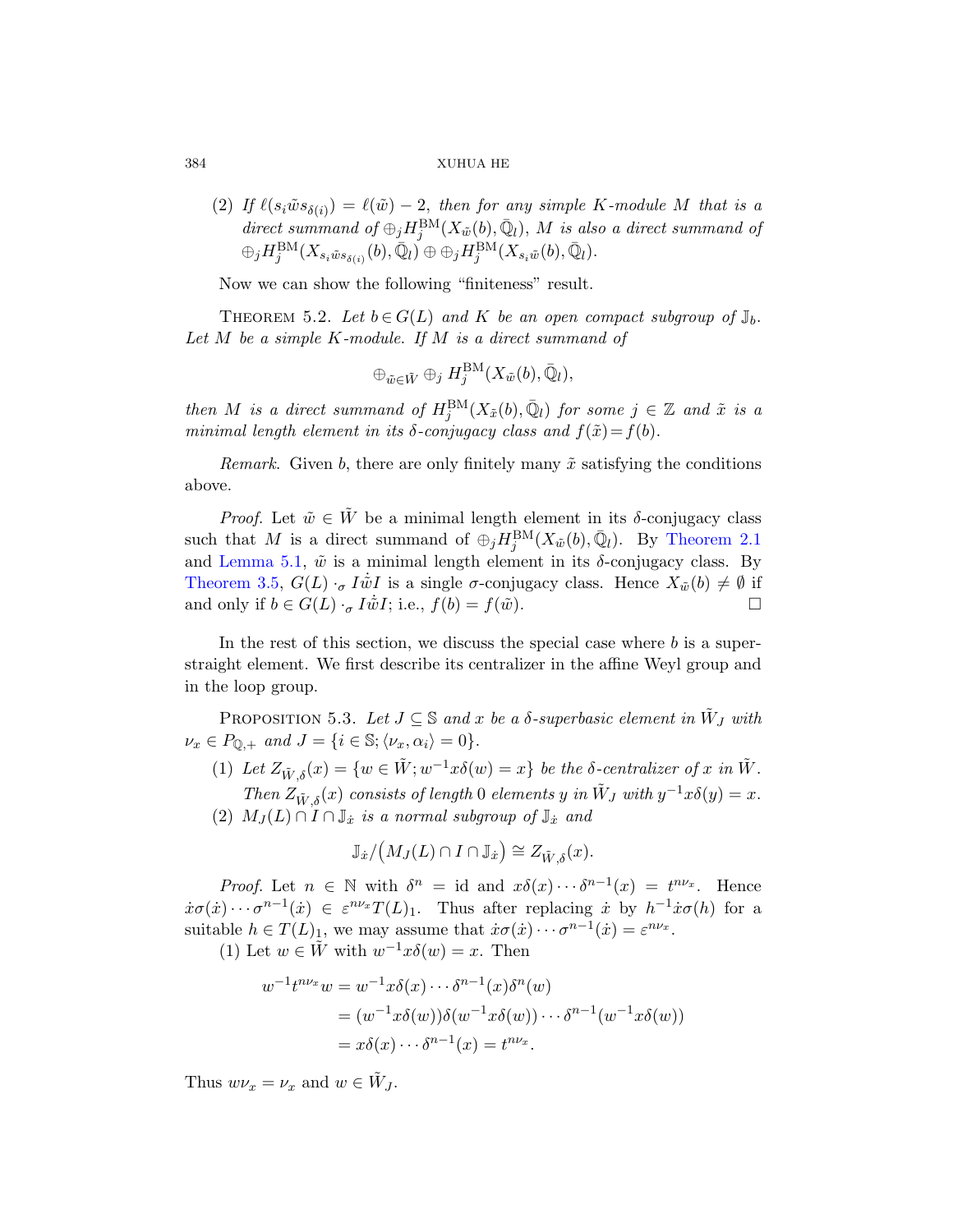Let  $\tilde{\mathbb{S}}'$  be the set of simple reflection in  $\tilde{W}_J$ . Let  $\ell_J$  be the length function and  $\lt_J$  be the Bruhat order on  $\tilde{W}_J$ . If  $\ell_J(w) > 0$ , then there exists  $i \in \tilde{S}'$  such that  $s_i w <_J w$ . Since the map  $\tilde{W}_J \to \tilde{W}_J$ ,  $y \mapsto x \delta(y) x^{-1}$  preserve the Bruhat order, we have that

$$
xs_{\delta(i)}x^{-1}w = xs_{\delta(i)}\delta(w)x^{-1} <_J x\delta(w)x^{-1} = w.
$$

Similarly,  $(\text{Ad}(x) \circ \delta)^m(s_i)w <_J w$  for all  $m \in \mathbb{Z}$ . However, x is  $\delta$ -superbasic for  $\tilde{W}_J$ , and thus  $\tilde{S}'$  is a single orbit of  $\text{Ad}(x) \circ \delta$ . Hence  $s_j w < w$  for all  $j \in \tilde{S}'$ . This is impossible. Thus  $\ell_J (w) = 0$ .

(2) Let  $g \in \mathbb{J}_{\dot{x}}$ . Then  $g^{-1}\dot{x}\sigma(g) = \dot{x}$ . We prove that

(a) 
$$
g \in M_J(L)
$$
.

Similar to part (1), we have that  $g^{-1} \varepsilon^{n \nu_x} \sigma^n(g) = \varepsilon^{n \nu_x}$  and  $\varepsilon^{-n \nu_x} g \varepsilon^{n \nu_x} =$  $\sigma^n(g)$ . Let  $U(L)$  be the subgroup generated by  $U_a$  for  $a \in \Phi^+ - \Phi_J^+$ . We may assume that  $g = um\dot{x}m'u'$  for  $u, u' \in U(L)$ ,  $m, m' \in M_J(L)$  and  $w \in {}^J W^J$ . Since  $\nu_x$  is neutral for  $M_J(L)$ , we have that

$$
(\varepsilon^{-n\nu_x} u \varepsilon^{n\nu_x}) m(\varepsilon^{-n\nu_x} \dot{w} \varepsilon^{n\nu_x}) m'(\varepsilon^{-n\nu_x} u' \varepsilon^{n\nu_x}) = \sigma^n(u) \sigma^n(m) \sigma^n(\dot{w}) \sigma^n(m') \sigma^n(u').
$$
  
The *refence* 
$$
m(\varepsilon^{-n\nu_x} \dot{w} \varepsilon^{n\nu_x}) m'(\varepsilon^{-n\nu_x} u' \varepsilon^{n\nu_x}) = \sigma^n(u) \sigma^n(m) \sigma^n(\dot{w}) \sigma^n(m').
$$

Therefore  $m(\varepsilon^{-n\nu_x}\dot{w}\varepsilon^{n\nu_x})m'=\sigma^n(m\dot{w}m').$ 

Let  $M'(L)$  be the derived group of  $M_J(L)$  and Z be the center of  $M_J(L)$ . Then  $Z \subseteq T(L)$  and  $M_J(L) = M'(L)Z$ . We may write m as  $m_1z$  and m' as  $m_1'z'$  for  $m, m' \in M'$  and  $z, z' \in Z$ . Then we have that

$$
z(\varepsilon^{-n\nu_x}\dot{w}\varepsilon^{n\nu_x})z' = z\varepsilon^{n(w\nu_x-\nu_x)}(\dot{w}z'\dot{w}^{-1})\dot{w} = \sigma^n(z\dot{w}z').
$$

Notice that  $z\dot{w}z'\dot{w}^{-1} \in T(L)$ . Hence

$$
\varepsilon^{n(w\nu_x - \nu_x)} = (z\dot{w}z'\dot{w}^{-1})^{-1} \sigma^n (z\dot{w}z'\dot{w}^{-1}) (\sigma^n(\dot{w})\dot{w}^{-1}).
$$

We have that  $(z\dot{w}z'\dot{w}^{-1})^{-1}\sigma^n(z\dot{w}z'\dot{w}^{-1}), \sigma^n(\dot{w})\dot{w}^{-1} \in T(L)_1$ . Thus  $\varepsilon^{n(w\nu_x-\nu_x)}$  $\in T(L)_1$  and  $w\nu_x = \nu_x$ . Therefore  $\langle \nu_x, w^{-1}\alpha \rangle = \langle w\nu_x, \alpha \rangle = \langle \nu_x, \alpha \rangle = 0$  for all  $\alpha \in \Phi_J$ . Therefore  $w^{-1}\alpha \in \Phi_J$  for all  $\alpha \in \Phi_J$  and  $w = 1$ . Hence  $g = um$ for some  $u \in U(L)$  and  $m \in M_J(L)$  and  $\varepsilon^{-n\nu_x} u \varepsilon^{n\nu_x} = \sigma^n(u)$ . Notice that  $\langle \nu_x, \alpha \rangle > 0$  for all  $\alpha \in \Phi^+ - \Phi_J^+$ ; we must have that  $u = 1$ . Thus  $g \in M_J(L)$ and (a) is proved.

Now set  $I' = I \cap M_J(L)$ . Then we may assume that  $g \in I' \dot{y} I'$  for some  $y \in \tilde{W}_J$ . Since x is a length 0 element in  $\tilde{W}_J$ ,  $\dot{x}I' = I'\dot{x}$ . Thus  $g = \dot{x}\sigma(g)\dot{x}^{-1} \in$  $\dot{x}I'\sigma(\dot{y})I'\dot{x}^{-1} = I'\dot{x}\sigma(\dot{y})\dot{x}^{-1}I'$  and  $I'\dot{y}I' \cap I'\dot{x}\sigma(\dot{y})\dot{x}^{-1}I' \neq \emptyset$ . Therefore  $y =$  $x\delta(y)x^{-1}$  and  $y \in Z_{\tilde{W},\delta}(x)$  is a length 0 element in  $\tilde{W}_J$ . Thus  $g \in I'y$  and

$$
g^{-1}(\mathbb{J}_{\dot{x}}\cap I')g\subseteq \mathbb{J}_{\dot{x}}\cap g^{-1}I'g=\mathbb{J}_{\dot{x}}\cap \dot{y}^{-1}I'\dot{y}=\mathbb{J}_{\dot{x}}\cap I'.
$$

Hence  $\mathbb{J}_{\dot{x}} \cap I'$  is a normal subgroup of  $\mathbb{J}_{\dot{x}}$ . Moreover, we have an injective group homomorphism

$$
\pi: \mathbb{J}_x/(\mathbb{J}_x \cap I') \to Z_{\tilde{W}, \delta}(x).
$$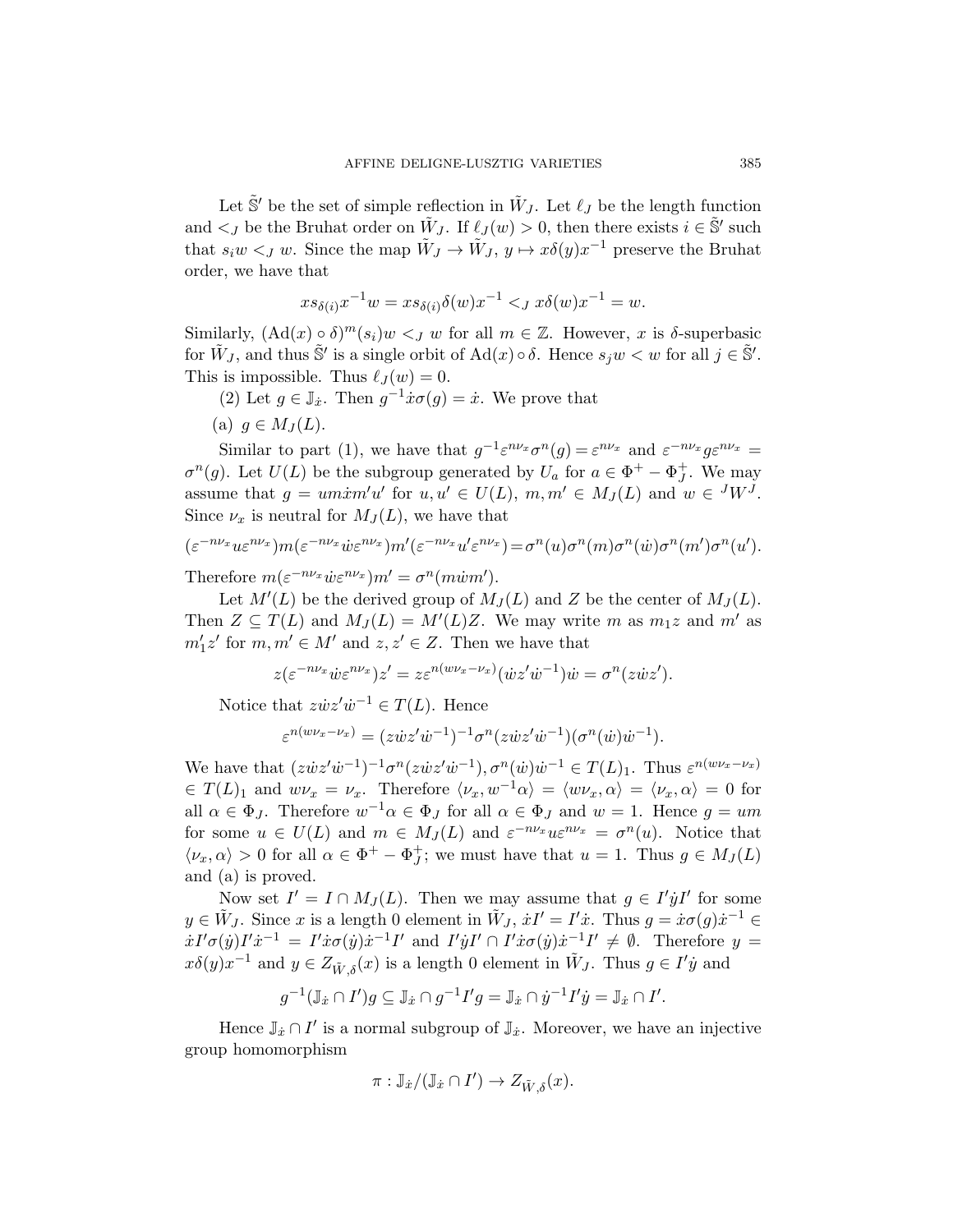On the other hand, let  $y \in Z_{\tilde{W},\delta}(x)$ . Then  $y^{-1}x\delta(y) = x$  and  $\dot{y}^{-1}\dot{x}\sigma(\dot{y}) \in$  $\dot{x}T(L)_1$ . Replacing  $\dot{y}$  by  $\dot{y}h$  for a suitable element  $h \in T(L)_1$ , we have that  $\dot{y}^{-1}\dot{x}\sigma(\dot{y}) = \dot{x}$ . Hence the map  $\pi$  is surjective and  $\mathbb{J}_{\dot{x}}/(\mathbb{J}_{\dot{x}} \cap I') \cong Z_{\tilde{W},\delta}(x)$ .  $\Box$ 

THEOREM 5.4. Let  $x \in \tilde{W}$  be a  $\delta$ -superstraight element. Then for any  $\tilde{w} \in \tilde{W}$  $\tilde{w} \in \tilde{W}$  $\tilde{w} \in \tilde{W}$  with  $X_{\tilde{w}}(\dot{x}) \neq \emptyset$  and  $j \in \mathbb{Z}$ , the action of  $\mathbb{J}_{\dot{x}}$  on  $H_j^{\text{BM}}(X_{\tilde{w}}(b), \bar{\mathbb{Q}}_l)$ factors through an action of the  $\delta$ -centralizer  $Z_{\tilde{W},\delta}(x)$  of x.

*Proof.* By Proposition 2.5, there exists a superbasic element  $x_1 \in \tilde{W}_{J_0}$ and  $y \in W^{J_0}$  such that  $\nu_{x_1} = \nu_0$  and  $yx_1\delta(y)^{-1} \in \mathcal{O}_{\text{min}}$ . After  $\sigma$ -conjugating by a suitable element in  $G(L)$ , we may assume that  $\dot{x} = \dot{y} \dot{x}_1 \sigma(\dot{y})^{-1}$ . Then  $\mathbb{J}_{\dot{x}} = \dot{y}\mathbb{J}_{\dot{x}_1}\dot{y}^{-1}.$ 

By Proposition 5.3,  $M_{J_0}(L) \cap I \cap \mathbb{J}_{\dot{x}_1}$  is a normal subgroup of  $\mathbb{J}_{\dot{x}_1}$  and

(a) 
$$
\mathbb{J}_{\dot{x}_1}/(M_{J_0}(L) \cap I \cap \mathbb{J}_{\dot{x}_1}) \cong Z_{\tilde{W},\delta}(x_1).
$$

Set  $K = \dot{y}(M_{J_0}(L) \cap I) \dot{y}^{-1} \cap \mathbb{J}_{\dot{x}}$ [. The](#page-17-1)n K [is a normal](#page-16-0) subgroup of  $\mathbb{J}_{\dot{x}} = \dot{y} \mathbb{J}_{\dot{x}_1} \dot{y}^{-1}$ and  $\mathbb{J}_{\dot{x}}/K \cong y \overline{Z}_{\tilde{W},\delta}(x_1) y^{-1} = Z_{\tilde{W},\delta}(x)$ .

By the proof of Theorem 4.8,

(b) 
$$
X_x(\dot{x}) = \mathbb{J}_{\dot{x}} I/I \cong \mathbb{J}_{\dot{x}}/(\mathbb{J}_{\dot{x}} \cap I).
$$

<span id="page-19-0"></span>Since  $y \in W^{J_0}$ ,  $\dot{y}(M_{J_0}(L) \cap I)\dot{y}^{-1} \subseteq I$ . Thus K acts trivially on  $X_x(\dot{x})$  and also trivially on  $H_j^{\text{BM}}(X_x(\dot{x}), \bar{\mathbb{Q}}_l)$  for any  $j \in \mathbb{Z}$ . By Theorem 5.2 and Lemma 5.1(1), [any simple](#page-17-0) K-m[odule that a](#page-8-0)ppears as a direct summand of  $H_j^{\text{BM}}(X_{\tilde{w}}(\dot{x}), \bar{\mathbb{Q}}_l)$  is [trivi](#page-19-2)al. Hence K acts trivially on  $H_j^{\text{BM}}(X_{\tilde{w}}(x), \bar{\mathbb{Q}}_l)$  and the action of  $\mathbb{J}_x$  factor through  $Z_{\tilde{w},\delta}(x)$ .

5.2. Now we di[scus](#page-37-1)s some special cases. Let  $\lambda \in P^{\delta}$  be a regular element and 0 be the  $\delta$ -conjugacy class that contains  $t^{\lambda}$ [. Th](#page-17-0)en  $\nu_0 = \lambda$  is regular. By Section 2.7, 0 [is superstr](#page-19-2)aight. By Section 2.4,  $t^{\lambda}$  is  $\delta$ -superstraight since  $\ell(t^{\lambda}) = \langle \lambda, 2\rho \rangle$ . By Proposition 5.3,  $Z_{\tilde{W}, \delta}(t^{\lambda}) = \{t^{\mu}; \mu = \delta(\mu) \in P\} \cong P^{\delta}$ . Therefore by Theorem 5.4, for any  $\tilde{w} \in \tilde{W}$  and  $j \in \mathbb{Z}$ , the action of  $\mathbb{J}_{\varepsilon^{\lambda}}$  on  $H_j^{\text{BM}}(X_{\tilde{w}}(\varepsilon^{\lambda}),\bar{\mathbb{Q}}_l)$  factors through an action of  $P^{\delta}$ . The special case for split  $SL<sub>2</sub>$  and  $SL<sub>3</sub>$  was first obtained by Zbarsky [33] via direct calculation.

<span id="page-19-1"></span>Let  $\tau$  be a  $\delta$ -superbasic element. Then  $\tau$  is  $\delta$ -superstraight and by Proposition 5.3,  $Z_{\tilde{W},\delta}(\tau) = \Omega^{\delta}$ . Therefore by Theorem 5.4, for any  $\tilde{w} \in \tilde{W}$  and  $j \in \mathbb{Z}$ , the action of  $\mathbb{J}_{\tau}$  on  $H_j^{\text{BM}}(X_{\tilde{w}}(\tau), \bar{\mathbb{Q}}_l)$  factors through an action of  $\Omega^{\delta}$ .

# 6. Dimension " $=$ " degree

In this section, we give a formula that relates the dimension of affine Delgine-Lusztig varieties with the degree of the class polynomials.

<span id="page-19-2"></span>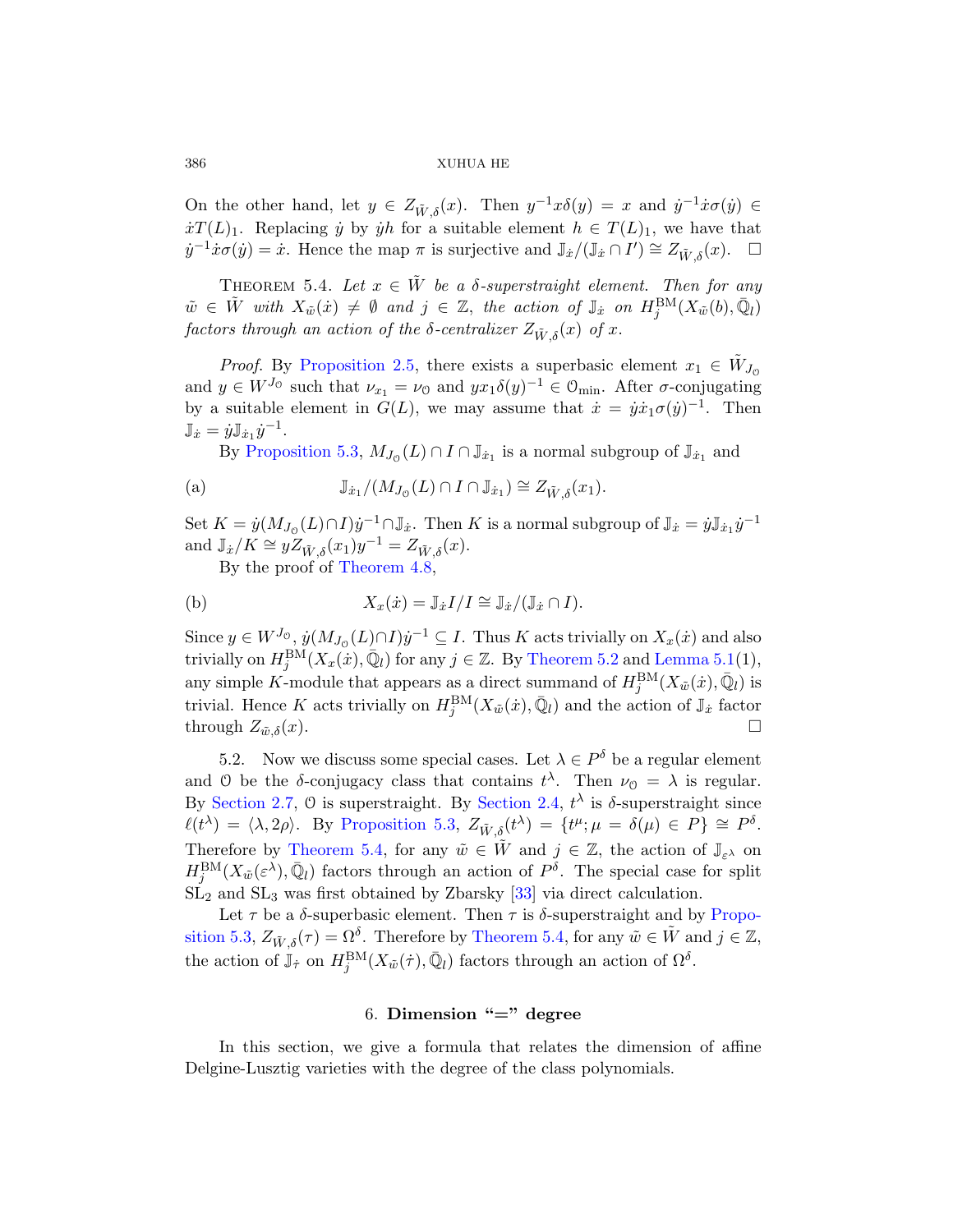<span id="page-20-0"></span>THEOREM 6.1. Let  $b \in G(L)$  and  $\tilde{w} \in \tilde{W}$ . Then

$$
\dim(X_{\tilde{w}}(b)) = \max_{\mathcal{O}} \frac{1}{2} (\ell(\tilde{w}) + \ell(\mathcal{O}) + \deg(f_{\tilde{w},\mathcal{O}})) - \langle \bar{\nu}_b, 2\rho \rangle,
$$

where O runs over  $\delta$ -conjugacy class of  $\tilde{W}$  with  $f(0) = f(b)$  and  $\ell(0)$  is the length of any minimal length element in O.

Remark. Here we use the convention that the dimension of an empty variety and the degree of a zero polynomial are both  $-\infty$ .

*Proof.* We argue by [induction on](#page-15-0)  $\ell(\tilde{w})$ . Let  $\mathcal{O}'$  be the  $\delta$ -conjugacy class [that contain](#page-7-0)s  $\tilde{w}$ . If  $\tilde{w} \in \mathcal{O}'_{\min}$ , then

$$
\frac{1}{2}(\ell(\tilde{w}) + \ell(\mathcal{O}) + \deg(f_{\tilde{w},\mathcal{O}})) = \begin{cases} \ell(\tilde{w}) & \text{if } \mathcal{O} = \mathcal{O}',\\ -\infty & \text{if } \mathcal{O} \neq \mathcal{O}'. \end{cases}
$$

Thus the right-hand side of (a) is  $-\infty$  if  $f(\tilde{w}) \neq f(b)$  and  $\ell(\tilde{w}) - \langle \bar{\nu}_b, 2\rho \rangle$ if  $f(\tilde{w}) = f(b)$ . Now the statement follows from Theorem 4.8.

If  $\tilde{w} \notin \mathcal{O}'_{\min}$ , by Theorem 2.1 there exists  $\tilde{w}_1 \approx_{\delta} \tilde{w}$  and  $i \in \tilde{S}$  such that  $\ell(s_i\tilde{w}_1s_{\delta(i)}) < \ell(\tilde{w}_1) = \ell(\tilde{w})$ . Then by Section 2.3,

$$
f_{\tilde{w},0} = (v - v^{-1}) f_{s_i \tilde{w}_1,0} + f_{s_i \tilde{w}_1 s_{\delta(i)},0}.
$$

Notice that the coefficients of class polynomials are nonnegative integers. Thus the highest terms of  $(v - v^{-1}) f_{s_i \tilde{w}_1, \theta}$  and  $f_{s_i \tilde{w}_1 s_{\delta(i)}, \theta}$  do not cancel with each other. Hence  $\deg(f_{\tilde{w},0}) = \max\{\deg(f_{s_i\tilde{w}_1,0}) + 1, \deg(f_{s_i\tilde{w}_1s_{\delta(i)},0})\}\$  and

$$
\ell(\tilde{w}) + \deg(f_{\tilde{w},0}) = \max \{ \ell(s_i \tilde{w}_1) + \deg(f_{s_i \tilde{w}_1,0}), \ell(s_i \tilde{w}_1 s_{\delta(i)}) + \deg(f_{s_i \tilde{w}_1 s_{\delta(i)},0}) \} + 2.
$$

By Lemma 4.2,

$$
\dim(X_{\tilde{w}}(b)) = \dim(X_{\tilde{w}_1}(b)) = \max\{\dim(X_{s_i\tilde{w}_1,\delta_F}(b)), \dim(X_{s_i\tilde{w}_1s_{\delta(i)}}(b))\} + 1.
$$
  
Now the statement follows from induction hypothesis.

6.1. This is a key part of this paper. On one hand, it provides both theoretic and practical way to determine the dimension of affine Deligne-Lusztig varieties. On the other hand, it shows that the dimension and nonemptiness pattern of affine Deligne-Lusztig varieties  $X_{\tilde{w}}(b)$  only depend on the data  $(W, \delta, \tilde{w}, f(b))$  and thus are independent of the choice of G.

Now we construct another group (split over L) with the same data  $(W, \delta)$ as follows. Recall that  $G$  is an adjoint group. Let  $H$  be a connected semisimple group of adjoint type over **k** with the root system  $\Sigma$ . The Iwahori-Weyl group of  $H(L)$  is just W. The standard Frobenius automorphism on H induces an automorphism on  $H(L)$ , which we denote by  $\sigma_0$ . The corresponding automorphism on  $\tilde{W}$  is just the identity map.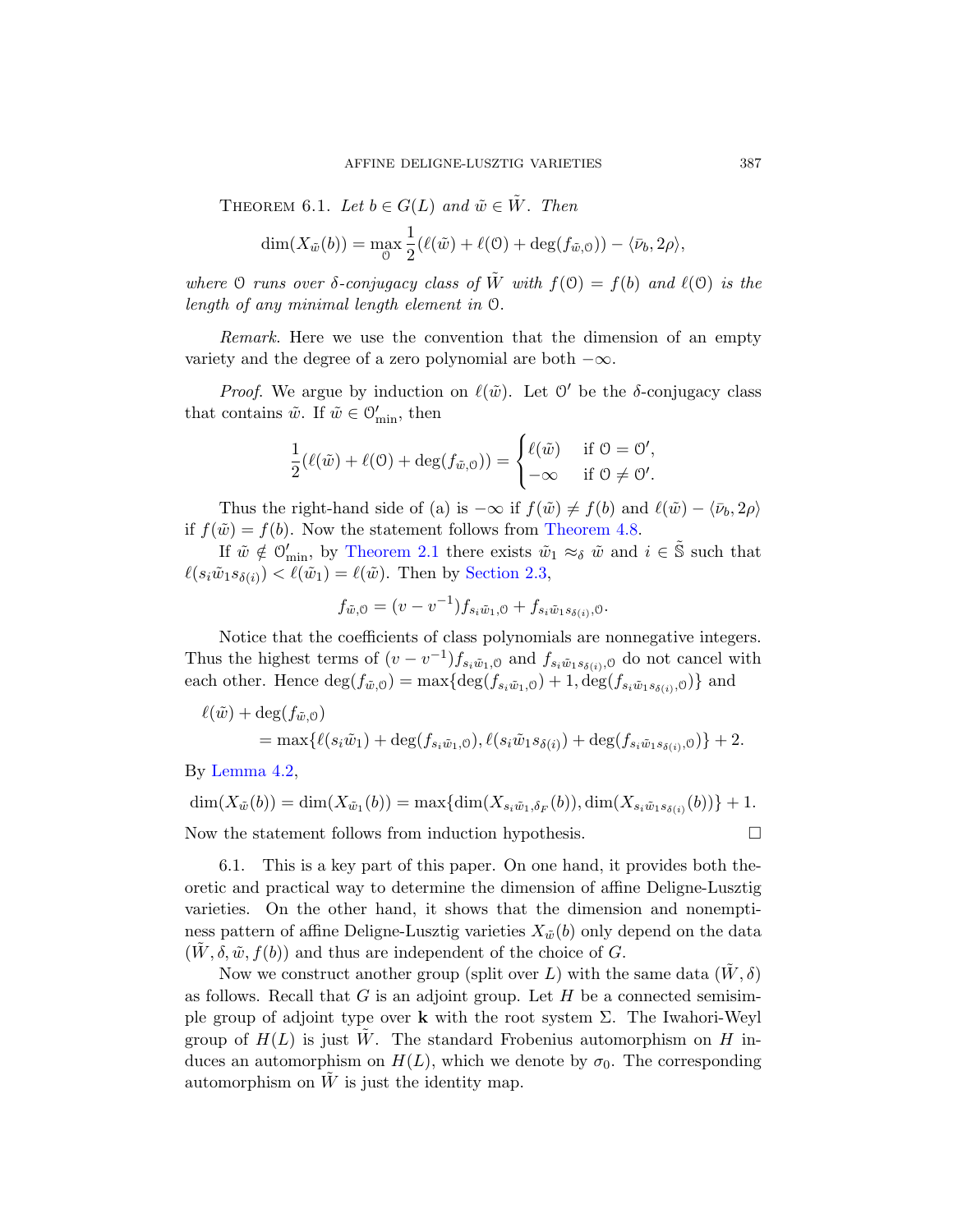If  $\delta$  is not identity, then  $\delta$  induces a nontrivial diagram automorphism on the (finite) Dynkin diagram of  $H$ . Since  $H$  is adjoint, such automorphism can be lifted to an auto[morphism \(of a](#page-20-0)lgebraic groups) on H. We denote it by  $\tau$ . The automorphism  $\tau \circ \sigma_0$  on  $H(L)$  induces the desired automorphism  $\delta$  on W.

<span id="page-21-0"></span>The question on the dimension and nonemptiness of affine Deligne-Lusztig varieties for G can be reduced to the same question for the group  $H(L)^{\tau \circ \sigma_0}$ . In other words, for the dimension/nonemptiness pattern of affine Deligne-Lusztig varieties, it suffices to consider the case where  $G$  is split over  $L$ .

Now we list some easy consequences of Theorem 6.1.

COROLLARY 6.2. Let  $b \in G(L)$  and  $\tilde{w} \in \tilde{W}$ . Then  $X_{\tilde{w}}(b) \neq \emptyset$  if and only if  $f_{\tilde{w},0} \neq 0$  for some  $\delta$ -conjugacy class  $\Theta$  of  $\tilde{W}$  with  $f(\Theta) = f(b)$ .

COROLLARY 6.3. Let  $\mathcal O$  be a superstraight  $\delta$ -conjugacy class in  $\tilde W$ , and let  $x \in \mathcal{O}_{\text{min}}$  be a  $\delta$ -superstraight element. Then for any  $\tilde{w} \in \tilde{W}$ ,

$$
\dim(X_{\tilde{w}}(\dot{x})) = \frac{1}{2}(\ell(\tilde{w}) + \deg(f_{\tilde{w},0})) - \langle \nu_0, \rho \rangle.
$$

In particular,  $X_{\tilde{w}}(\dot{x}) \neq \emptyset$  if and only if  $f_{\tilde{w},0} \neq 0$ .

[6.2. By](#page-20-0) Theorem 6.1 and its consequences, we obtain all the information on the emptiness/nonemptiness and dimension formula of affine Deligne-Lusztig varieties if the degree of the class polynomials are known. The latter problem requires a thorough understanding of trace formula of all finitedimensional representations of affine Hecke algebras and thus computing class polynomials is quite hard in general and not known yet.

However, at present, Theorem 6.1 is still quite useful in the study of affine Deligne-Lusztig varieties. It implies that the emptiness/nonemptinss and dimension formula of affine Deligne-Lusztig varieties only rely on the reduction method. Such an observation will play a key role in the proof of the emptiness/nonemptiness pattern of affine Deligne-Lusztig varieties for basic b, which will be discussed in [6].

6.3. One can show that the reduction method also works in the  $p$ -adic case and the p-adic variant of  $X_{\tilde{w}}(b)$  (for  $b \in \tilde{W}$ ) is nonempty if and only if  $f_{\tilde{w},0} \neq 0$  for some  $\delta$ -conjugacy class  $\mathcal O$  of  $\tilde{W}$  with  $f(\mathcal{O}) = f(b)$ .

There is no known good notio[n of dimension](#page-20-0) for the p-adic variant of affine Deligne-Lusztig varieties. However, one may hope that once it is established, then the dimension of  $X_{\tilde{w}}(b)$  should agree in the p-adic and function field case, and thus the "dimension=degree" theorem remains valid for  $p$ -adic case.

## 7. Mazur's inequality and its converse

7.1. In this section, we discuss some application of Theorem 6.1 to the hyperspecial case. Let G be the smooth affine group scheme associated with the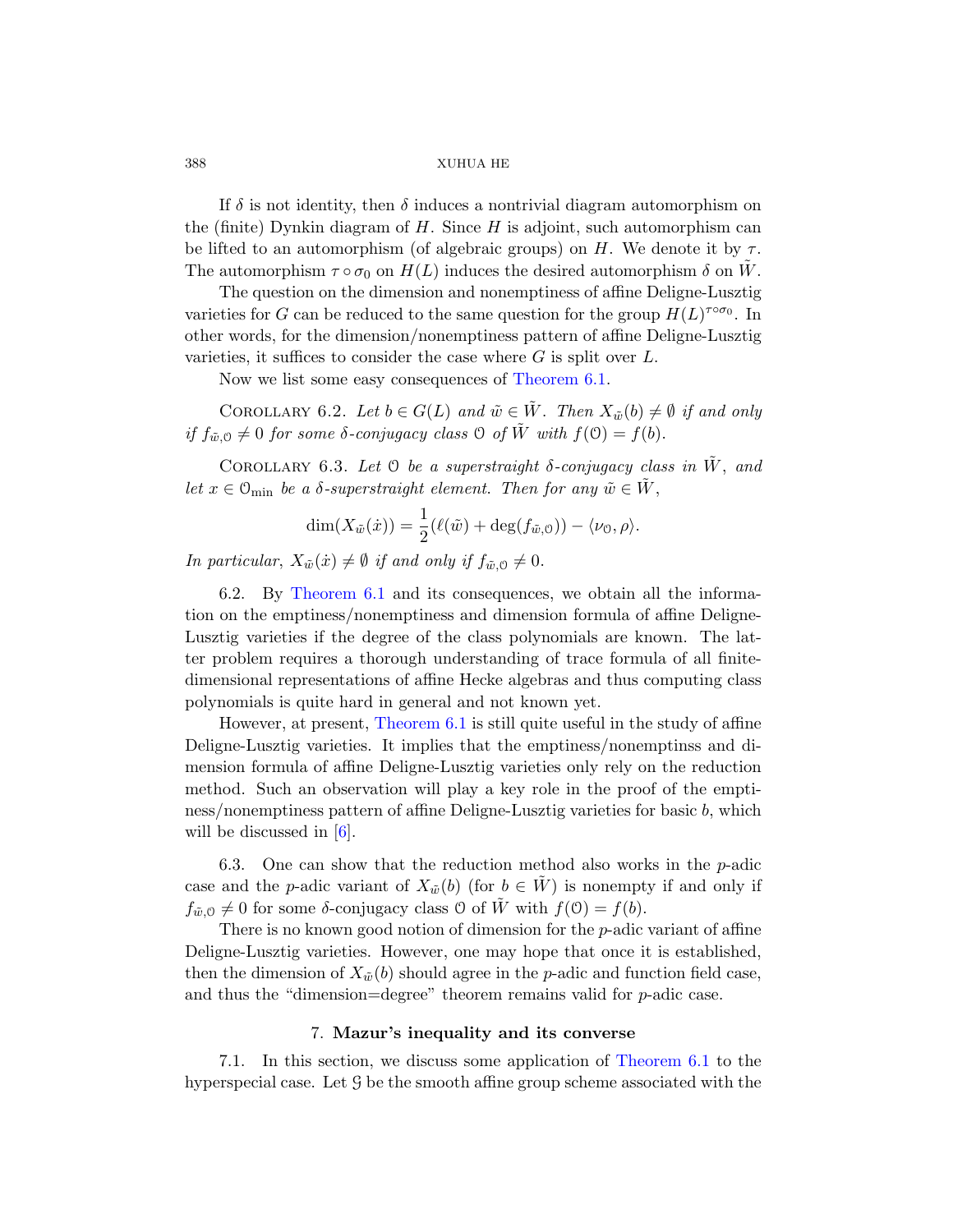special vertex of the Bruhat-Tits building of  $G$ , and let  $L^+$  s be the infinitedimensional affine group scheme defined by  $L^+ \mathcal{G}(R) = \mathcal{G}(R[[\varepsilon]])$ . The fpqc quotient  $Gr = LG/L^+G$  is called the (*twisted*) affine *Grassmannian*. We have the Cartan decomposition (see  $[29]$ ):

$$
G(L) = \sqcup_{\mu \in P_+} L^+ \mathcal{G}(\mathbf{k}) \varepsilon^{\mu} L^+ \mathcal{G}(\mathbf{k}),
$$
  
Gr(**k**) =  $\sqcup_{\mu \in P_+} L^+ \mathcal{G}(\mathbf{k}) \varepsilon^{\mu} L^+ \mathcal{G}(\mathbf{k}) / L^+ \mathcal{G}(\mathbf{k}).$ 

The affine Deligne-Lusztig variety in the affine Grassmannian associated with  $b \in G(L)$  and  $\mu \in P_+$  is the locally closed sub-ind scheme  $X_\mu(b) \subseteq$  Gr with

$$
X_{\mu}(b)(\mathbf{k}) = \{ g \in G(L) ; g^{-1}b\sigma(g) \in L^{+} \mathcal{G}(\mathbf{k}) \varepsilon^{\mu} L^{+} \mathcal{G}(\mathbf{k}) \} / L^{+} \mathcal{G}(\mathbf{k}) \subseteq \text{Gr}(\mathbf{k}).^{2}
$$

7.2. Let  $J \subseteq \mathbb{S}$  with  $\delta(J) = J$ . Let  $X_J$  be the quotient of P by the sublattice of Q generated by the simple coroots in J. The action of  $\delta$  extends in a natural way to  $X_J$ . Let  $Y_J = X_J/(1-\delta)X_J$  be the coinvariants of this action and  $Y_J^+$  be the image of  $P_+$  in  $Y_J$ .

Following [5], we define a partial order  $\preceq_J$  on  $Y_J^+$  as follows. For  $\mu, \mu' \in Y_J$ , we write  $\mu \preceq_J \mu'$  if  $\mu' - \mu$  is a nonnegative integr[al li](#page-36-5)near combination of the image in  $Y_J$  of the simple coroots in  $\mathbb{S} - J$ .

Now we have the following result.

THEOREM 7.1. Let  $J \subseteq \mathbb{S}$  with  $\delta(J) = J$ . Let  $\mu \in P_+$  and  $b \in M_J(L)$ be a basic element such that  $\kappa_{M_J}(b) \in Y_J^+$ . Then  $X_\mu(b) \neq \emptyset$  if and only if  $\kappa_{M_J}(b) \preceq_J \mu$ .

Remark. The "only if" side was proved by Rapoport and Richartz in [28], which is the group-theoretic generalizatio[n of Mazur's i](#page-21-0)nequality. The "if" side was conjectured by Kottwitz and Rapoport and proved for type A and C in [23]. It was then proved by Lucarelli [24] for classical split groups and by Gashi [5] for unramified cases.

*Proof.* Since  $L^+G(\mathbf{k})t^{\mu}L^+G(\mathbf{k}) = \sqcup_{\tilde{w}\in W t^{\mu}W} I\dot{\tilde{w}}I$ ,  $X_{\mu}(b) \neq \emptyset$  if and only if  $X_{\tilde{w}}(b) \neq \emptyset$  for some  $\tilde{w} \in W t^{\mu}W$ . Let C be the set of  $\delta$ -conjugacy classes 0 in  $\tilde{W}$  with  $f(0) = f(b)$ . Then C only depends on  $\kappa_{M_J}(b)$ . Thus by Corollary 6.2,

(a)  $X_\mu(b) \neq \emptyset$  if and only if  $f_{\tilde{w},0} \neq 0$  for some  $\tilde{w} \in W t^\mu W$  and  $0 \in C$ .

<span id="page-22-0"></span>The latter one only depends on the combinational data  $(\tilde{W}, \delta, \mu, J, \kappa_{M_J}(b))$  and is independent of the loop group G.

To the pair  $(W, \delta)$ , we may associate a quasi-split unramified group H. By  $[5, Th. 5.1]$ , the statement holds for H. Thus by  $(a)$ , we have that

<sup>&</sup>lt;sup>2</sup>Here we distinguish between the element  $\mu \in P$  and the element  $t^{\mu} \in \tilde{W}$ . In particular,  $X_{\mu}(b)$  is a sub-ind scheme of the affine Grassmannian and  $X_{t\mu}(b)$  is a sub-ind scheme of the affine flag variety.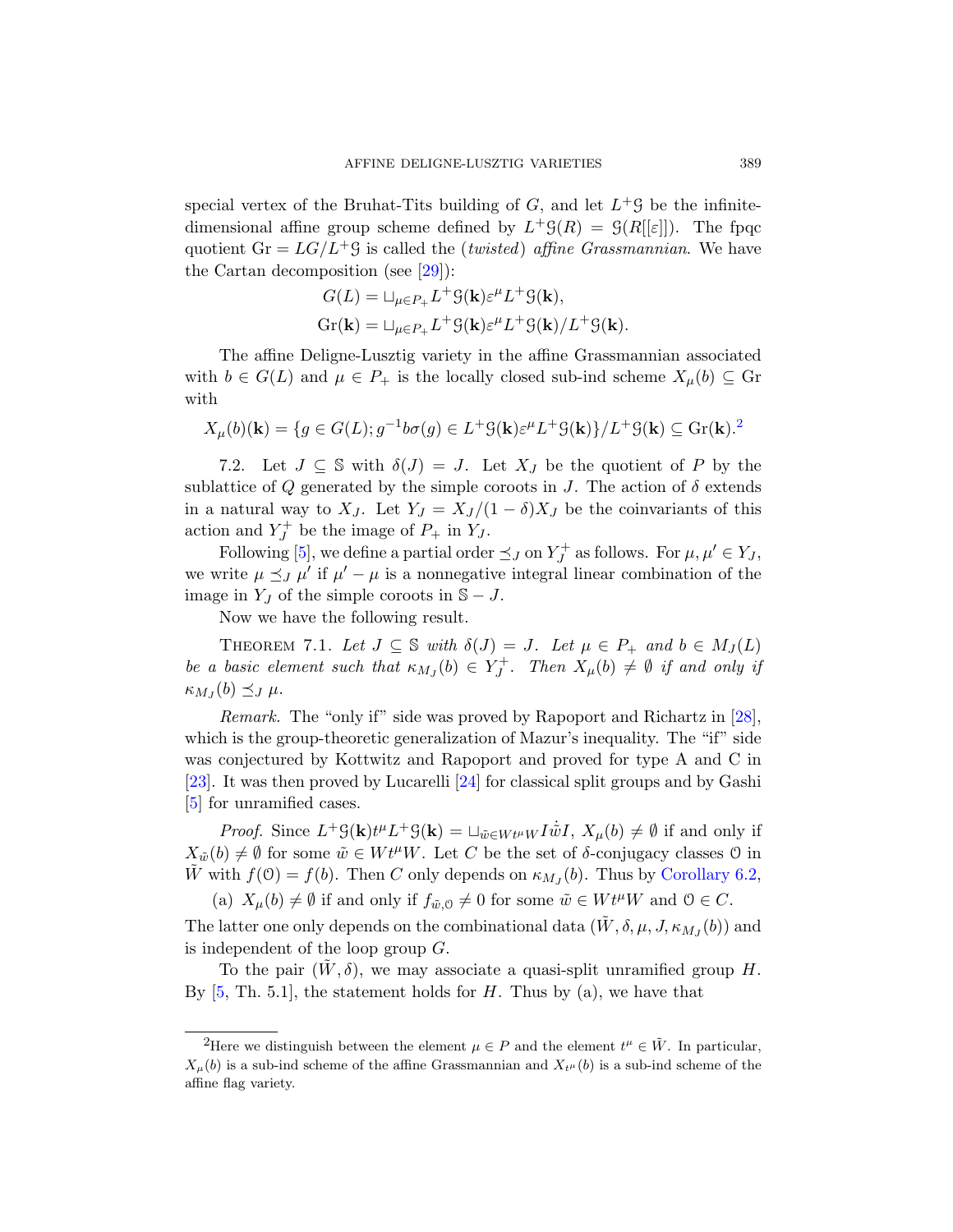(b)  $\kappa_{M_J}(b) \preceq_J \mu$  if and only if  $f_{\tilde{w},0} \neq 0$  for some  $\tilde{w} \in W t^{\mu}W$  and  $0 \in C$ . The theorem then follows from (a) and (b).  $\Box$ 

# 8. Superbasic elements

For  $b \in G(L)$ , if  $X_{\tilde{w}}(b)$  is nonempty, then usually it has infinitely many irreducible components. [However, for sup](#page-12-0)erbasic elements, the affine Deligne-Lusztig [variety is muc](#page-11-1)h nicer.

PROPOSITION 8.1. Assume that G is semisimple and  $x \in \tilde{W}$  is a  $\delta$ -superbasic element. Then for any  $\tilde{w} \in \tilde{W}$ ,  $X_{\tilde{w}}(\dot{x})$  has only finitely many irreducible co[mponents](#page-7-0).

*Proof.* We argue by induction on  $\ell(\tilde{w})$ . Let O be the δ-conjugacy class containing  $\tilde{w}$ . If  $\tilde{w} \in \mathcal{O}_{\text{min}}$ , then by Theorem 3.5 and [Propo](#page-14-0)sition 3.6,  $X_{\tilde{w}}(\tilde{x}) \neq \emptyset$  if and only if  $f(\tilde{w}) = f(x)$ . Since x is  $\delta$ -superbasic, we have that  $\tilde{w}$  is  $\delta$ -conjugate to x. By the proof of Theorem 5.4,  $X_{\tilde{w}}(\dot{x}) \cong X_{\tilde{w}}(\dot{\tilde{w}})$  can be identified with a subset of  $\Omega$ . Hence  $X_{\tilde{w}}(\dot{x})$  is a finite set.

If  $\tilde{w} \notin \mathcal{O}_{\text{min}}$ , then by Theorem 2.1 there exists  $\tilde{w}_1 \approx_{\delta} \tilde{w}$  and  $i \in \mathbb{S}$  such that  $\ell(s_i\tilde{w}_1s_{\delta(i)}) < \ell(\tilde{w}_1) = \ell(\tilde{w})$ . By induction hypothesis  $X_{s_i\tilde{w}_1s_{\delta(i)}}(x)$  and  $X_{s_i\tilde{w}_1}(\dot{x})$  both have finitely many irreducible components. Therefore by Proposition 4.2,  $X_{\tilde{w}}(\dot{x})$  is universal homeo[mor](#page-37-2)phic to  $X_{\tilde{w}_1}(\dot{x})$  and has only finitely many irreducible components.

COROLLARY 8.2. Assume that G is semisimple and  $x \in \tilde{W}$  is a  $\delta$ -superbasic element. Then for any  $\mu \in P_+$ ,  $X_{\mu}(\dot{x})$  has only finitely many irreducible components.

Remark. The split case was first proved by Viehmann [31] in a different way.

*Proof.* Let  $\pi : \mathfrak{F} \to \mathbb{G}$  be the projection. Then

$$
\pi^{-1}X_{\mu}(\dot{x}) = \sqcup_{\tilde{w}\in W}u_{\mu}W X_{\tilde{w}}(\dot{x})
$$

is a finite union. Since each  $X_{\tilde{w}}(\dot{x})$  has only finite many irreducible components,  $\pi^{-1}X_{\mu}(\dot{x})$  has only finitely many irreducible components and so is  $X_{\mu}(\dot{x})$ .  $\Box$ 

8.1. Since for superbasic element b,  $X_{\tilde{w}}(b)$  contains only finitely many irreducible components, the number of rational points is finite. Now we show that for split groups, there is a simple formula for this number in terms of class polynomials.

PROPOSITION 8.3. Assume that  $G = \text{PGL}_n$  is split over  $F = \mathbb{F}_q((\varepsilon))$  and x is a superbasic element in  $\tilde{W}$ . Then for any  $\tilde{w} \in \tilde{W}$ ,

$$
\sharp X_{\tilde{w}}(\dot{x})(\mathbb{F}_q) = n q^{\frac{\ell(\tilde{w})}{2}} f_{\tilde{w},0} \mid_{v=\sqrt{q}},
$$

where  $\mathcal O$  is the conjugacy class of  $\tilde{W}$  that contains x.

<span id="page-23-0"></span>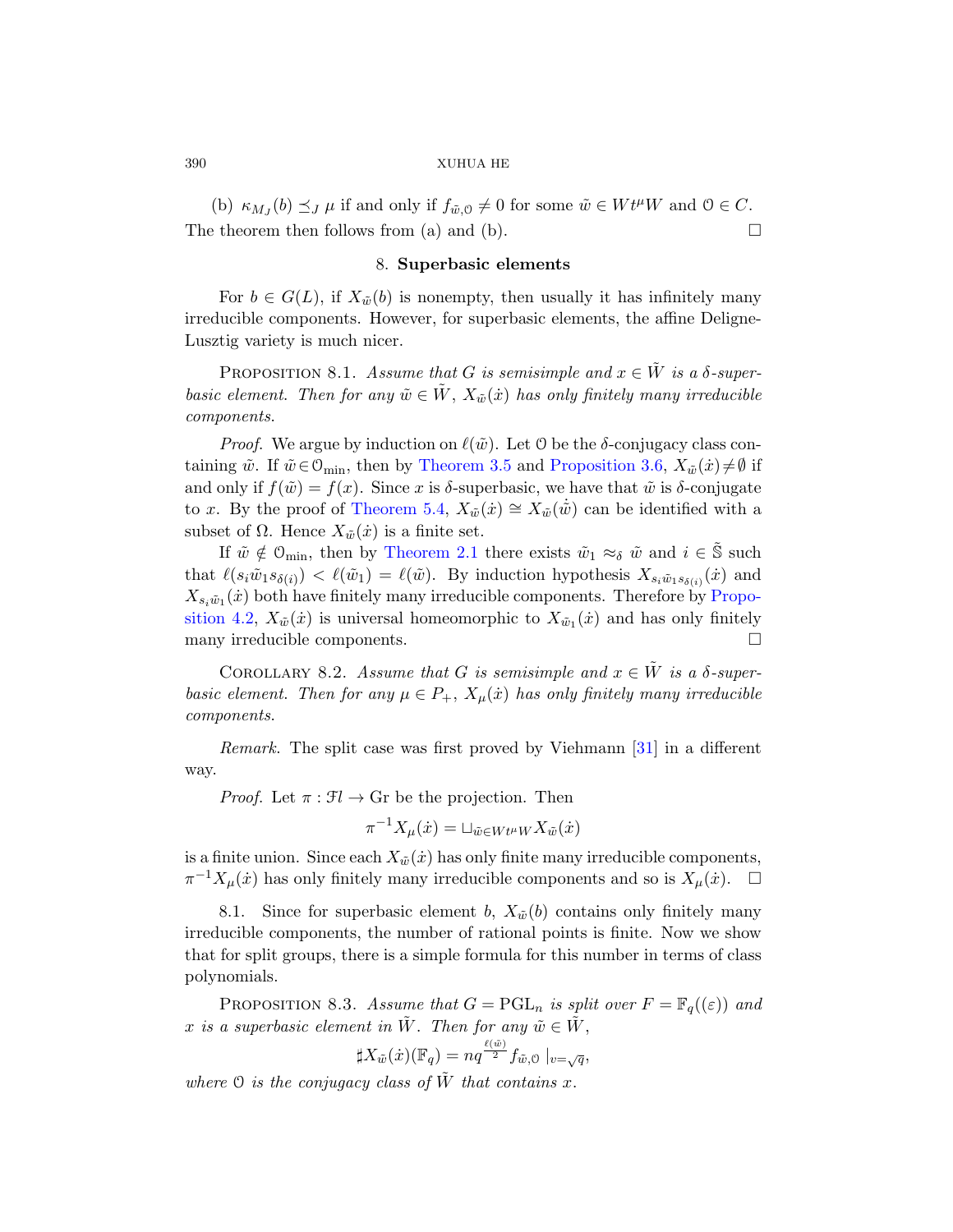*[Proof](#page-7-0).* We argue by induction on  $\ell(\tilde{w})$ . Let  $\mathcal{O}'$  be the  $\delta$ -conjugacy class that contains  $\tilde{w}$ . If  $\tilde{w} \in \mathcal{O}'_{\text{min}}$ , then  $\mathcal{O}' = \mathcal{O}$  and  $\tilde{w}$  is conjugate to x. Therefore,  $\sharp X_{\tilde{w}}(\dot{x})(\mathbb{F}_q) = \sharp X_x(\dot{x})(\mathbb{F}_q)$ . By equalities (a) and (b) in the proof of Theorem 5.4,

$$
X_x(\dot{x})(\mathbb{F}_q) \cong \mathbb{J}_{\dot{x}}/(\mathbb{J}_{\dot{x}} \cap I) \cong Z_{\tilde{W}}(x).
$$

By the third paragraph of Section 5.2,  $Z_{\tilde{W}}(x) = \Omega$ . Hence  $\sharp X_{\tilde{w}}(x) = n$ .

If  $\tilde{w} \notin \mathcal{O}'_{\min}$ , by Theorem 2.1 there exist  $\tilde{w}_1 \approx \tilde{w}$  and  $i \in \tilde{\mathbb{S}}$  such that  $\ell(s_i\tilde{w}_1s_i) < \ell(\tilde{w}_1) = \ell(\tilde{w})$ . By the proof of [4, Th. 1.6],

$$
\sharp X_{\tilde{w}}(\dot{x})(\mathbb{F}_q) = \sharp X_{\tilde{w}_1}(\dot{x})(\mathbb{F}_q) = (q-1)\sharp X_{s_i\tilde{w}_1}(\dot{x})(\mathbb{F}_q) + q\sharp X_{s_i\tilde{w}_1s_i}(\dot{x})(\mathbb{F}_q).
$$

Hence by inductive hypothesis,

$$
\sharp X_{\tilde{w}}(\dot{x})(\mathbb{F}_q) = (q-1)\sharp X_{s_i\tilde{w}_1}(\dot{x})(\mathbb{F}_q) + q\sharp X_{s_i\tilde{w}_1s_i}(\dot{x})(\mathbb{F}_q)
$$
  
\n
$$
= (q-1)nq^{\frac{\ell(\tilde{w})-1}{2}} f_{s_i\tilde{w}_1,0} \mid_{v=\sqrt{q}} + qnq^{\frac{\ell(\tilde{w})-2}{2}} f_{s_i\tilde{w}_1s_i,0} \mid_{v=\sqrt{q}}
$$
  
\n
$$
= nq^{\frac{\ell(\tilde{w})}{2}} ((\sqrt{q}-\sqrt{q}^{-1})f_{s_i\tilde{w}_1,0} \mid_{v=\sqrt{q}} + f_{s_i\tilde{w}_1s_i,0} \mid_{v=\sqrt{q}})
$$
  
\n
$$
= nq^{\frac{\ell(\tilde{w})}{2}} f_{\tilde{w},0} \mid_{v=\sqrt{q}}.
$$

### 9. Reduction method: via partial conjugation

9.1. In this section, we investigate the reduction method via "partial conjugation" introduced in [13] and use it to compare the dimension of  $X_{\tilde{w}}(b)$ for various  $\tilde{w}$  in the same  $W \times W$ -coset of W.

<span id="page-24-0"></span>Notice that any  $W \times W$ -coset of  $\tilde{W}$  contains a unique maximal element and this element is of the form  $w_0 t^{\mu}$  for some  $\mu \in P_+$ . An element in this double coset is of the form  $xt^{\mu}y$  for  $x \in W$  and  $y \in {}^{I(\mu)}W$ . Here  $I(\mu) = \{i \in \mathbb{S};$  $\langle \mu, \alpha_i \rangle = 0$ .

The main result of this section is

THEOREM 9.1. Let  $\mu \in P_+$ ,  $x \in W$  and  $y \in {}^{I(\mu)}W$ . Then for any  $b \in$  $G(L),$ 

$$
\dim X_{xt^{\mu}y}(b) \leq \dim X_{w_0t^{\mu}}(b) - \ell(w_0) + \ell(x).
$$

In particular, if  $X_{xt^{\mu}y}(b) \neq \emptyset$ , then  $X_{w_0t^{\mu}}(b) \neq \emptyset$ .

In the rest of this section, we will prove this theorem. The proof is rather technical and relies heavily on a detailed analysis of partial conjugation.

9.2. We consider the "partial conjugation" action of W on  $\tilde{W}$  defined by  $w \cdot_{\delta} w' = ww'\delta(w)^{-1}$  for  $w \in W$  and  $w' \in \tilde{W}$ . For  $x \in {}^{\mathbb{S}}\tilde{W}$ , set

$$
I(x) = \max\{J \subseteq \mathbb{S}; \mathrm{Ad}(x)\delta(J) = J\}.
$$

This is well defined as  $\text{Ad}(x)\delta(J_1\cup J_2)=J_1\cup J_2$  if  $\text{Ad}(x)\delta(J_i)=J_i$  for  $i=1,2$ .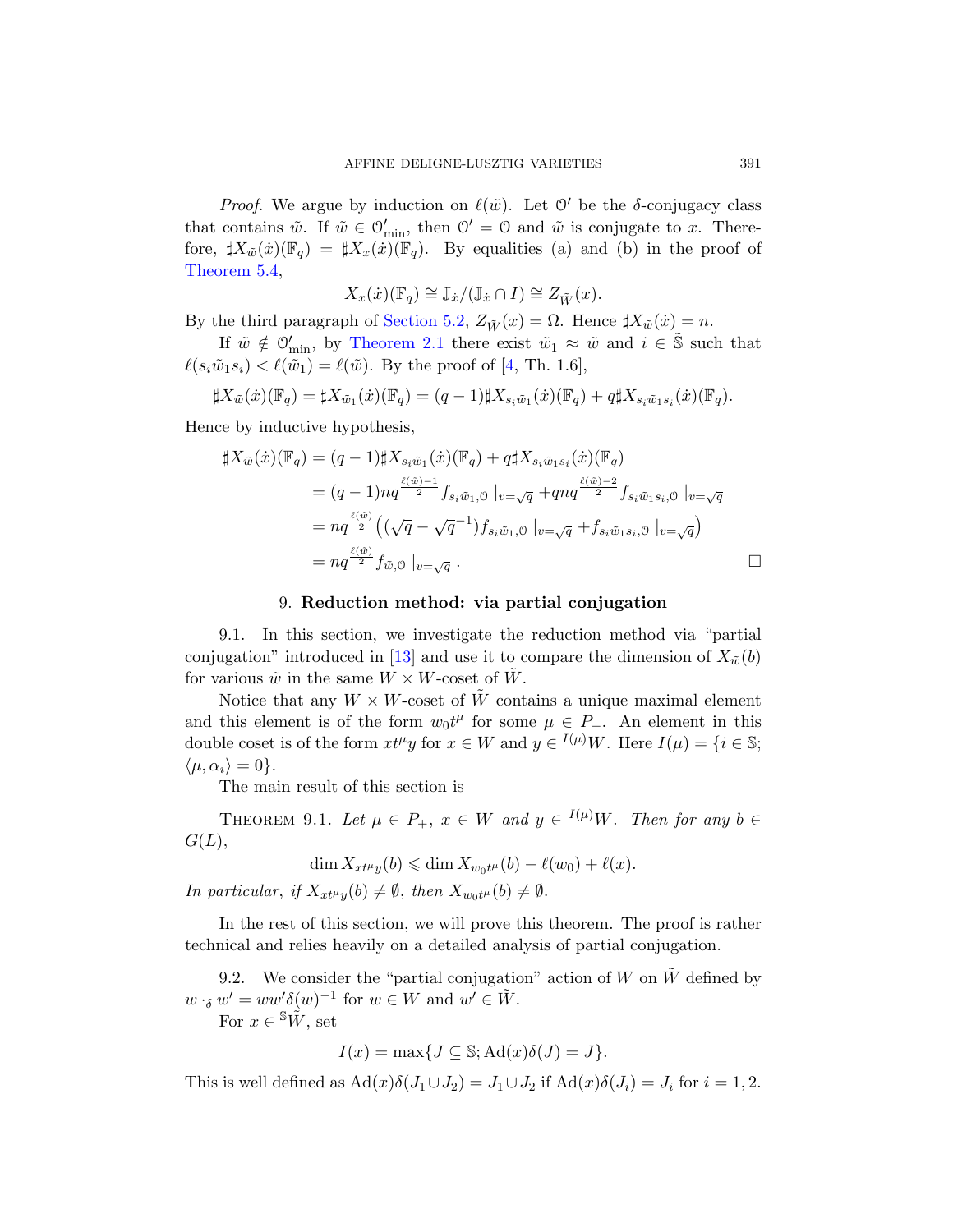By  $[13, \text{Cor. } 2.6]$ , we have that

$$
\tilde{W} = \sqcup_{x \in {}^{\mathbb{S}} \tilde{W}} W \cdot_{\delta} (W_{I(x)} x) = \sqcup_{x \in {}^{\mathbb{S}} \tilde{W}} W \cdot_{\delta} (x W_{\delta(I(x))}).
$$

Moreover, we have the following result (see [13, Prop. 3.4]).

<span id="page-25-0"></span>THEOREM 9.2. For any  $\tilde{w} \in \tilde{W}$ , there exists  $x \in {}^S \tilde{W}$  and  $u \in W_{I(x)}$  such that

$$
\tilde{w} \xrightarrow{i_1}_{\delta} \cdots \xrightarrow{i_k}_{\delta} ux,
$$

where  $i_1, \ldots, i_k \in \mathbb{S}$ .

Now we apply this theorem to the affine Deligne-Lusztig varieties.

LEMMA 9.3. Let  $x, y \in W$  and  $\mu \in P_+$  with  $y \in {}^{I(\mu)}W$ . Then there exists  $w' \in {}^{I(\mu)}W$  such that

$$
\dim X_{xt^{\mu}y}(b) \leq \dim X_{t^{\mu}w'}(b) + \ell(x).
$$

*Proof.* We prove the lemma by induction on  $\ell(x)$ . Suppose the statement is true for all x' with  $\ell(x') < \ell(x)$  but fails for x. Let  $x = s_{i_1} \cdots s_{i_k}$  be a reduced expression of  $x$ . There are four different cases

- (1)  $ys_{\delta(i_1)} < y$ . In this case,  $ys_{\delta(i_1)} \in {}^{I(\mu)}W$ .
- (2)  $ys_{\delta(i_1)} > y$  and  $ys_{\delta(i_1)} \in {}^{I(\mu)}W$ .

(3)  $ys_{\delta(i_1)} = s_{i_{k+1}}y$  for some  $i_{k+1} \in I(\mu)$  and  $\ell(s_{i_1}xs_{i_{k+1}}) = \ell(x) - 2$ .

- (4)  $ys_{\delta(i_1)} = s_{i_{k+1}}y$  for some  $i_{k+1} \in I(\mu)$  and  $\ell(s_{i_1}xs_{i_{k+1}}) = \ell(x)$ .
- If  $ys_{\delta(i_1)} < y$ , then  $\ell(x t^{\mu} y) = \ell(s_{i_1} x t^{\mu} y s_{\delta(i_1)})$ . By Proposition 4.2,

$$
\dim X_{xt^{\mu}y}(b) = \dim X_{s_{i_1}xt^{\mu}y s_{\delta(i_1)}}(b).
$$

By induction hypothesis for  $s_{i_1}x$ , there exists  $w' \in I^{(\mu)}W$  such that

$$
\dim X_{xt^{\mu}y}(b) \leq \dim X_{t^{\mu}w'}(b) + \ell(s_{i_1}x) = \dim X_{t^{\mu}w'}(b) + \ell(x) - 1.
$$

That contradicts our assumption on  $x$ .

If  $ys_{\delta(i_1)} > y$  and  $ys_{\delta(i_1)} \in {}^{I(\mu)}W$ , then  $\ell(xt^{\mu}y) = \ell(s_{i_1}xt^{\mu}ys_{\delta(i_1)}) + 2$ . By Proposition 4.2,

 $\dim X_{xt\mu y}(b) = \max \{ \dim X_{s_{i_1}xt\mu y s_{\delta(i_1)}}(b), \dim X_{s_{i_1}xt\mu y}(b) \} + 1.$ 

By induction hypothesis for  $s_{i_1}x$ , there exists  $w' \in I^{(\mu)}W$  such that dim  $X_{xt^{\mu}y}(b)$  $\leq \dim X_{t^{\mu}w^{\prime}}(b) + \ell(s_{i_1}x) + 1 = \dim X_{t^{\mu}w^{\prime}}(b) + \ell(x).$  That contradicts our assumption on x.

Therefore,  $ys_{\delta(i_1)} = s_{i_{k+1}}y$  for some  $i_{k+1} \in I(\mu)$ . So  $s_{i_1}xt^{\mu}ys_{\delta(i_1)} =$  $s_{i_1} s_{i_k+1}$ . If  $\ell(s_{i_1} s_{i_{k+1}}) = \ell(x) - 2$ , then  $\ell(xt^{\mu}y) = \ell(s_{i_1} s_{i_{k+1}} t^{\mu}y) + 2$ . Hence  $\dim X_{xt\mu y}(b) = \max \{ \dim X_{s_{i_1}xs_{i_{k+1}}t^{\mu}y}(b), \dim X_{s_{i_1}xt^{\mu}y}(b) \} + 1.$ 

By induction hypothesis for  $s_{i_1}x$ , there exists  $w' \in I^{(\mu)}W$  such that  $\dim X_{xt^{\mu}y}(b)$  $\leq \dim X_{t^{\mu}w^{\prime}}(b) + \ell(x) - 1$ . That contradicts our assumption on x.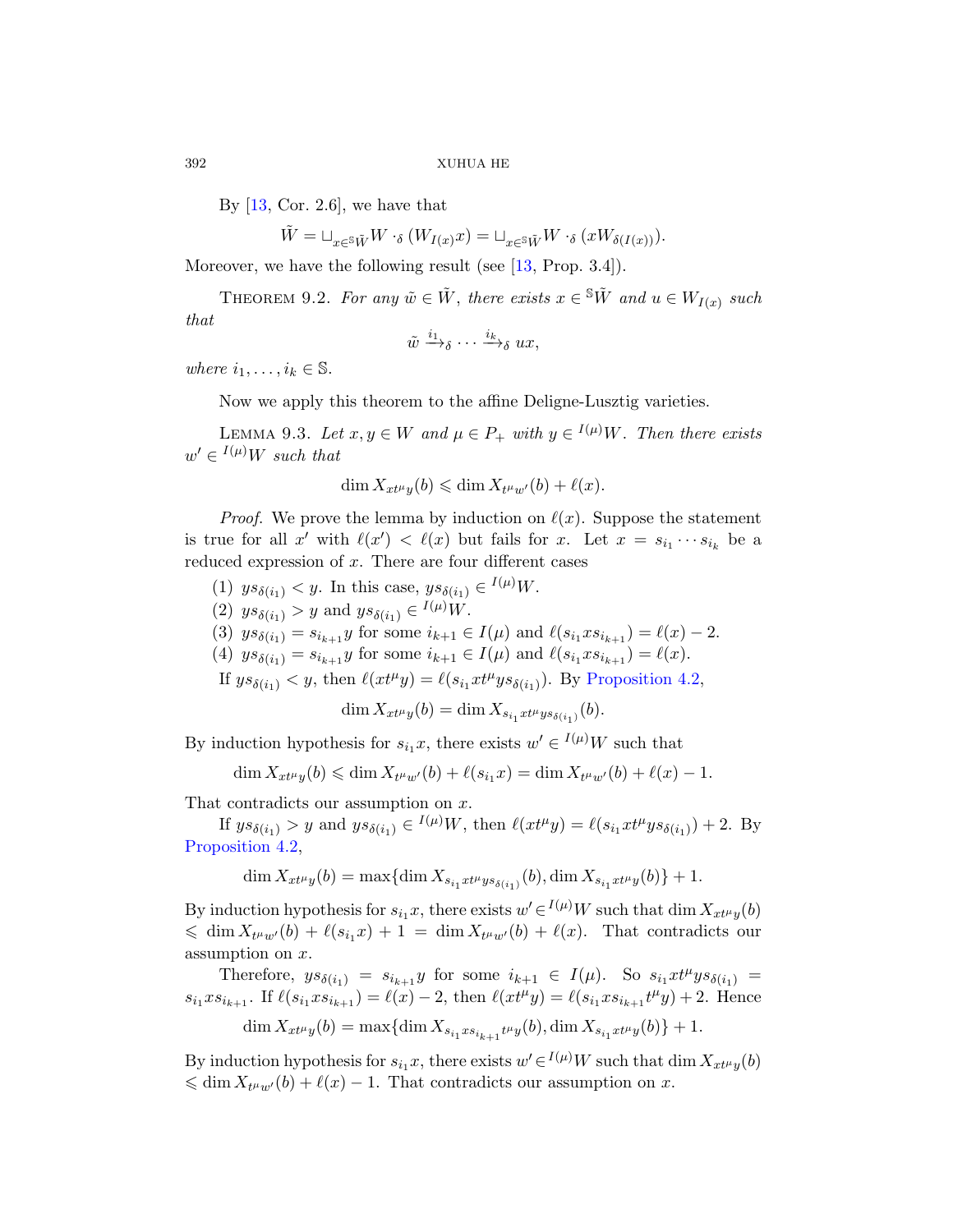<span id="page-26-0"></span>Hence only case (4) can happen. Now apply the same argument to  $s_{i_1}xs_{i_{k+1}} = s_{i_2}\cdots s_{i_{k+1}}$  $s_{i_1}xs_{i_{k+1}} = s_{i_2}\cdots s_{i_{k+1}}$  $s_{i_1}xs_{i_{k+1}} = s_{i_2}\cdots s_{i_{k+1}}$  instead of  $x = s_{i_1}\cdots s_{i_k}$ . We have that  $ys_{\delta(i_2)} =$  $s_{i_{k+2}}y$  for some  $i_{k+2} \in I(\mu)$  and  $\ell(s_{i_2}\cdots s_{i_{k+1}}) = \ell(s_{i_3}\cdots s_{i_{k+2}})$ . Repeat the same procedure. One may inductively define  $i_n \in I(\mu)$  for all  $n > k$ by  $s_{i_n} = y s_{\delta(i_{n-k})} y^{-1}$  and prove that  $\ell(s_{i_{n-k+1}} \cdots s_{i_n}) = k$ . In particular,  $i_1, \ldots, i_k \in I(t^{\mu}y)$ . By Proposition 4.9, dim  $X_{xt^{\mu}y}(b) = \dim X_{t^{\mu}y}(b) + \ell(x)$ . That also contradicts our assumption on  $x$ .

9.3. Now we recall Bédard's description of <sup>J</sup>W [1]. Let  $\mathfrak{I}(J)$  be the set of all sequences  $(J_n, w_n)_{n \geq 1}$ , where  $J_n \subseteq \mathbb{S}$  and  $w_n \in W$  such that

- $(1)$   $J_1 = J$ ,
- (2)  $J_n = J \cap \text{Ad}(w_{n-1})\delta(J_{n-1})$  for  $n > 1$ ,
- (3)  $w_n \in {}^J W^{\delta(J_n)}$  and  $w_{n+1} \in w_n W_{\delta(J_n)}$  for all n.

<span id="page-26-1"></span>Then  $J_m = J_{m+1} = \cdots$ ,  $w_m = w_{m+1} = \cdots$  and  $\text{Ad}(w)\delta(J_m) = J_m$  for  $m \gg 0$ . Moreover  $(J_n, w_n)_{n \geq 1} \mapsto w_m$  for  $m \geq 0$  is a well-defined bijection between  $\mathfrak{T}(J)$  and  $\mathfrak{I}W$ .

LEMMA 9.4. Let  $\mu \in P_+$  and  $w \in {}^{I(\mu)}W$ . Then

 $\dim X_{t^{\mu}w}(b) \leq \dim X_{w_0t^{\mu}}(b) - \ell(w_0).$  $\dim X_{t^{\mu}w}(b) \leq \dim X_{w_0t^{\mu}}(b) - \ell(w_0).$  $\dim X_{t^{\mu}w}(b) \leq \dim X_{w_0t^{\mu}}(b) - \ell(w_0).$ 

*Proof.* Let  $J = I(\mu)$  and  $(J_n, w_n)_{\geq 1}$  be the element in  $\mathfrak{T}(J)$  that corresponds to  $w \in {}^J W$ . Then there exists  $m \in \mathbb{N}$  such that  $J_m = J_{m+1} = \cdots$  and  $w_m = w_{m+1} = \cdots$ . We prove by descending induction on  $n \leq m$  that

(a) 
$$
\dim X_{t^{\mu}w}(b) \leq \dim X_{w_0^{J_n}t^{\mu}w_n}(b) - \ell(w_0^{J_n}).
$$

Notice that  $\text{Ad}(w)\delta(J_m) = J_m$ . Thus  $J_m \subseteq I(t^{\mu}w)$ . By Proposition 4.9,

$$
\dim X_{w_0^J m_t \mu_w}(b) = \dim X_{t^{\mu}w}(b) + \ell(w_0^{J_m}).
$$

Thus (a) holds for  $n = m$ . Now assume that  $n > 1$  and (a) holds for n. We will prove that (a) also holds for  $n-1$ .

Set  $u = \delta^{-1}(w_n^{-1}w_{n-1})$ . Then  $w_{n-1} = w_n\delta(u)$ . By definition of  $\mathfrak{T}(J)$ ,  $u \in W_{J_{n-1}}, u^{-1} \in W^{J_n}$  and  $\ell(w_n) = \ell(w_{n-1}) + \ell(u)$ . Now  $\ell(u^{-1}w_0^{J_n}t^{\mu}w_{n-1}) =$  $\ell(w_0^{J_n} t^{\mu} w_n) + 2\ell(u)$ . By Proposition 4.2,

(b) 
$$
\dim X_{w_0^{J_n} t^{\mu} w_n}(b) \leq \dim X_{u^{-1} w_0^{J_n} t^{\mu} w_{n-1}}(b) - \ell(u).
$$

We prove that

(c) For any  $u' \in W^{J_n}$  and  $i \in J_{n-1}$  with  $s_i u' < u'$ ,  $\dim X_{u'w_0^{J_n} t^{\mu} w_{n-1}}(b) \geq$  $\dim X_{s_iu'w_0^{J_n}t^{\mu}w_{n-1}}(b) + 1.$ 

Note that  $w_{n-1} \in {}^{J_{n-1}}W^{\delta(J_{n-1})}$ . Thus  $\ell(w_{n-1}s_{\delta(i)}) = \ell(w_{n-1}) + 1$ . There are two possibilities.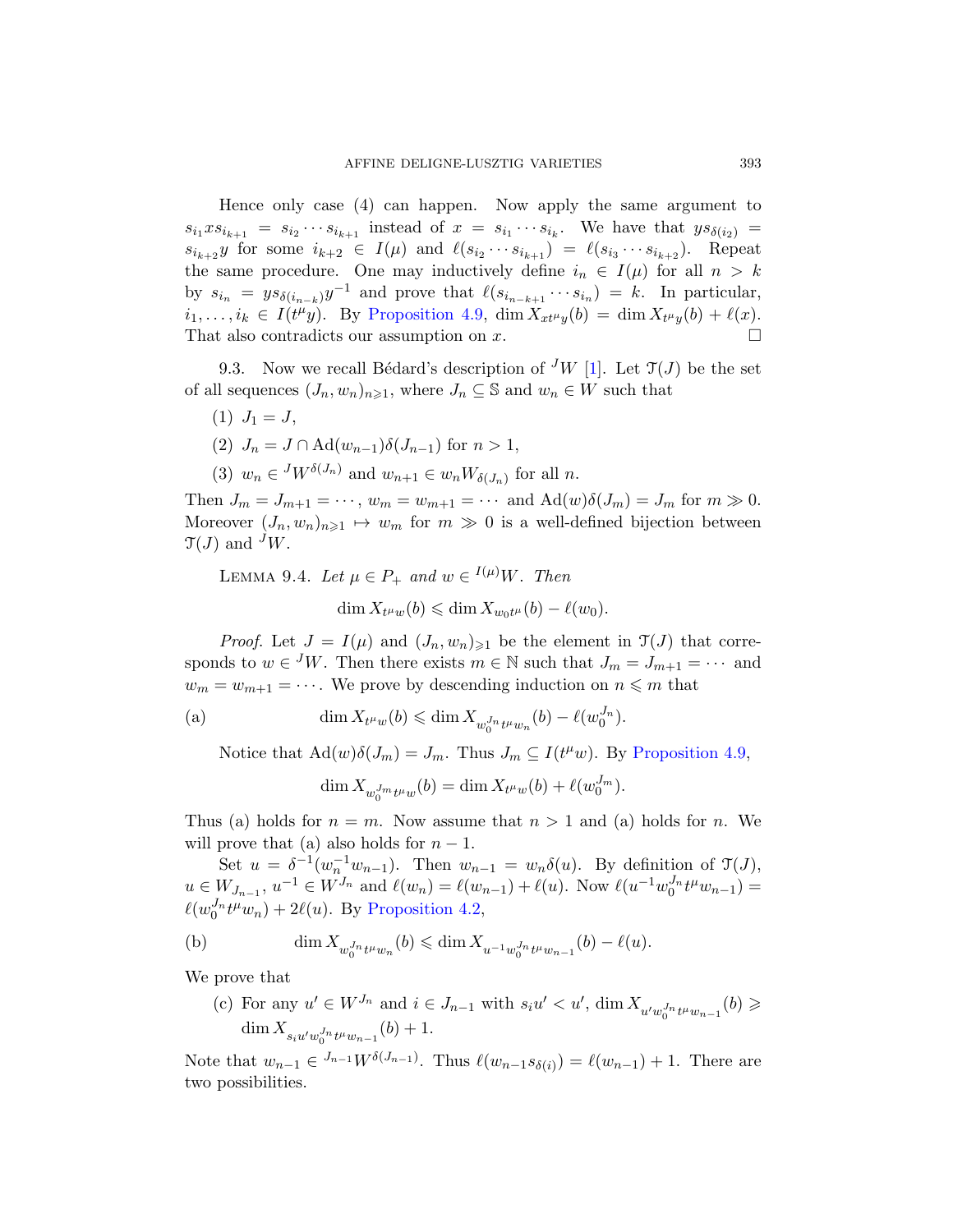(i)  $w_{n-1} s_{\delta(i)} \in {}^{J_{n-1}} W$ .

Then

$$
\ell(s_i u' w_0^{J_n} t^{\mu} w_{n-1} s_{\delta(i)}) = \ell(s_i u' w_0^{J_n}) + \ell(t^{\mu}) - \ell(w_{n-1} s_{\delta(i)})
$$
  
=  $\ell(u' w_0^{J_n}) - 1 + \ell(t^{\mu}) - \ell(w_{n-1}) - 1$   
=  $\ell(u' w_0^{J_n} t^{\mu} w_{n-1}) - 2$ .

(ii)  $w_{n-1} s_{\delta(i)} \notin {}^{J_{n-1}} W$ .

Then  $w_{n-1} s_{\delta(i)} w_{n-1}^{-1}$  is a simple reflection in  $W_{J_{n-1}}$ . By Section 9.3(2), it is a simple reflection in  $W_{J_n}$ . Hence

$$
\ell(s_i u' w_0^{J_n} t^{\mu} w_{n-1} s_{\delta(i)}) = \ell(s_i u' w_0^{J_n} w_{n-1} s_{\delta(i)} w_{n-1}^{-1} t^{\mu} w_{n-1})
$$
  
\n
$$
= \ell(s_i u' w_0^{J_n} w_{n-1} s_{\delta(i)} w_{n-1}^{-1}) + \ell(t^{\mu} w_{n-1})
$$
  
\n
$$
= \ell(s_i u') + \ell(w_0^{J_n} w_{n-1} s_{\delta(i)} w_{n-1}^{-1}) + \ell(t^{\mu} w_{n-1})
$$
  
\n
$$
= \ell(u') + \ell(w_0^{J_n}) - 2 + \ell(t^{\mu} w_{n-1})
$$
  
\n
$$
= \ell(u' w_0^{J_n} t^{\mu} w_{n-1}) - 2.
$$

In either case,  $\ell(s_i u' w_0^{J_n} t^{\mu} w_{n-1} s_{\delta(i)}) = \ell(u' w_0^{J_n} t^{\mu} w_{n-1}) - 2$ . (c) follows from Proposition 4.2.

Now  $u^{-1} \in W_{J_{n-1}} \cap W^{J_n}$ . Then  $w_0^{J_{n-1}} w_0^{J_n} = vu^{-1}$  for some  $v \in W_{J_{n-1}}$ with  $\ell(vu^{-1}) = \ell(v) + \ell(u)$ . Let  $v = s_{i_1} \cdots s_{i_k}$  be a reduced expression, where  $k = \ell(w_0^{J_{n-1}}w_0^{J_n}) - \ell(u)$ . Then  $s_{i_j}s_{i_{j+1}}\cdots s_{i_k}u^{-1} \in W^{J_n}$  for all j. By (c),

$$
\begin{aligned} \dim X_{u^{-1}w_0^{J_n}t^\mu w_{n-1}}(b)&\leqslant \dim X_{s_{i_k}u^{-1}w_0^{J_n}t^\mu w_{n-1}}(b)-1\\ &\leqslant \dim X_{s_{i_{k-1}}s_{i_k}u^{-1}w_0^{J_n}t^\mu w_{n-1}}(b)-2\\ &\leqslant \cdots\\ &\leqslant \dim X_{vu^{-1}w_0^{J_n}t^\mu w_{n-1}}(b)-k\\ &=\dim X_{w_0^{J_{n-1}}t^\mu w_{n-1}}(b)-\ell(w_0^{J_{n-1}}w_0^{J_n})+\ell(u).\end{aligned}
$$

By (b) and induction hypothesis,

$$
\begin{split} \dim X_{t^{\mu}w}(b) &\leqslant \dim X_{w_0^{J_n}t^{\mu}w_n}(b) - \ell(w_0^{J_n}) \\ &\leqslant \dim X_{u^{-1}w_0^{J_n}t^{\mu}w_{n-1}}(b) - \ell(w_0^{J_n}) - \ell(u) \\ &\leqslant \dim X_{w_0^{J_{n-1}}t^{\mu}w_{n-1}}(b) - \ell(w_0^{J_{n-1}}w_0^{J_n}) - \ell(w_0^{J_n}) \\ &\quad= \dim X_{w_0^{J_{n-1}}t^{\mu}w_{n-1}}(b) - \ell(w_0^{J_{n-1}}). \end{split}
$$

(a) is proved.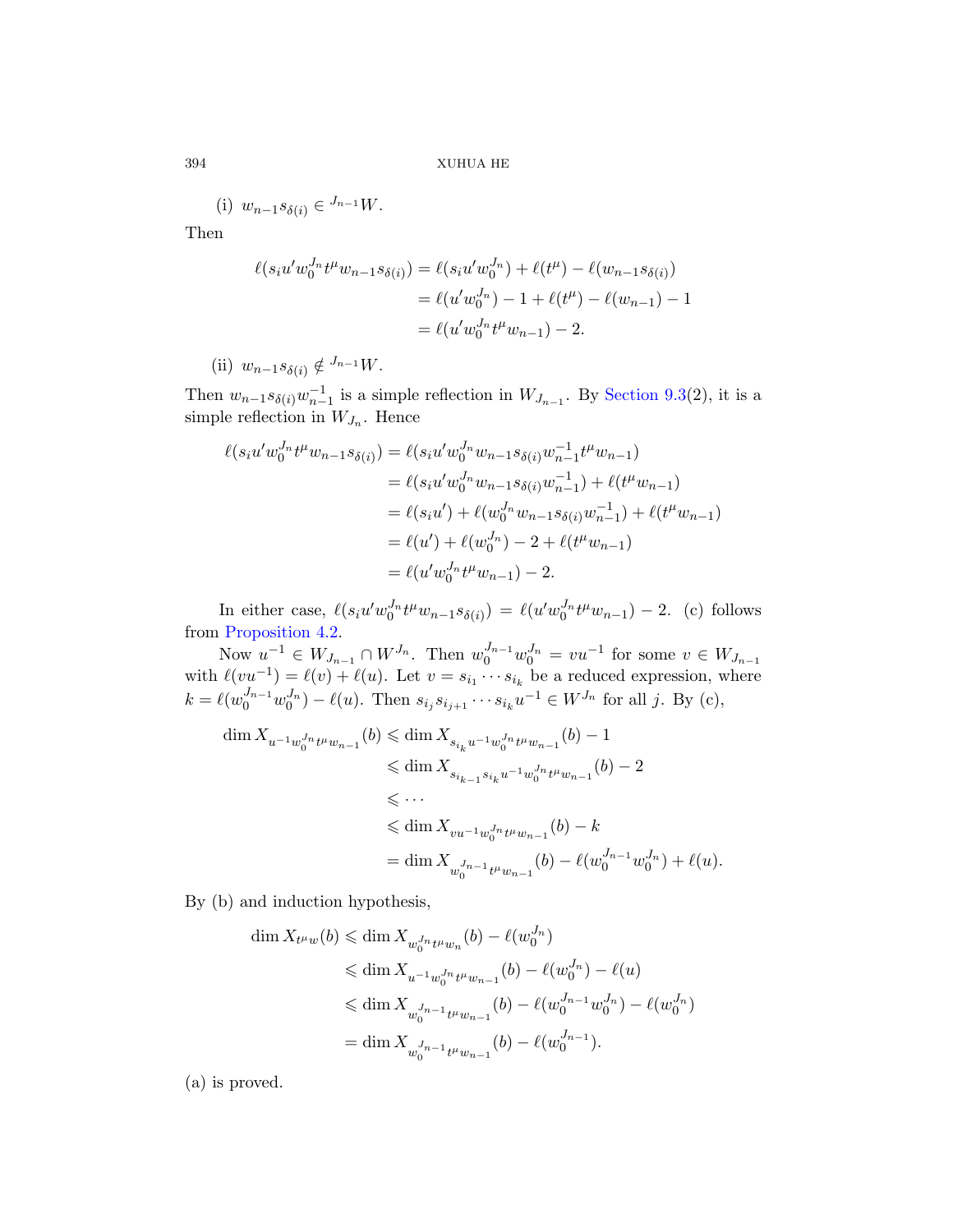In particular,  $\dim X_{t^{\mu}w}(b) \leq \dim X_{w_0^J t^{\mu}w_1}(b) - \ell(w_0^J)$ . Here  $w_1 \in {}^J W^{\delta(J)}$ . By the same argument as we did for (b), we have that

$$
\dim X_{w_0^J t^{\mu} w_1}(b) \leq \dim X_{\delta^{-1}(w_1) w_0^J t^{\mu}}(b) - \ell(w_1).
$$

Similar to the proof of (c), we have that

(d) Let  $u' \in W^J$  and  $i \in \mathbb{S}$  with  $s_i u' < u'$ . Then  $\dim X_{u'w_0^J t^{\mu}}(b) \geq$  $\dim X_{s_iu'w_0^J t^{\mu}}(b) + 1.$ 

Let  $w_0 w_0^J \delta^{-1}(w_1)^{-1} = s_{j_1} \cdots s_{j_l}$  be a reduced expression, where  $l = \ell(w_0) - \ell(w_1)$  $\ell(w_0^J) - \ell(w_1)$ . Then by (d), we have that

$$
\dim X_{w_1w_0^J t^{\mu}}(b) \leq \dim X_{s_{i_l}w_1w_0^J t^{\mu}}(b) - 1
$$
  
\n
$$
\leq \dim X_{s_{i_{l-1}}s_{i_l}w_1w_0^J t^{\mu}}(b) - 2
$$
  
\n
$$
\leq \cdots
$$
  
\n
$$
\leq \dim X_{w_0t^{\mu}}(b) - \ell(w_0) + \ell(w_0^J) + \ell(w_1).
$$

[Now](#page-24-0)

$$
\dim X_{t^{\mu}w}(b) \leq \dim X_{w_0^J t^{\mu}w_1}(b) - \ell(w_0^J)
$$
  
\$\leq\$ 
$$
\dim X_{\delta^{-1}(w_1)w_0^J t^{\mu}}(b) - \ell(w_0^J) - \ell(w_1)
$$
  
\$\leq\$ 
$$
\dim X_{w_0 t^{\mu}}(b) - \ell(w_0).
$$

9.4. Now we prove Theo[rem 9.1. By](#page-24-0) Lemma 9.3, there exists  $w \in {}^{J}W$ such that  $\dim X_{x t^{\mu} y}(b) \leq \dim X_{t^{\mu} w}(b) + \ell(x)$ . By Lemma 9.4,  $\dim X_{t^{\mu} w}(b) \leq$  $\dim X_{w_0 t^{\mu}}(b) - \ell(w_0)$ . Hence

$$
\dim X_{xt^{\mu}y}(b) \leq \dim X_{w_0t^{\mu}}(b) - \ell(w_0) + \ell(x).
$$

# 10. Virtual dimension

<span id="page-28-0"></span>In this section, we discuss some applications of Theorem 9.1. First we compare the dimension of affine Deligne-Lusztig varieties in the affine Grassmannian and the affine flag.

THEOREM 10.1. For  $\mu \in P_+$  and  $b \in G(L)$ ,

$$
\dim X_{\mu}(b) = \dim X_{w_0 t^{\mu}}(b) - \ell(w_0).
$$

*Proof.* Let  $\pi : \mathcal{F} \to \mathbb{G}$ r be the projection. Then each fiber of  $\pi$  is isomorphic to  $L^+G/I$ , which is of dimension  $\ell(w_0)$ . We have that  $\pi^{-1}X_\mu(b) =$  $\sqcup_{\tilde{w}\in W}$ t<sup>µ</sup>W  $X_{\tilde{w}}(b)$ .

By Theorem 9.1,  $\dim X_{\tilde{w}}(b) \leq \dim X_{w_0 t^{\mu}}(b)$  for all  $\tilde{w} \in W t^{\mu} W$ . Hence

$$
\dim X_{w_0 t^{\mu}}(b) = \dim(\sqcup_{\tilde{w} \in W t^{\mu} W} X_{\tilde{w}}(b)) = \dim \pi^{-1} X_{\mu}(b)
$$

$$
= \dim X_{\mu}(b) + \ell(w_0).
$$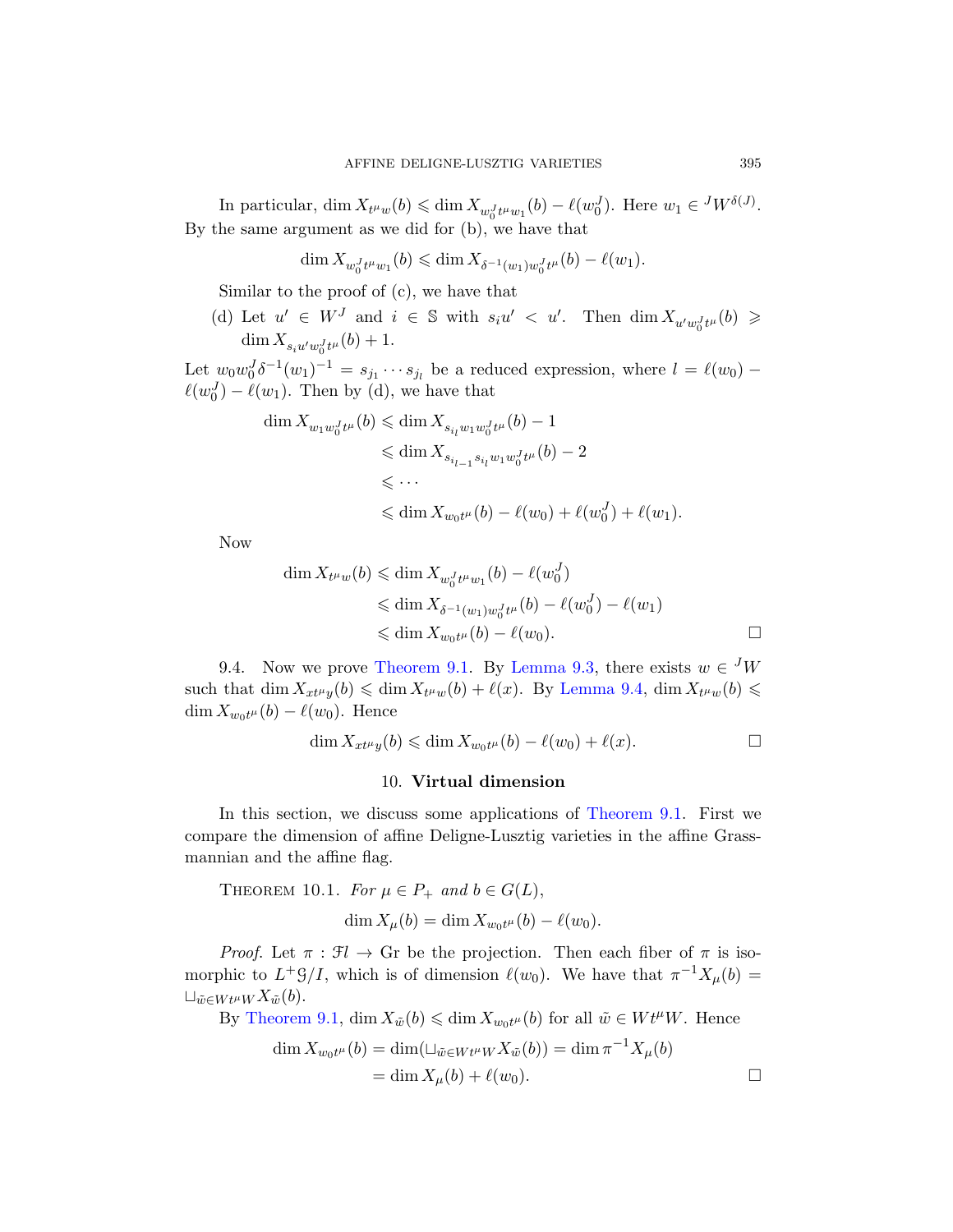By combining Theorem 10.1 with Theorem 7.1, we have the following "converse to Mazur's inequality" in the Iwahori case.

COROLLARY 10.2. Let  $J \subseteq \mathbb{S}$  with  $\delta(J) = J$ . Let  $\mu \in P_+$  and  $b \in M_J(L)$ be a basic element such that  $\kappa_{M_J}(b) \in Y_J^+$ . Then  $X_{w_0 t^{\mu}}(b) \neq \emptyset$  if and only if  $\kappa_{M_J}(b) \preceq_J \mu$ .

We define  $\eta_{\delta} \colon \tilde{W} \to W$  as follows. If  $\tilde{w} = xt^{\mu}y$  with  $\mu \in P_+, x \in W$  and  $y \in I^{(\mu)}W$ , then we set  $\eta_{\delta}(x) = \delta^{-1}(y)x$ . Then

THEOREM 10.3. For any  $b \in G(L)$  and  $\tilde{w} \in \tilde{W}$  with  $\kappa(\tilde{w}) = \kappa(b)$ , we have that

$$
\dim X_{\tilde{w}}(b) \leqslant \dim X_{\mu}(b) + \frac{\ell(\tilde{w}) + \ell(\eta_{\delta}(\tilde{w}))}{2} - \langle \mu, \rho \rangle.
$$

*Proof.* We may assume that  $\tilde{w} = xt^{\mu}y$  with  $x \in W$  and  $\mu \in P_+$  and  $y \in$  $I^{(\mu)}W$ . Let  $\delta^{-1}(y) = s_{i_1} s_{i_2} \cdots s_{i_k}$  be a reduced expression. Since  $y \in I^{(\mu)}W$ ,  $\ell(t^{\mu}y) = \ell(t^{\mu}) - k$  and for  $1 \leqslant l \leqslant k$ ,  $t^{\mu}s_{i_1} \cdots s_{i_l} \in {}^{\mathbb{S}}\tilde{W}$  and  $\ell(t^{\mu}s_{i_1} \cdots s_{i_l}) =$  $\ell(t^{\mu}) - l$ . Hence

$$
\ell(\delta^{-1}(s_{i_1}\cdots s_{i_1})\delta^{-1}(y)xt^{\mu}s_{i_1}\cdots s_{i_l})=\ell(\delta^{-1}(s_{i_l}\cdots s_{i_1})\delta^{-1}(y)x)+\ell(t^{\mu})-l.
$$

Notice that  $\ell(\delta^{-1}(s_{i_1}\cdots s_{i_1})\delta^{-1}(y)x) \geq \ell(\delta^{-1}(s_{i_{l-1}}\cdots s_{i_1})\delta^{-1}(y)x) - 1.$ Thus

$$
\ell(\delta^{-1}(s_{i_{l-1}}\cdots s_{i_1})\delta^{-1}(y)xt^{\mu}s_{i_1}\cdots s_{i_{l-1}}) \geq \ell(\delta^{-1}(s_{i_l}\cdots s_{i_1})\delta^{-1}(y)xt^{\mu}s_{i_1}\cdots s_{i_l}).
$$
  
So

$$
\delta^{-1}(y)xt^{\mu}\xrightarrow{i_1}\delta^{-1}(s_{i_1})\delta^{-1}(y)xt^{\mu}s_{i_1}\xrightarrow{i_2}\delta\cdots\xrightarrow{i_k}\delta xt^{\mu}y.
$$

By Proposition 4.2,

$$
\dim X_{xt^{\mu}y}(b) \leq \dim X_{\delta^{-1}(y)xt^{\mu}}(b) + \frac{1}{2}(\ell(xt^{\mu}y) - \ell(\delta^{-1}(y)xt^{\mu})).
$$

By Theorems 9.1 and 10.1,

$$
\dim X_{xt^{\mu}y}(b) \leq \dim X_{w_0t^{\mu}}(b) - \ell(w_0) + \frac{1}{2}(\ell(xt^{\mu}y) + \ell(\delta^{-1}(y)x)) - \langle \mu, \rho \rangle
$$

$$
= \dim X_{\mu}(b) + \frac{1}{2}(\ell(xt^{\mu}y) + \ell(\delta^{-1}(y)x)) - \langle \mu, \rho \rangle.
$$

10.1. For  $\tilde{w} \in \tilde{W}$  with  $\kappa(x) = \kappa(b)$ , we define the *virtual dimension*:

$$
d_{\tilde{w}}(b) = \frac{1}{2} (\ell(\tilde{w}) + \ell(\eta_{\delta}(\tilde{w})) - \det(b)) - \langle \bar{\nu}_b, \rho \rangle.
$$

Here def(b) is the defect of  $b$ . See [22, 1.9.1].

It is proved in [7, Th. 2.15.1] and  $[31, Th. 1.1]$  that if G is split over F, then

(a) 
$$
\dim X_{\mu}(b) = \langle \mu - \bar{\nu}_b, \rho \rangle - \frac{1}{2} \text{def}(b).
$$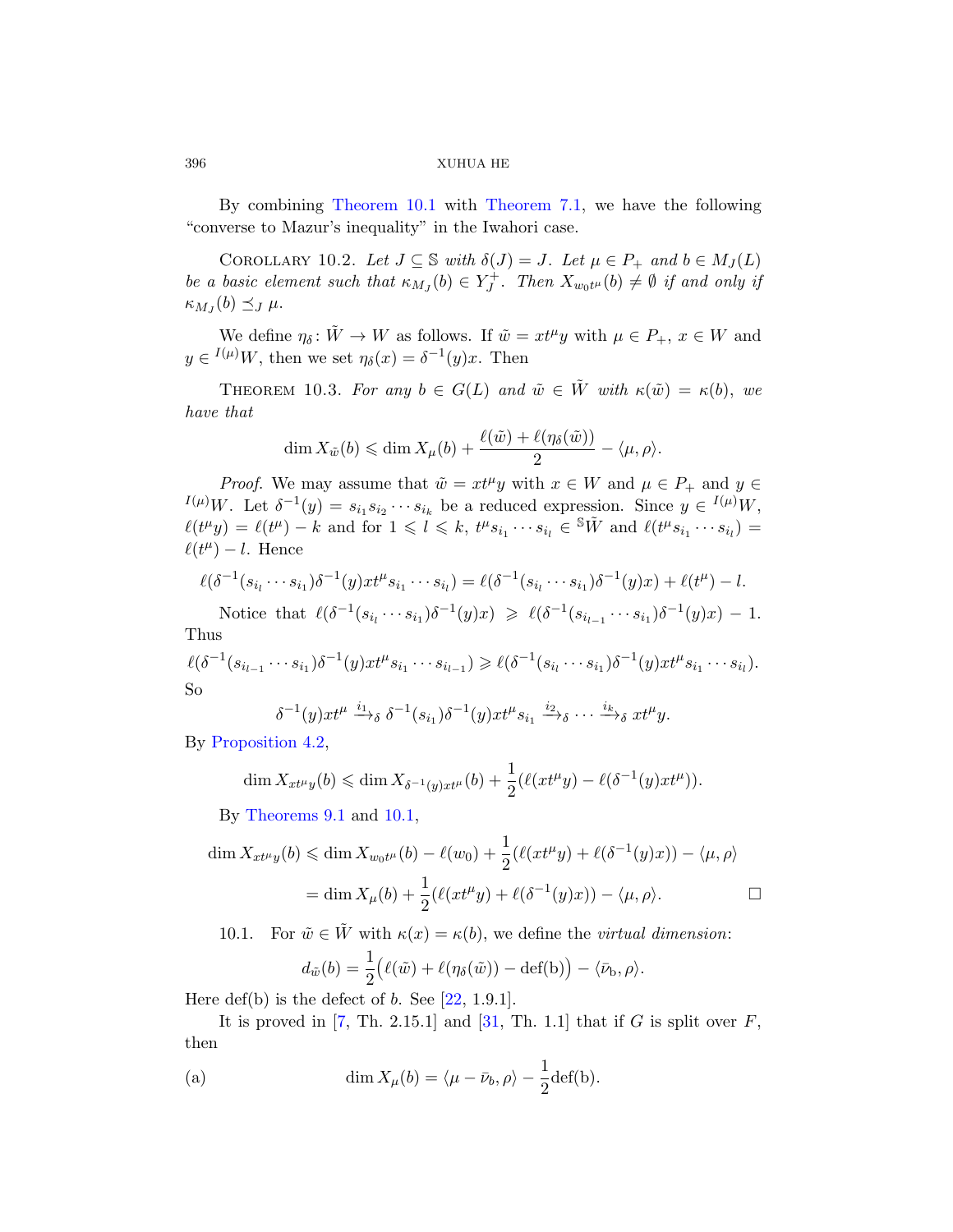<span id="page-30-0"></span>As discussed in the proof of Theorem 7.1, dim  $X<sub>u</sub>(b)$  depends only on the combinatorial data  $(W, \delta, \tilde{w}, f(b))$ . Hence (a) remains true if  $\delta = id$ . Therefore

COROLLARY 10.4. If  $\delta = id$ , then [for any](#page-31-0)  $b \in G(L)$  and  $\tilde{w} \in \tilde{W}$  with  $\kappa(\tilde{w}) = \kappa(b)$ , we have that dim  $X_{\tilde{w}}(b) \leq d_{\tilde{w}}(b)$ .

### 11. Class polynomial: lowest two-sided cell case

We have established an upper bound for the dimension of affine Deligne-Lusztig varieties in the last section. In this section, we study in details of class polynomials for the lowest two-sided cell case. The main result is Theorem 11.4, which is a key step in establishing a lower bound for the dimension of affine Deligne-Lusztig varieties.

We assume in this section that G splits over L. Hence  $\Phi = \Sigma$  is a reduced root system. We denote by  $\alpha_i$  (for  $i \in \mathbb{S}$ ) the set of simple roots.

11.1. Let  $\tilde{w} \in W$ , and w2let supp $(\tilde{w})$  be the set of simple reflections of S that appears in some (or equivalently, any) reduced expression of  $\tilde{w}$  and  $\text{supp}_{\delta}(\tilde{w}) = \cup_{i \in \mathbb{N}} \delta^i(\text{supp}(\tilde{w})).$ 

By [14, Lemma 1], for any  $\tilde{w}, \tilde{w}' \in \tilde{W}$ , the set  $\{uu'; u \leq \tilde{w}, u' \leq \tilde{w}'\}$  has a unique maximal element, which we denote by  $\tilde{w} * \tilde{w}'$ . Then  $*$  is associative. Moreover,  $\text{supp}(\tilde{w} * \tilde{w}') = \text{supp}(\tilde{w}) \cup \text{supp}(\tilde{w}')$  and  $\text{supp}_{\delta}(\tilde{w} * \tilde{w}') = \text{supp}_{\delta}(\tilde{w}) \cup$  $\text{supp}_{\delta}(\tilde{w}')$ .

Let  $A_+ = \mathbb{Z}_+[v-v^{-1}]$  and  $\tilde{H}_+ = \sum_{\tilde{w} \in \tilde{W}} A_+ T_{\tilde{w}}$ . Notice that for any  $s \in \tilde{\mathbb{S}}$ ,  $T_s^2 = (v - v^{-1})T_s + 1$ . We have that

LEMMA 11.1. For any  $i \in \tilde{\mathbb{S}}, \tilde{H}_+T_{s_i} \subseteq \tilde{H}_+$ .

*Proof.* Let  $\tilde{w} \in \tilde{W}$ . Then

(a) 
$$
T_{\tilde{w}}T_{s_i} = \begin{cases} T_{\tilde{w}s_i} & \text{if } \tilde{w}s_i > \tilde{w}, \\ T_{\tilde{w}}T_{s_i} = (v - v^{-1})T_{\tilde{w}} + T_{\tilde{w}s_i} & \text{otherwise.} \end{cases}
$$

In particular,  $T_{\tilde{w}}T_{s_i} \in \tilde{H}_+$  and  $A_+T_{\tilde{w}}T_{s_i} \subseteq \tilde{H}_+$ .

LEMMA 11.2. For any  $x, y \in \tilde{W}$ , we have that

(1)  $T_xT_y \in T_{xy} + \tilde{H}_+.$ (2)  $T_xT_y \in (v-v^{-1})^{\ell(x)+\ell(y)-\ell(x*y)}T_{x*y} + \tilde{H}_+.$ 

*Proof.* We argue by induction on  $\ell(y)$ . If  $\ell(y) = 0$ , then  $x * y = xy$  and  $T_xT_y = T_xT_y$ . The statement is obvious.

Now assume that  $\ell(y) > 0$  and the statement holds for all  $y' \in \tilde{W}$  with  $\ell(y') < \ell(y)$ . Let  $i \in \tilde{S}$  with  $ys_i < y$ . Set  $y' = ys_i$ . Then  $y = y' * s_i$ . By induction hypothesis on  $y'$ ,

$$
T_xT_y = T_xT_{y'}T_{s_i} \in (T_{xy'} + \tilde{H}_+)T_{s_i} \subseteq T_{xy'}T_{s_i} + \tilde{H}_+
$$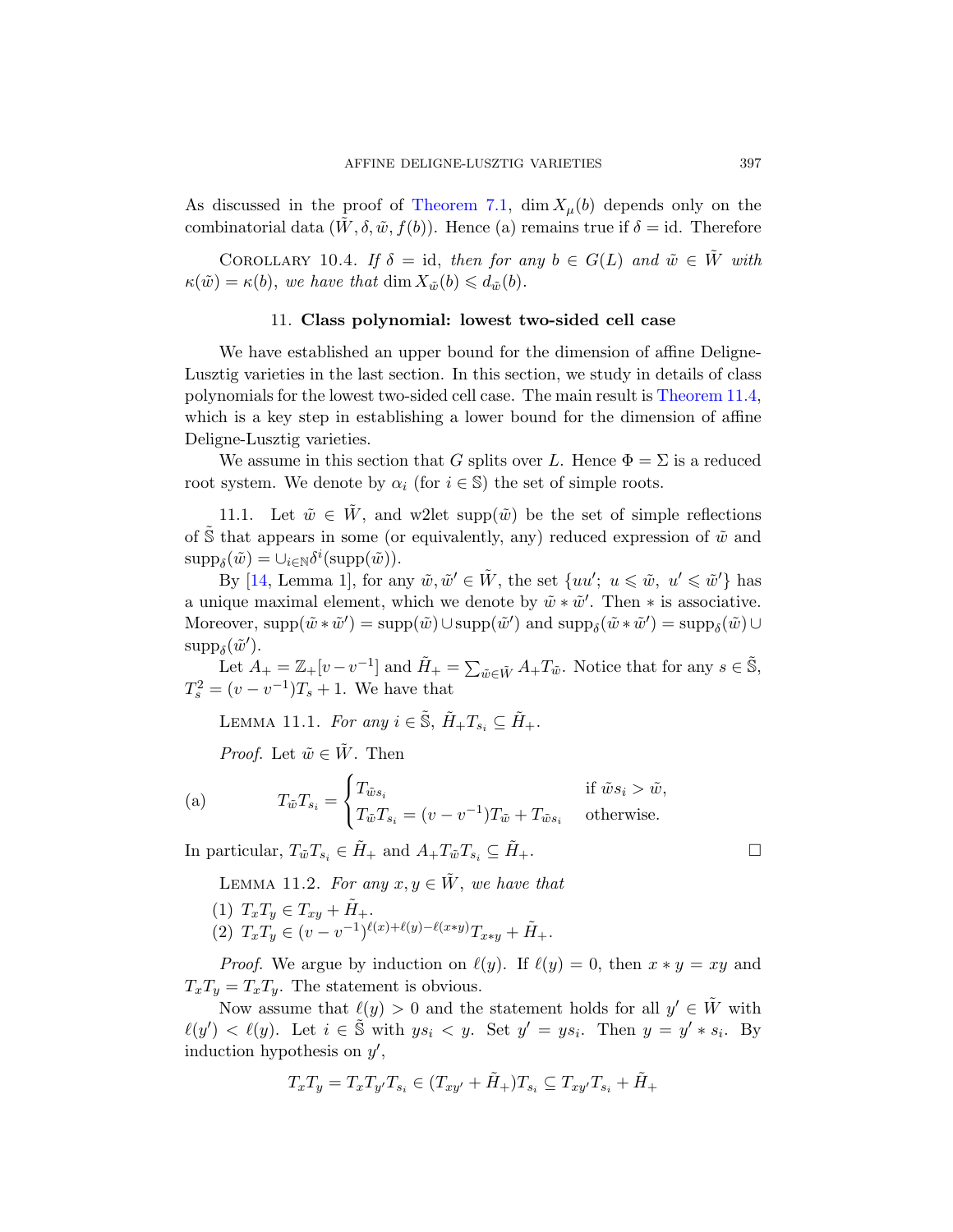and

$$
T_xT_y = T_xT_{y'}T_{s_i} \in ((v - v^{-1})^{\ell(x) + \ell(y') - \ell(x*y')}T_{x*y'} + \tilde{H}_+)T_{s_i}
$$
  

$$
\subseteq (v - v^{-1})^{\ell(x) + \ell(y') - \ell(x*y')}T_{xy'}T_{s_i} + \tilde{H}_+.
$$

By (a) of Lemma 11.1,  $T_{xy}T_{s_i} \in T_{xy's_i} + \tilde{H}_{+}$  and

$$
T_{x*y'}T_{s_i} \in (v-v^{-1})^{\ell(x*y')+1-\ell((x*y')*s_i)}T_{(x*y')*s_i} + \tilde{H}_+.
$$

<span id="page-31-1"></span>Notice that  $(x * y') * s_i = x * (y' * s_i) = x * y$ . Hence  $T_xT_y \in T_{xy}T_{s_i} + \tilde{H}_+ =$  $T_{xy} + \tilde{H}_{+}$  and

$$
T_x T_y \in (v - v^{-1})^{\ell(x) + \ell(y') - \ell(x \ast y')} T_{x \ast y'} T_{s_i} + \tilde{H}_+ \n\subseteq (v - v^{-1})^{\ell(x) + \ell(y) - \ell(x \ast y)} T_{x \ast y} + \tilde{H}_+.
$$

As a consequence, we have that

COROLLARY 11.3. For any  $\tilde{w} \in \tilde{W}$ ,  $T_{\tilde{w}} \tilde{H}_+ \subseteq \tilde{H}_+$  and  $\tilde{H}_+ T_{\tilde{w}} \subseteq \tilde{H}_+$ .

<span id="page-31-0"></span>11.2. We follow [30, 7.3]. Let  $(W, \mathbb{S})$  be a Coxeter system and  $\delta : W \to W$ that sends simple reflections to simple reflections. For each  $\delta$ -orbit in  $\mathbb{S}$ , we pick a simple reflection and let  $c$  be the product of the corresponding simple reflections (in any order). We call c a  $\delta$ -twisted Coxeter element of W.

The main result we will prove in this section is

<span id="page-31-2"></span>THEOREM 11.4. Assume that G is simple. Let  $\tilde{W}'$  be the lowest two-sided cells of  $\tilde{W}$ . Let  $\tilde{w} \in \tilde{W}' \cap \tau W_a$  for  $\tau \in \Omega$ . Let n be the number of  $\delta$ -orbits on  $\tilde{S}$ . Then there exist a maximal proper  $\text{Ad}(\tau) \circ \delta$ -stable subset J of  $\tilde{S}$  and a  $\text{Ad}(\tau) \circ \delta$ -twisted Coxeter element c of W<sub>J</sub> such that

$$
T_{\tilde{w}} \in (v - v^{-1})^{\ell(\eta_{\delta}(\tilde{w})) - n} T_{c\tau} + \tilde{H}_{+} + [\tilde{H}, \tilde{H}]_{\delta}.
$$

The proof relies on the following three propositions.

PROPOSITION 11.5. Let  $\tilde{w} = xt^{\mu}y$  with  $\mu \in P_+$ ,  $x \in W$  and  $y \in {}^{I(\mu)}W$ . If  $\tilde{w} \in \tilde{W}'$  and  $\text{supp}_{\delta}(\delta^{-1}(y)x) = \mathbb{S}$ , then there exists  $a \in W$  with  $\text{supp}_{\delta}(a) = \mathbb{S}$ and  $\gamma \in P_+$  such that

$$
T_{\tilde{w}} \in (v - v^{-1})^{\ell(\eta_{\delta}(\tilde{w})) - \ell(a)} T_{at^{\gamma}} + \tilde{H}_{+} + [\tilde{H}, \tilde{H}]_{\delta}.
$$

*Proof.* Let  $J = \{i \in \mathbb{S}; s_i y < y\}$  and  $\rho_J^{\vee} \in P_+$  with

$$
\langle \rho_J^{\vee}, \alpha_i \rangle = \begin{cases} 1 & \text{if } j \in J, \\ 0 & \text{if } j \notin J. \end{cases}
$$

Since  $y \in {}^{I(\mu)}W$ ,  $J \cap I(\mu) = \emptyset$ . Hence  $\mu - \rho_J^{\vee} \in P_+$ . Let  $J' = I(\mu - \rho_J^{\vee})$ . Then  $\delta^{-1}(y)x = wz$  for some  $w \in W^{J'}$  and  $z \in W_{J'}$ . Define  $\gamma \in Y_+$  and  $y' \in W^{I(\gamma)}$ by  $\mu - \rho_{J}^{\vee} + w^{-1} \rho_{\delta^{-1}(J)}^{\vee} = y' \gamma$ .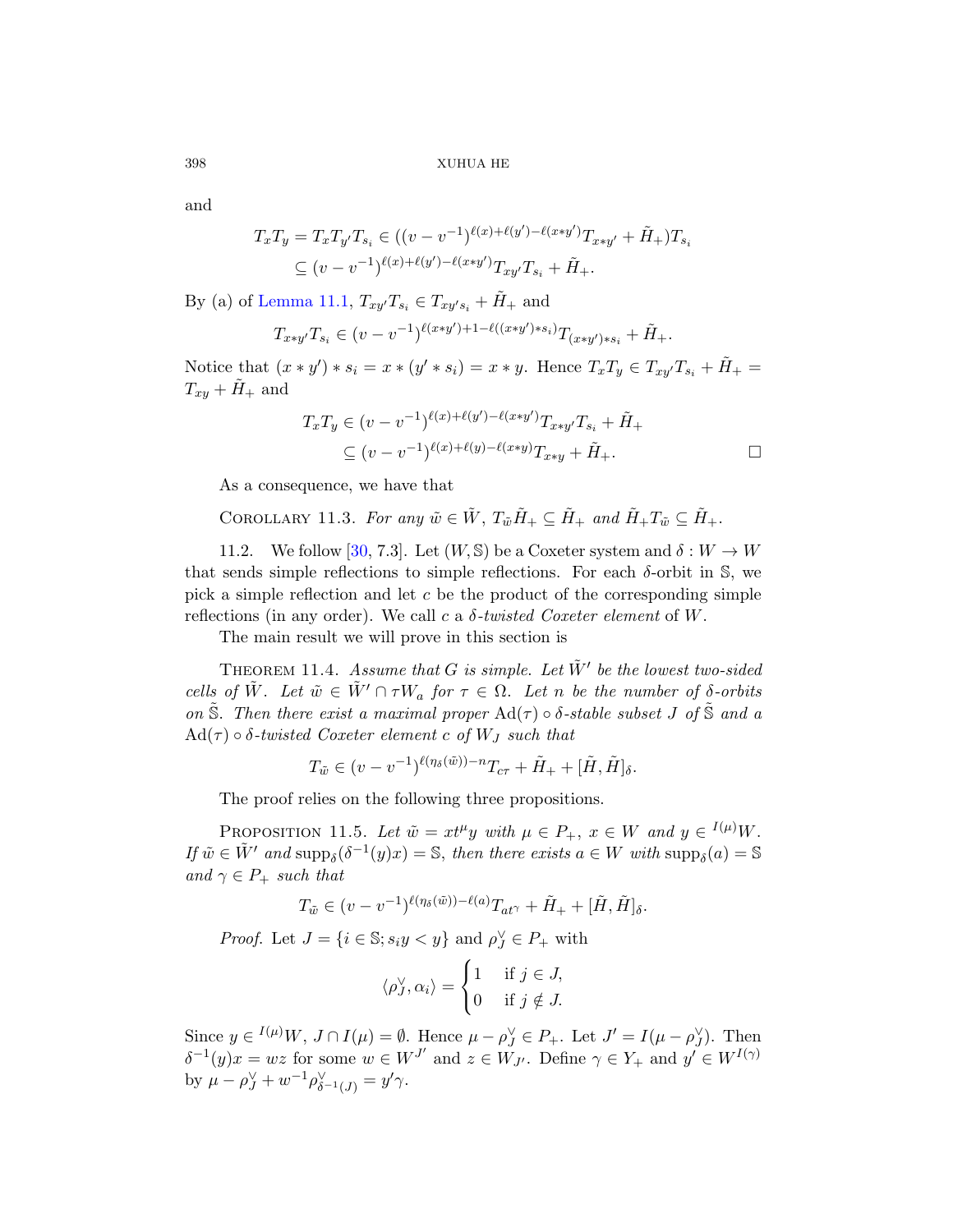Set 
$$
\tilde{w}_1 = xz^{-1}t^{\mu-\rho_{J}^{V}}y'
$$
 and  $\tilde{w}_2 = (y')^{-1}zt^{\rho_{J}^{V}}y$ . Then  $\tilde{w} = \tilde{w}_1\tilde{w}_2$  and  
\n $\tilde{w}_2\delta(\tilde{w}_1) = (y')^{-1}zt^{\rho_{J}^{V}}y\delta(\tilde{w}_1) = (y')^{-1}zt^{\rho_{J}^{V}}y\delta(xz^{-1})\delta(t^{\mu-\rho_{J}^{V}}y')$   
\n $= (y')^{-1}zt^{\rho_{J}^{V}}\delta(w)\delta(t^{\mu-\rho_{J}^{V}}y') = (y')^{-1}z\delta(wt^{\mu-\rho_{J}^{V}+w^{-1}\rho_{\delta-1(J)}^{V}}y')$   
\n $= (y')^{-1}z\delta(wt^{y'\gamma}y') = (y')^{-1}z\delta(wy't^{\gamma}).$ 

By [9, §3.5],  $\ell(\tilde{w}) = \ell(\tilde{w}_1) + \ell(\tilde{w}_2)$  and  $\ell((y')^{-1}z) + \ell(wy') = \ell(\delta^{-1}(y)x)$ . Set  $a = ((y')^{-1}z) * \delta(wy')$ . Then  $supp_{\delta}(a) = \mathbb{S}$  since  $\mathbb{S} = supp_{\delta}(\delta^{-1}(y)x) \subseteq$  $\text{supp}_{\delta}(wy') \cup \text{supp}_{\delta}((y')^{-1}z)$ . We have that

$$
T_{\tilde{w}} = T_{\tilde{w}_1} T_{\tilde{w}_2} \in T_{\tilde{w}_2} T_{\delta(\tilde{w}_1)} + [\tilde{H}, \tilde{H}]_{\delta} = T_{(y')^{-1}z} T_{t^{\rho} y} T_{\delta(\tilde{w}_1)} + [\tilde{H}, \tilde{H}]_{\delta}
$$
  
\n
$$
\subseteq T_{(y')^{-1}z} T_{\delta(wy't^{\gamma})} + \tilde{H}_+ + [\tilde{H}, \tilde{H}]_{\delta} = T_{(y')^{-1}z} T_{\delta(wy')} T_{t^{\gamma}} + \tilde{H}_+ + [\tilde{H}, \tilde{H}]_{\delta}
$$
  
\n
$$
\subseteq (v - v^{-1})^{\ell(\delta^{-1}(y)x) - \ell(a)} T_a T_{t^{\gamma}} + \tilde{H}_+ + [\tilde{H}, \tilde{H}]_{\delta}
$$
  
\n
$$
\subseteq (v - v^{-1})^{\ell(\delta^{-1}(y)x) - \ell(a)} T_{at^{\gamma}} + \tilde{H}_+ + [\tilde{H}, \tilde{H}]_{\delta}.
$$

PROPOSITION 11.6. Assume that G is simple. Let  $J \subseteq \mathbb{S}$  with  $\delta(J) = J$ and  $\tilde{w} = xt^{\mu}y$  such that  $x \in W_J$  with  $\text{supp}_{\delta}(v) = J$ , y is a  $\delta$ -twisted Coxeter element in  $W_{S-J}$ ,  $\mu \neq 0$  and  $t^{\mu}y \in {}^S \tilde{W}$ . Then there exists a  $\delta$ -twisted Coxeter element c of W such that

$$
T_{\tilde{w}} \in (v - v^{-1})^{\ell(x) + \ell(y) - \ell(c)} T_{t^{\mu}c} + \tilde{H}_+ + [\tilde{H}, \tilde{H}]_{\delta}.
$$

*Proof.* We proceed by induction on  $|J|$ . Suppose that the statement is true for all  $J' \subsetneq J$  but not true for J. We may also assume that the statement is true for all x' with  $\text{supp}_{\delta}(x') = J$  and  $\ell(x') < \ell(x)$  but not true for x.

Since G is quasi-simple and  $\mu \neq 0$ , there exists  $i \in J$  such that  $t^{\mu}ys_i \in {}^{\mathcal{S}}\tilde{W}$ . Let  $J_1 = \{i \in J; t^{\mu}ys_i \notin \mathbb{S}\tilde{W}\}\$ . Then  $J_1$  is a proper subset of J. For any  $i \in J_1$ ,  $t^{\mu}ys_i = s_j t^{\mu}y$  for some  $j \in \mathbb{S}$ . Since  $y \in W_{\mathbb{S}-J}$ , this is possible only if  $j = i$ and  $j$  commutes with  $y$ .

[We p](#page-31-1)rove that

$$
(a) \ x \in W_{\delta^{-1}(J_1)}.
$$

We write x as  $ux_1$  for  $u \in W_{\delta^{-1}(J_1)}$  and  $x_1 \in \delta^{-1}(J_1)$  W. Then  $T_{\tilde{w}} \equiv T_{x_1 t^{\mu} y} T_{\delta(u)} =$  $T_{x_1}T_{\delta(u)}T_{t^{\mu}y} \mod [\tilde{H}, \tilde{H}]_{\delta}$ . Let  $x' = x_1 * \delta(u)$ . Notice that  $\text{supp}_{\delta}(x) = \text{supp}_{\delta}(u)$  $\cup \text{supp}_{\delta}(x_1) = \text{supp}_{\delta}(x_1) \cup \text{supp}_{\delta}(\delta(u)) = \text{supp}_{\delta}(x')$ . Hence  $\text{supp}(x') = J$ . By Lemma 11.2 and Corollary 11.3,

$$
T_{\tilde{w}} \in T_{x_1 t^\mu y} T_{\delta(u)} + [\tilde{H}, \tilde{H}]_\delta \subseteq (v - v^{-1})^{\ell(x) - \ell(x')} T_{x' t^\mu y} + \tilde{H}_+ + [\tilde{H}, \tilde{H}]_\delta.
$$

If  $x \notin W_{\delta^{-1}(J_1)}$ , then  $x_1 \neq 1$  and there exists  $i \in \delta^{-1}(J_1)$  with  $s_i x_1 < x_1$ . Then  $s_i x' < x'$ . Moreover,  $\ell(ys_{\delta(i)}) = \ell(y) + 1$  and  $t^{\mu}ys_{\delta(i)} \in \mathbb{S}\tilde{W}$ . Hence

$$
\ell(s_i x' t^{\mu} y s_{\delta(i)}) = \ell(s_i x') + \ell(t^{\mu}) - \ell(y s_{\delta(i)}) = \ell(x') + \ell(t^{\mu}) - \ell(y) - 2
$$
  
=  $\ell(x' t^{\mu} y) - 2$ .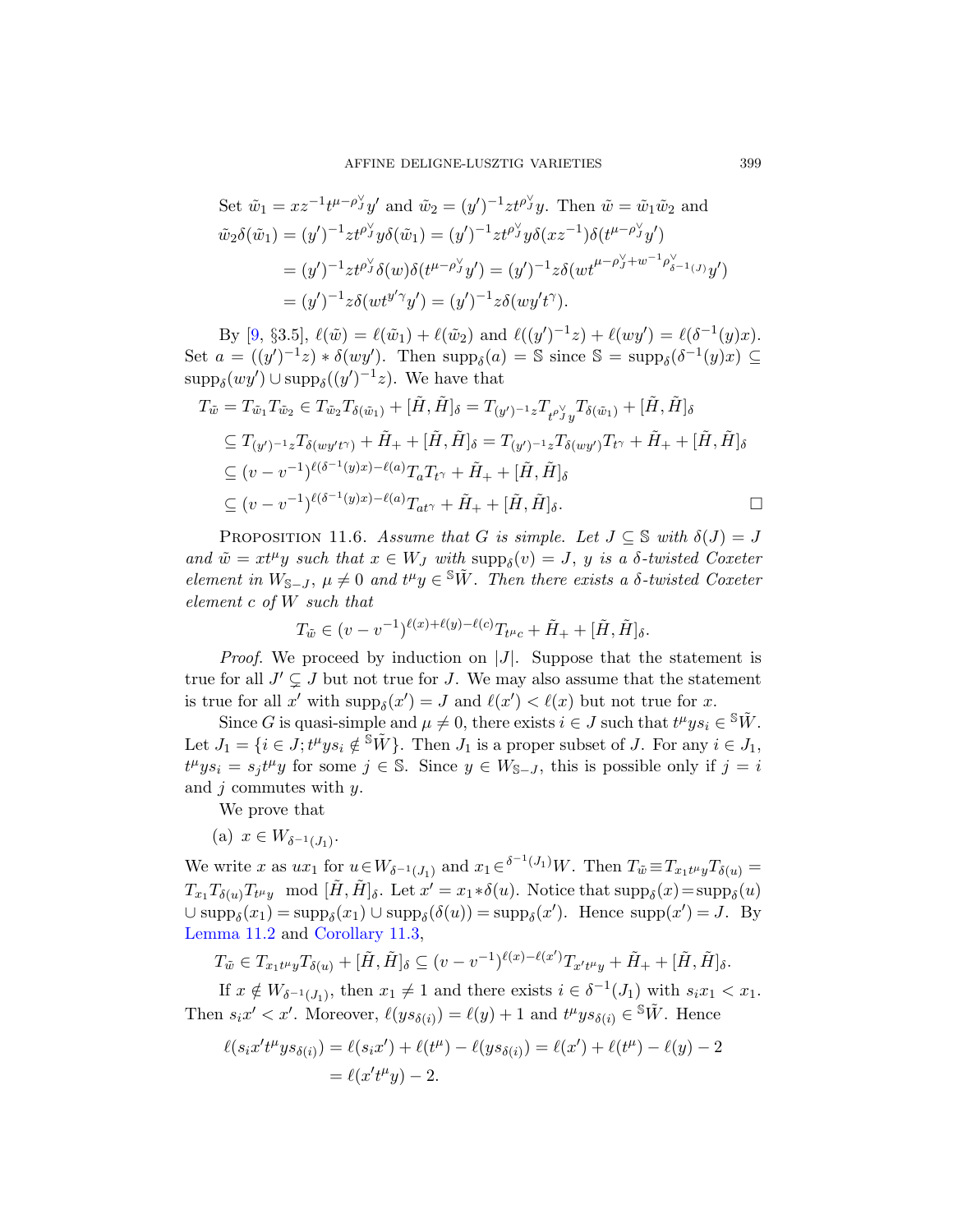If  $\text{supp}_{\delta}(s_i x') = J$ , then

$$
T_{x't\mu y} = T_{s_i} T_{s_i x't\mu y} \in T_{s_i x't\mu y} T_{s_\delta(i)} + [\tilde{H}, \tilde{H}]_\delta
$$
  

$$
\subseteq (v - v^{-1}) T_{s_i x't\mu y} + \tilde{H}_+ + [\tilde{H}, \tilde{H}]_\delta.
$$

By induction hypothesis on  $s_i x'$ , we have that

$$
T_{s_i x' t^\mu y} \in (v - v^{-1})^{\ell(x') - 1 + \ell(y) - \ell(c)} T_{t^\mu c} + \tilde{H}_+ + [\tilde{H}, \tilde{H}]_{\delta}
$$

for some  $\delta$ -twisted Coxeter element c of W. Therefore

$$
T_{\tilde{w}} \in (v - v^{-1})^{\ell(x) + \ell(y) - \ell(c)} T_{t^{\mu}c} + \tilde{H}_+ + [\tilde{H}, \tilde{H}]_{\delta}.
$$

That is a contradiction.

If  $\text{supp}_{\delta}(s_i x') \neq J$ , then

$$
T_{x't^{\mu}y} = T_{s_i}T_{s_ix't^{\mu}y} \in T_{s_ix't^{\mu}y}T_{s_{\delta}(i)} + [\tilde{H}, \tilde{H}]_{\delta}
$$
  

$$
\subseteq T_{s_ix't^{\mu}ys_{\delta(i)}} + \tilde{H}_+ + [\tilde{H}, \tilde{H}]_{\delta}.
$$

By induction hypothesis on  $\text{supp}_{\delta}(s_i x')$ , we have that

$$
T_{s_i x' t^{\mu} y s_i} \in (v - v^{-1})^{\ell(x') + \ell(y) - \ell(c)} T_{t^{\mu} c} + \tilde{H}_+ + [\tilde{H}, \tilde{H}]_{\delta}
$$

for some  $\delta$ -twisted Coxeter element c of W. Therefore

$$
T_{\tilde{w}} \in (v - v^{-1})^{\ell(x) + \ell(y) - \ell(c)} T_{t^{\mu}c} + \tilde{H}_+ + [\tilde{H}, \tilde{H}]_{\delta}.
$$

That is also a contradiction. Now (a) is proved.

We have that  $T_{\tilde{w}} \in T_{t^{\mu}y}T_{\delta(x)} + [\tilde{H}, \tilde{H}]_{\delta} = T_{\delta(x)t^{\mu}y} + [\tilde{H}, \tilde{H}]_{\delta}$ . By the same argument for  $\delta(x)$  instead of x, we have that  $\delta(x) \in W_{\delta^{-1}(J_1)}$ . Repeat the same procedure,  $\delta^{i}(x) \in W_{\delta^{-1}(J_1)}$  for all i. Thus  $\text{supp}_{\delta}(x) \subseteq \delta^{-1}(J_1) \subsetneq J$ . That is again a contradiction.

PROPOSITION 1[1.7.](#page-36-9) [Assu](#page-35-11)me that G is simple. Let  $\tau \in \Omega$ . Then there exists a maximal  $\text{Ad}(\tau) \circ \delta$ -stable proper subset J of  $\tilde{\mathbb{S}}$  and a  $\text{Ad}(\tau) \circ \delta$ -twisted Coxete[r element](#page-31-0) c of  $W_J$  such that  $c\tau$  [is a mini](#page-31-2)mal length element in its  $\delta$ -conjugacy class of  $\tilde{W}$  and  $t^{\mu}w \rightarrow_{\delta} c\tau$  for any  $\delta$ -Coxeter element w of W and  $\mu \in P$  with  $\kappa(t^{\mu}) = \kappa(\tau).$ 

It is proved in a joint work with Yang [19, Th. 1.1]. A partial result for some classical groups was previously obtained in [15].

11.3. Now we prove Theorem 11.4. By Proposition 11.5, there exists  $a \in W$  with  $\text{supp}_{\delta}(a) = \mathbb{S}$  and  $\lambda \in P_+$  such that

(a) 
$$
T_{\tilde{w}} \in (v - v^{-1})^{\ell(\eta_{\delta}(\tilde{w})) - \ell(a)} T_{at} + \tilde{H}_{+} + [\tilde{H}, \tilde{H}]_{\delta}.
$$

By Proposition 11.6, there exists a  $\delta$ -twisted Coxeter element w of W such that

(b) 
$$
T_{at^{\gamma}} \in (v - v^{-1})^{\ell(a) - n} T_{t^{\gamma}w} + \tilde{H}_+ + [\tilde{H}, \tilde{H}]_{\delta}.
$$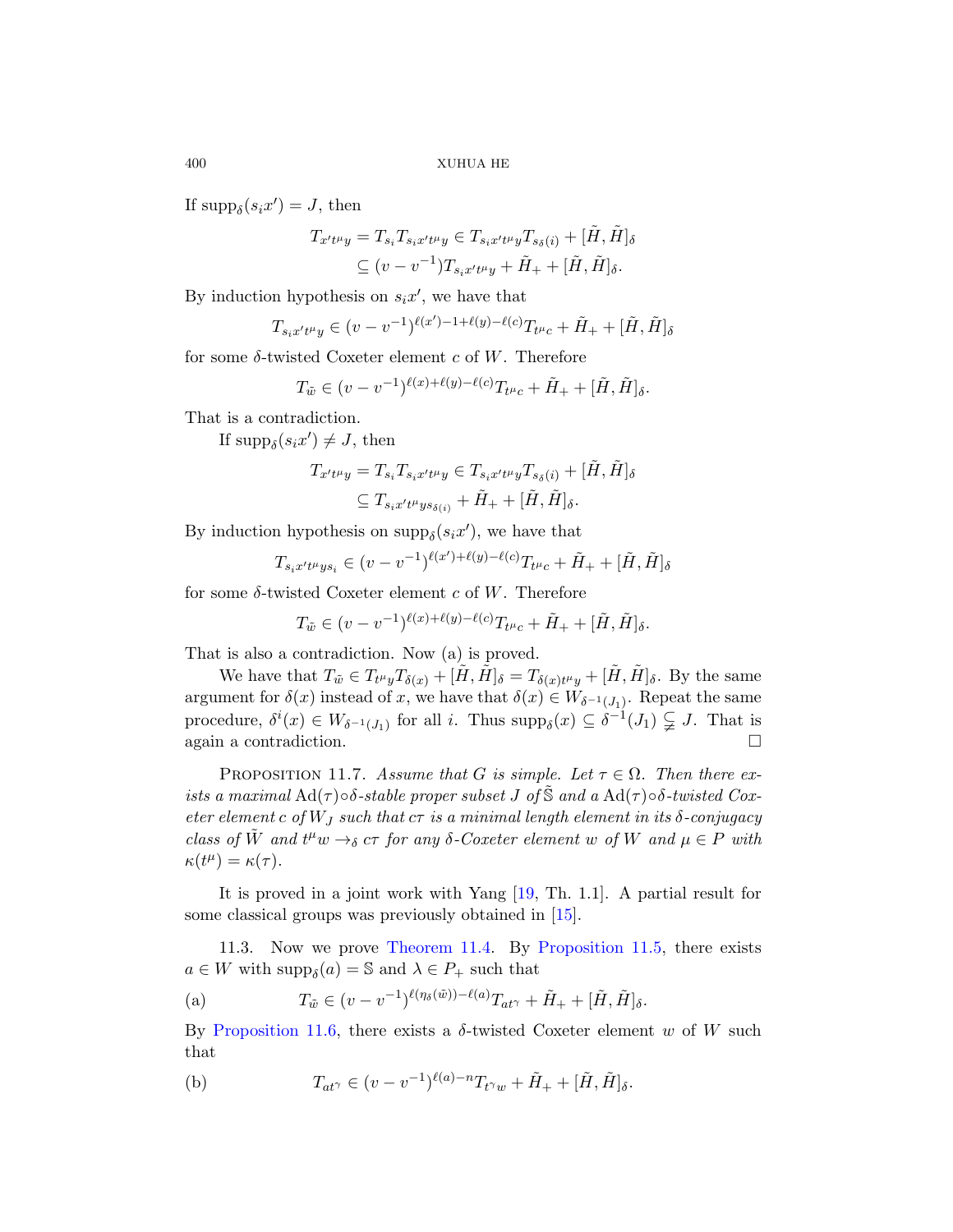Now by Proposition 11.7, there exists maximal  $\text{Ad}(\tau) \circ \delta$ -stable proper subset *J* of  $\tilde{S}$  and a Ad( $\tau$ )  $\circ$   $\delta$ -twisted Coxeter element c of  $W_J$  such that  $t^{\gamma}a \rightarrow_{\delta} c\tau$ . Thus by Section 2.3,

(c) 
$$
T_{t^{\gamma}w} \in T_{c\tau} + \tilde{H}_{+} + [\tilde{H}, \tilde{H}]_{\delta}.
$$

The theorem then follows from (a), (b) and (c).

# 12. Conjec[tu](#page-35-3)re of GHKR

Now we give a lower bound of dim  $X_{\tilde{w}}(b)$ .

THEOREM 12.1. Assume that G is simple. Let  $\tilde{w} \in \tilde{W}'$ , and let  $b \in G(L)$ [be a ba](#page-31-0)sic element with  $\text{supp}_{\delta}(\eta_{\delta}(\tilde{w})) = \mathbb{S}$  and  $\kappa(\tilde{w}) = \kappa(b)$ . Then  $\dim X_{\tilde{w}}(b) \geq$  $d_{\tilde{w}}(b)$ .

*Remark.* It is proved in  $[8]$ ,  $[9]$  for a split group and  $[6, Th. B]$  for any tamely ramified group that if  $\tilde{w} \in W'$  and  $b \in G(L)$  is a basic element with  $\kappa(\tilde{w}) = \kappa(b)$ , then  $X_{\tilde{w}}(b) \neq \emptyset$  if and only if  $\text{supp}_{\delta}(\eta_{\delta}(\tilde{w})) = \mathbb{S}$ .

*Proof.* By Theorem 11.4, there exist a maximal proper  $\text{Ad}(\tau) \circ \delta$ -stable subset J of S and a  $\text{Ad}(\tau) \circ \delta$ -twisted Coxeter element c of  $W_J$  such that

$$
T_{\tilde{w}} \in (v - v^{-1})^{\ell(\eta_{\delta}(\tilde{w})) - n} T_{c\tau} + \tilde{H}_{+} + [\tilde{H}, \tilde{H}]_{\delta}.
$$

Let 0 be the δ-conjugacy class of  $\tilde{W}$  that contains  $c\tau$ . Then  $f_{\tilde{w},0} \in$  $(v-v^{-1})^{\ell(\eta_{\delta}(\tilde{w}))-n}+A_{+}$ . In particular, deg  $f_{\tilde{w},0}\geqslant\ell(\eta_{\delta}(\tilde{w}))-n$ , where n is the number of  $\delta$ -orbits on  $\mathbb{S}$ .

By Theorem 6.1,

$$
\dim X_{\tilde{w}}(b) \geq \frac{1}{2} (\ell(\tilde{w}) + \ell(c) + \deg f_{\tilde{w},0})
$$
  

$$
\geq \frac{1}{2} (\ell(\tilde{w}) + \ell(\eta_{\delta}(\tilde{w})) + \ell(c) - n).
$$

By the definition of defect,  $\det(b) = \det(\tau) = n - \ell(c)$ . Therefore  $\dim X_{\tilde{w}}(b) \geq$  $d_{\tilde{w}}(b).$ 

By combining Theorem [12](#page-35-9).1 and Corollary 10.4, we have that

COROLLARY 12.2. Suppose that G is simple and  $\delta = id$ . Let  $\tilde{w} \in \tilde{W}'$  and  $b \in G(L)$  be a basic element with  $\text{supp}(\eta(\tilde{w})) = \mathbb{S}$  and  $\kappa(\tilde{w}) = \kappa(b)$ . Then  $\dim X_{\tilde{w}}(b) = d_{\tilde{w}}(b).$ 

*Remark.* The split case was first conjectured in  $[8, Conj. 1.1.3]$ . A weaker result for some split classical groups was proved in [9].

Acknowledgment. We thank G. Lusztig, U. Görtz and T. Haines for useful comments. We also thank the referee for careful reading and useful suggestions.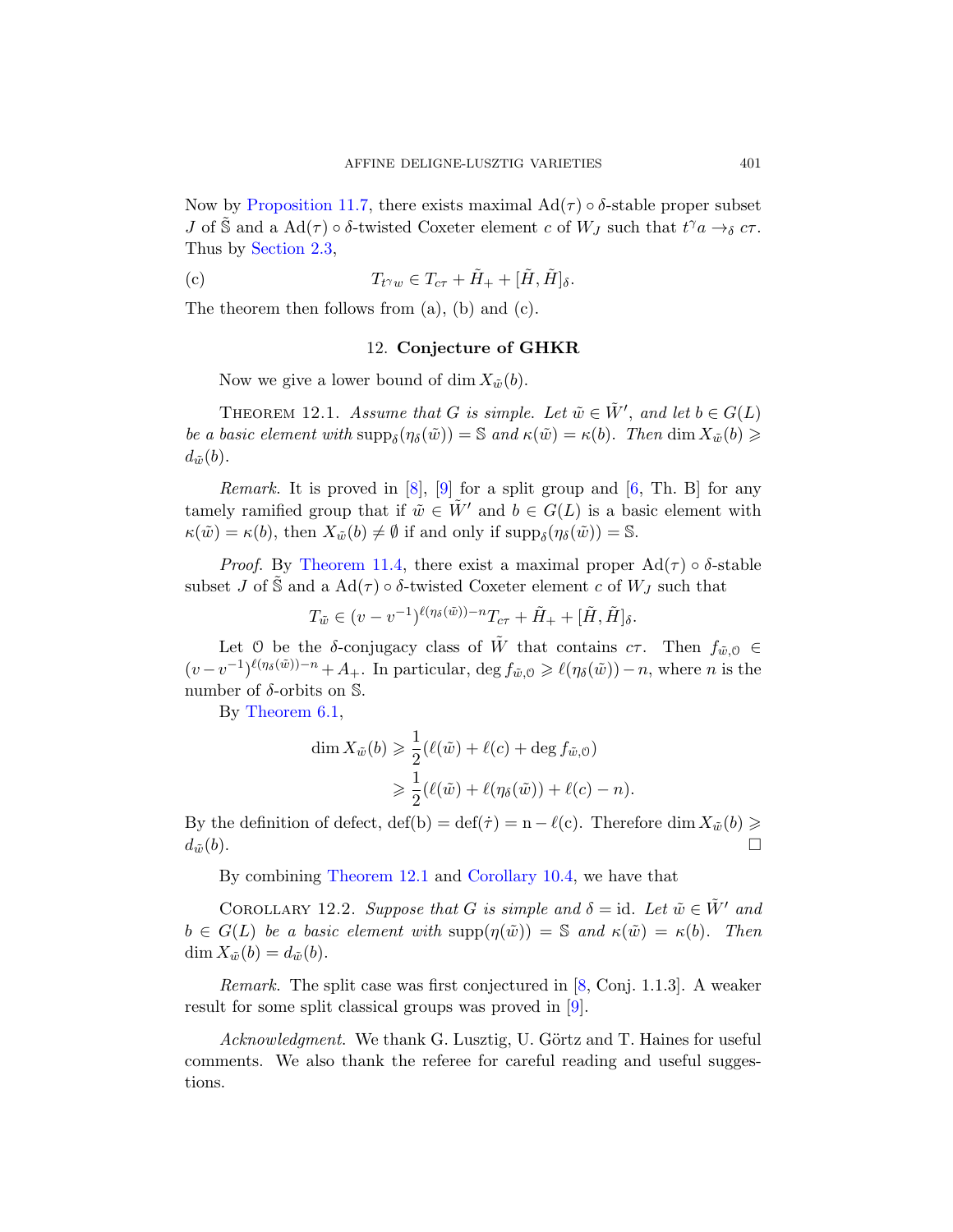# [Referen](http://dx.doi.org/10.1016/j.jalgebra.2007.12.029)ces

- <span id="page-35-10"></span><span id="page-35-7"></span><span id="page-35-5"></span>[1] R. BÉDARD, On the Brauer liftings for modular representations, J. Algebra 93 [\(1985\), 332–3](http://www.ams.org/mathscinet-getitem?mr=0756316)53. MR [0786758](http://www.zentralblatt-math.org/zmath/en/search/?q=an:0597.14041). Zbl 0607.200[24](http://www.numdam.org/item?id=PMIHES_1984__60__5_0). http://dx.doi.org/10.1016/ [0021-8693\(85\)90164-4.](http://www.numdam.org/item?id=PMIHES_1984__60__5_0)
- <span id="page-35-8"></span>[2] C. Bonnafe´ and R. Rouquier, Affineness of Deligne-Lusztig varieties for minimal length [elements,](http://www.ams.org/mathscinet-getitem?mr=0393266) J. Algebra 320 (200[8\), 12](http://dx.doi.org/10.2307/1971021)00–1206. MR 2427637. Zbl 1195.20048. http://dx.doi.[org/10.1016/j.jalg](http://www.zentralblatt-math.org/zmath/en/search/?q=an:0336.20029)ebra.2007.12.029.
- <span id="page-35-4"></span>[3] [F. B](http://dx.doi.org/10.2307/1971021)RUHAT and J. TITS, Groupes réductifs sur un corps local. II. Schémas en groupes. Exist[ence d'une don](http://www.ams.org/mathscinet-getitem?mr=2778454)née radicielle valuée, *Inst. Hautes Études Sci. Publ.* Math. 60 [\(1984\), 197–376.](http://smf4.emath.fr/Publications/AnnalesENS/4_43/html/ens_ann-sc_43_1017-1038.php) MR 0756316. Zbl 0597.14041. Available at http:  $//www.numdam.org/item?id=PMIHES_1984_60_50.$
- <span id="page-35-3"></span>[4] P. Deligne and G. Lusztig, Representations of reductive groups over finite [fields,](http://www.arxiv.org/abs/1211.3784) Ann. of Math. 103 (1976), 103–161. MR 0393266. Zbl 0336.20029. http: //dx.doi.org/10.2307/1971021.
- [5] Q. R. GASHI, On a conjecture of Kottwitz and Rapoport, Ann. Sci. Ec. [Norm](http://www.zentralblatt-math.org/zmath/en/search/?q=an:1108.14035). Supér. 43 (2010), 1017-1038. MR 2778454. Zbl 1225.14037. Available at http://smf4.emath.fr/Publications/AnnalesENS/4 43/html/ens ann-sc 43 1017-1038.php.
- <span id="page-35-2"></span>[6] U. GÖRTZ, X. HE, and S. NIE, P-alcoves and nonemptiness of affine Deligne-[Luszt](http://www.zentralblatt-math.org/zmath/en/search/?q=an:1229.14036)ig varieties. arXiv [1211.3784](http://dx.doi.org/10.1112/S0010437X10004823).
- <span id="page-35-9"></span> $[7]$  U. GÖRTZ, T. J. HAINES, R. E. KOTTWITZ, and D. C. REUMAN, Dimensions of some affine Deligne-Lus[ztig varieties,](http://www.ams.org/mathscinet-getitem?mr=2745691)  $Ann. Sci. École Norm. Sup. 39 (2006), 467–$ 511. MR 2265676. Zbl 1108.14035. http://dx.doi.org/10.1016/j.ansens.2005.12. 004.
- <span id="page-35-0"></span>[8] U. GÖRTZ, T. J. HAINES, R. E. KOTTWITZ, and D. C. REUMAN, Affine Deligne-[Luszt](http://www.zentralblatt-math.org/zmath/en/search/?q=an:1148.11028)ig varieties in affine flag varieties, Compos. Math. 146 (2010), 1339–1382. MR 2684303. Zbl 1229.14036. http://dx.doi.org[/10](#page-36-7).1112/S0010437X10004823.
- <span id="page-35-6"></span>[9] U. GÖRTZ and X. HE, Dimensions of affine Deligne-Lusztig varieties in affine flag varieties, Doc. Math. 15 ([2010\), 1009–1](http://www.ams.org/mathscinet-getitem?mr=2818857)028. [MR](http://www.zentralblatt-math.org/zmath/en/search/?q=an:1225.14036) 2745691. Zbl 1248.20048.
- <span id="page-35-1"></span>[10] T. J. Haines[, Introduction](http://dx.doi.org/10.1515/CRELLE.2011.044) to Shimura varieties with bad reduction of parahoric type, in Harmonic Analysis, the Trace Formula, and Shimura Varieties, Cla[y Math](http://www.ams.org/mathscinet-getitem?mr=2355597). Proc. 4[, Amer. Math.](http://www.zentralblatt-math.org/zmath/en/search/?q=an:1149.20035) [Soc., Providence,](http://dx.doi.org/10.1016/j.aim.2007.04.005) RI, 2005, pp. 583–642. [M](http://dx.doi.org/10.1016/j.aim.2007.04.005)R 2192017. Zbl 1148.11028.
- [11] T. J. Haines and M. Rapoport, On parahoric subgroups, appendix to [26].
- <span id="page-35-11"></span>[\[12\]](http://www.zentralblatt-math.org/zmath/en/search/?q=an:1186.20005) U. Hartl and E. Viehmann[, The Newton stratificatio](http://dx.doi.org/10.1016/j.jalgebra.2009.04.003)n on deformations of local G-shtukas, J. Reine Angew. Math. 656 (2[011\), 87–129.](http://www.arxiv.org/abs/1004.4040) MR 2818857. Zbl 1225. 14036. http://dx.doi.org/10.1515/CRELLE.2011.044.
- [13] X. He, Minimal length elements in some double cosets of Coxeter groups, Adv. Math. 215 (2007), 469–503. MR 2355597. Zbl 1149.20035. http://dx.doi.org/ 10.1016/j.aim.2007.04.005.
- [14] X. He, A subalgebra of 0-Hecke algebra, J. Algebra 322 (2009), 4030–4039. MR 2556136. Zbl 1186.20005. http://dx.doi.org/10.1016/j.jalgebra.2009.04.003.
- [15] X. He, Minimal length elements of extended affine Weyl group, I. arXiv 1004. 4040.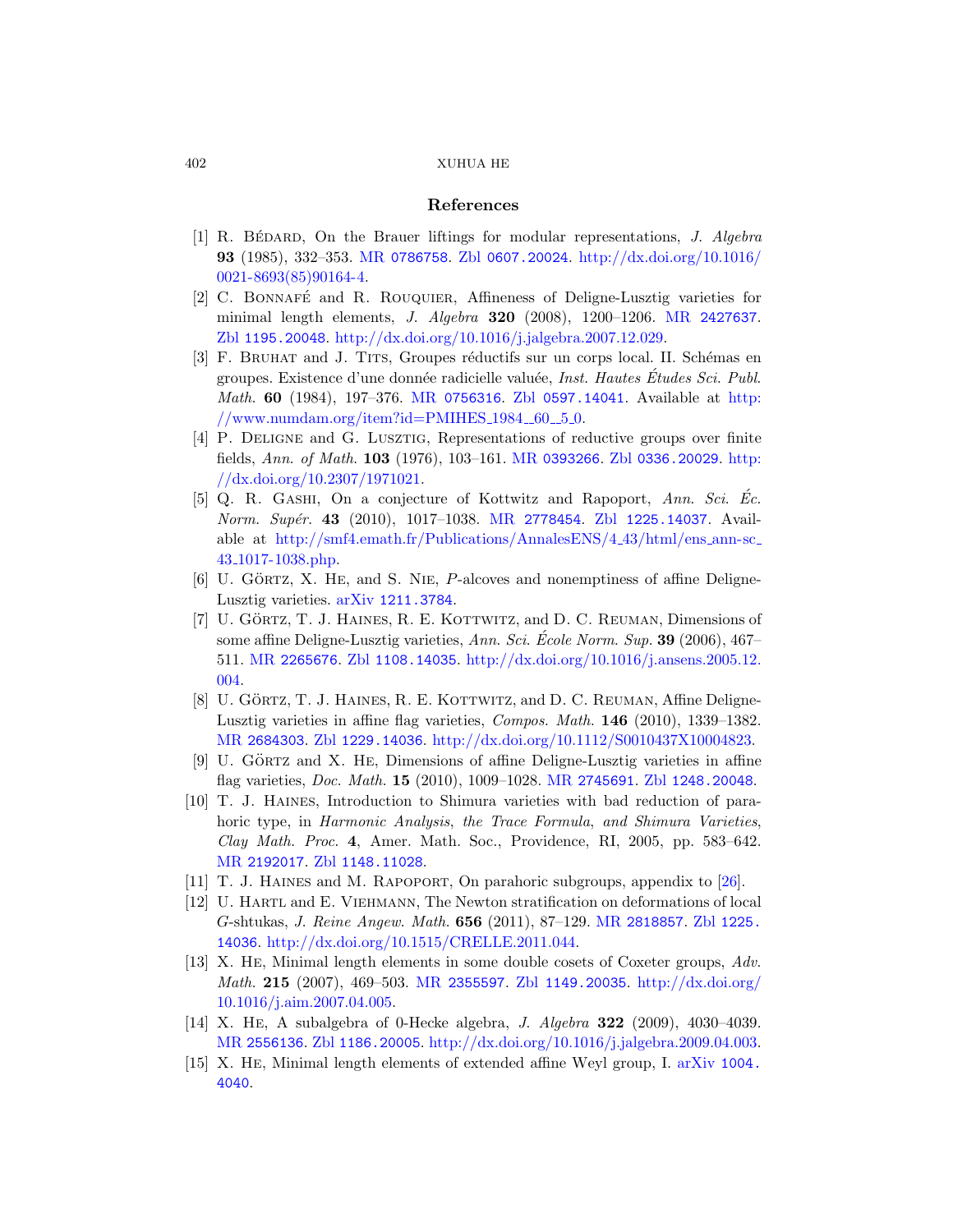- <span id="page-36-9"></span><span id="page-36-4"></span><span id="page-36-1"></span><span id="page-36-0"></span>[16] X. He and G. Lusztig, A generalization of Steinberg's cross section, J. Amer. Math. Soc. 25 [\(2012](http://www.ams.org/mathscinet-getitem?mr=2990008)[\), 739–757.](http://www.zentralblatt-math.org/zmath/en/search/?q=an:06180107) MR [2904572](http://dx.doi.org/10.1016/j.jalgebra.2012.09.017). Zbl 1252.20047. http://dx.doi. [org/1](http://dx.doi.org/10.1016/j.jalgebra.2012.09.017)0.1090/S0894-0347-2012-00728-0.
- <span id="page-36-2"></span>[17] X. He and S. Nie, Minimal length elements of extended affine Weyl group, II. [arXiv](http://www.ams.org/mathscinet-getitem?mr=0809866) 1112.0824.
- [18] X. HE and T. WEDHORN, On parahoric [reductions of S](http://www.numdam.org/item?id=CM_1985__56_2_201_0)himura varieties of PEL [type, in preparation](http://www.numdam.org/item?id=CM_1985__56_2_201_0).
- <span id="page-36-3"></span>[19] [X. He](http://www.ams.org/mathscinet-getitem?mr=1485921) and [Z. Yang](http://www.zentralblatt-math.org/zmath/en/search/?q=an:0966.20022), Ele[ments with finite Coxeter part](http://dx.doi.org/10.1023/A:1000102604688) in an affine Weyl group, J. Algebra 372 (2012), 204–210. MR 2990008. Zbl 06180107. http://dx.doi.org/ 10.1016/j.jalgebra.2012.09.017.
- <span id="page-36-8"></span>[20] R. E. KOTTWITZ, Isocrysta[ls with addit](http://www.ams.org/mathscinet-getitem?mr=2252119)[ional struc](http://www.zentralblatt-math.org/zmath/en/search/?q=an:1109.11033)ture, *Compositio Math.* 56 [\(1985\), 201–220.](http://dx.doi.org/10.4310/PAMQ.2006.v2.n3.a10) MR 0809866. Zbl 0597.20038. Available at http://www. numdam.org/item?id= $CM_{1985}$  56.2.201.0.
- [21] R. E. KOTTWITZ, Isocryst[als with additio](http://www.ams.org/mathscinet-getitem?mr=1966756)n[al structure.](http://www.zentralblatt-math.org/zmath/en/search/?q=an:1126.14023) II, *Compositio Math.* 109 [\(1997\), 255–339.](http://www.ems-ph.org/journals/show_abstract.php?issn=0010-2571&vol=78&iss=1&rank=8) MR 1485921. Zbl 0966.20022. http://dx.doi.org/10.1023/A: [100010260](http://www.ems-ph.org/journals/show_abstract.php?issn=0010-2571&vol=78&iss=1&rank=8)4688.
- <span id="page-36-6"></span>[22] R. E. KOTTWITZ, Dimensions of Newton strata in the adjoint quotient of reductive groups, [Pure Appl](http://www.ams.org/mathscinet-getitem?mr=2055708). [Math](http://www.zentralblatt-math.org/zmath/en/search/?q=an:1054.14059). Q. 2 (2006[\), 817–836.](http://dx.doi.org/10.1017/S1474748004000064) MR 2252119. Zbl 1109. 11033. http://dx.doi.org/10.4310/PAMQ.2006.v2.n3.a10.
- [23] R. E. KOTTWITZ and M. RAPOPORT, On the existence of  $F$ -crystals, Comment. Math. Helv. 78 [\(2003\), 153](http://www.ams.org/mathscinet-getitem?mr=0742472)[–184.](http://www.zentralblatt-math.org/zmath/en/search/?q=an:0556.20033) MR 1966756. Zbl 1126. 14023. Available at http://www.ems-ph.org/journals/show abstract.php?issn= 0010-2571&vol=78&iss=1&rank=8.
- <span id="page-36-7"></span>[24] C. LUCARELLI[, A con](http://www.ams.org/mathscinet-getitem?mr=2435422)[verse to Mazur's](http://www.zentralblatt-math.org/zmath/en/search/?q=an:1159.22010) [inequality for](http://dx.doi.org/10.1016/j.aim.2008.04.006) split classical groups, J. [Inst](http://dx.doi.org/10.1016/j.aim.2008.04.006). Math. Jussieu 3 (2004), 165–183. MR 2055708. Zbl 1054.14059. http://dx. doi.org/10.1017/S1474748004000064.
- <span id="page-36-5"></span>[25] G. Lusztig, Chara[cters of Reduc](http://www.ams.org/mathscinet-getitem?mr=2141705)t[ive Groups over a](http://www.zentralblatt-math.org/zmath/en/search/?q=an:1084.11029) Finite Field, Annals of Math. Stud. 107, Princeton Univ. Press, Princeton, NJ, 1984. MR 0742472. Zbl 0556. 20033.
- [26] [G. Pa](http://www.zentralblatt-math.org/zmath/en/search/?q=an:0874.14008)ppas and M. Rapoport[, Twisted loop groups and](http://www.numdam.org/item?id=CM_1996__103_2_153_0) their affine flag varieties, Adv. Math. 219 (2008), 118–198. MR 2435422. Zbl 1159.22010. http://dx.doi. org/10.1016/j.aim.2008.04.006.
- [27] M. RAPOPORT, [A guide to the reduction modulo](http://dx.doi.org/10.1016/j.jalgebra.2012.11.013) p of Shimura varieties, in  $Au$ tomorphic Forms. I, 298, 2005, pp. 271–318. MR 2141705. Zbl 1084.11029.
- [28] M. Rapoport and M. Richartz, On the classification and specialization of F[-isocrys](http://www.ams.org/mathscinet-getitem?mr=0354894)t[als with addition](http://www.zentralblatt-math.org/zmath/en/search/?q=an:0287.20043)al structure, [Compositio Ma](http://dx.doi.org/10.1007/BF01390173)th. 103 (1996), 153–181. MR 1411570. Zbl 0874.14008. Available at http://www.numdam.org/item?id=  $CM\_1996\_103\_2\_153\_0.$
- [29] T. Richarz, Schubert varieties in twisted affine flag varieties and local models, J. Algebra 375 (2013), 121–147. MR 2998951. http://dx.doi.org/10.1016/j.jalgebra. 2012.11.013.
- [30] T. A. SPRINGER, Regular elements of finite reflection groups, Invent. Math. 25 (1974), 159–198. MR 0354894. Zbl 0287.20043. http://dx.doi.org/10.1007/ BF01390173.